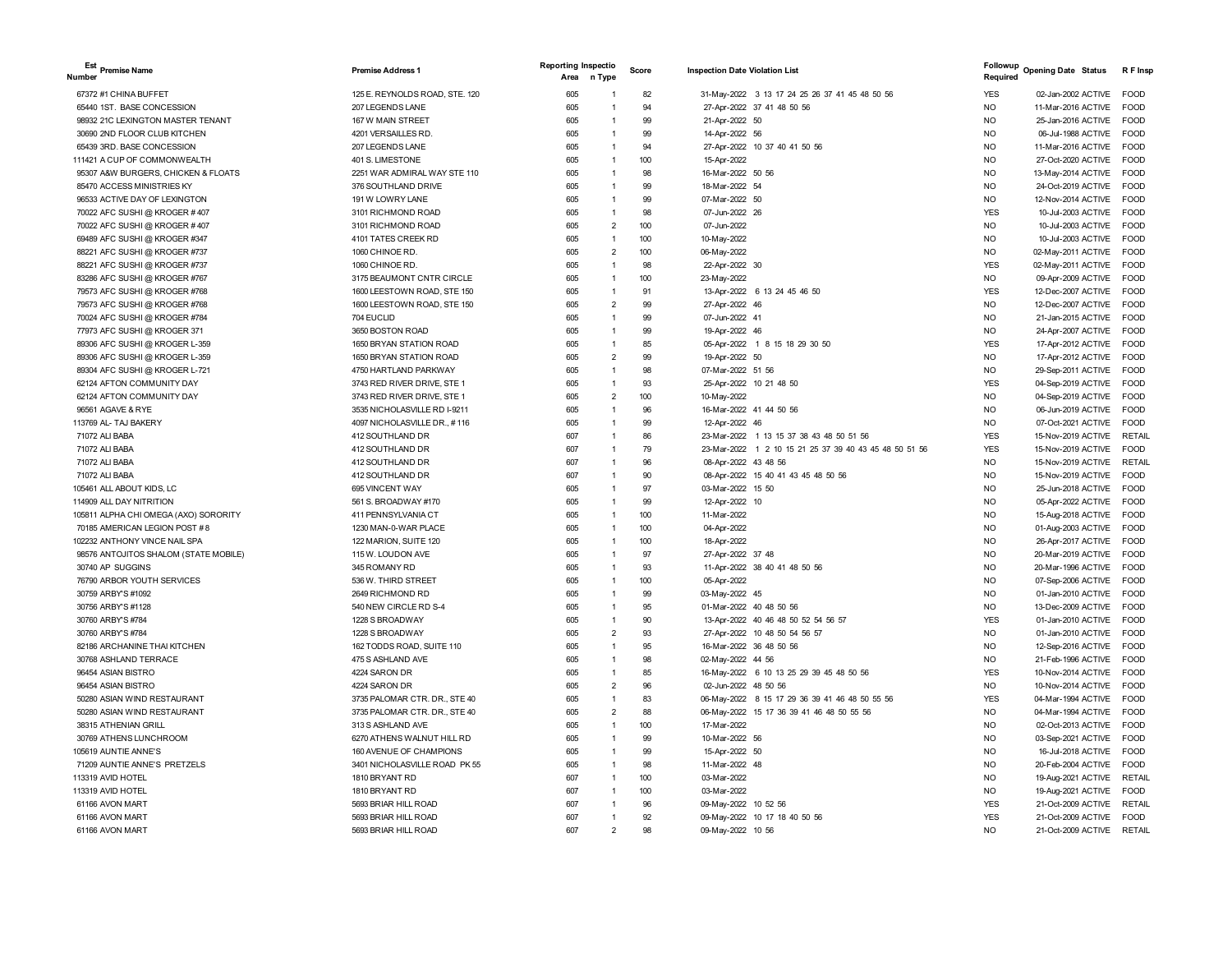| 61166 AVON MART                                | 5693 BRIAR HILL ROAD           | 607 | $\mathcal{P}$  | 95  | 09-May-2022 10 17 40 50 56                         | <b>NO</b>      | 21-Oct-2009 ACTIVE FOOD                   |
|------------------------------------------------|--------------------------------|-----|----------------|-----|----------------------------------------------------|----------------|-------------------------------------------|
| 75633 AYAME JAPANESE & GOURMET MARKET          | 115 CODELL DRIVE, STE 120      | 607 | $\overline{1}$ | 99  | 16-Mar-2022 56                                     | <b>NO</b>      | RETAIL<br>28-Oct-2015 ACTIVE              |
| 75633 AYAME JAPANESE & GOURMET MARKET          | 115 CODELL DRIVE, STE 120      | 607 | 1              | 99  | 16-Mar-2022 56                                     | <b>NO</b>      | 28-Oct-2015 ACTIVE<br><b>FOOD</b>         |
| 111338 B K'S                                   | 428 SOUTHLAND DR               | 605 | $\overline{1}$ | 92  | 25-Mar-2022 15 18 25 56                            | <b>YES</b>     | 15-Oct-2020 ACTIVE FOOD                   |
| 111338 B K'S                                   | 428 SOUTHLAND DR               | 605 | $\overline{1}$ | 99  | 08-Apr-2022 56                                     | NO             | 15-Oct-2020 ACTIVE<br><b>FOOD</b>         |
| 111338 B K'S                                   | 428 SOUTHLAND DR               | 605 | $\overline{2}$ | 99  | 08-Apr-2022 56                                     | <b>NO</b>      | <b>FOOD</b><br>15-Oct-2020 ACTIVE         |
| 106677 BACKROADS BAKERY,LLC                    | 109 W SIXTH ST                 | 605 | $\overline{1}$ | 100 | 23-May-2022                                        | NO.            | 21-Jan-2020 ACTIVE<br>FOOD                |
| 106677 BACKROADS BAKERY,LLC                    | 109 W SIXTH ST                 | 605 | $\overline{1}$ | 100 | 23-May-2022                                        | NO.            | 21-Jan-2020 ACTIVE<br><b>FOOD</b>         |
| 113733 BAD ASS COFFEE OF HAWAII                | 3070 LAKECREST CIRCLE          | 605 | $\overline{1}$ | 91  | 28-Mar-2022 1 5 13 40 41 56                        | <b>YES</b>     | 30-Sep-2021 ACTIVE<br><b>FOOD</b>         |
| 113733 BAD ASS COFFEE OF HAWAII                | 3070 LAKECREST CIRCLE          | 605 | $\overline{1}$ | 98  | 11-Apr-2022 43 56                                  | <b>NO</b>      | 30-Sep-2021 ACTIVE<br><b>FOOD</b>         |
|                                                |                                |     | $\overline{1}$ |     |                                                    |                |                                           |
| 32222 BAD WOLF BURGERS                         | 350 FOREMAN AVE                | 605 |                | 97  | 09-Mar-2022 40 50 56                               | <b>NO</b>      | 22-May-2017 ACTIVE<br><b>FOOD</b>         |
| 78769 BANDIDO TAQUERIA MEXICANA                | 535 S. UPPER STREET STE. 145   | 605 | $\overline{1}$ | 95  | 29-Mar-2022 1 2 41 56                              | <b>YES</b>     | 05-Aug-2020 ACTIVE<br>FOOD                |
| 78769 BANDIDO TAQUERIA MEXICANA                | 535 S. UPPER STREET STE. 145   | 605 | $\overline{2}$ | 95  | 21-Apr-2022 39 46 48 51                            | N <sub>O</sub> | 05-Aug-2020 ACTIVE<br><b>FOOD</b>         |
| 113123 BANG A CHAIN                            | 145 BURT RD #11                | 605 | $\overline{1}$ | 100 | 02-May-2022                                        | N <sub>O</sub> | 27-Jul-2021 ACTIVE<br><b>FOOD</b>         |
| 114541 BANKS BAKING                            | 1244 VERSAILLES RD             | 605 | $\overline{1}$ | 100 | 08-Mar-2022                                        | <b>NO</b>      | 24-Feb-2022 ACTIVE FOOD                   |
| 41126 BANNERS                                  | 3650 BOSTON RD STE A           | 605 | $\overline{1}$ | 89  | 04-Apr-2022 1 2 18 41 46 49 50 56                  | <b>YES</b>     | 29-Oct-2015 ACTIVE<br>FOOD                |
| 41126 BANNERS                                  | 3650 BOSTON RD STE A           | 605 | $\overline{2}$ | 96  | 18-Apr-2022 48 50 56                               | NO.            | <b>FOOD</b><br>29-Oct-2015 ACTIVE         |
| 101625 BAR ONA                                 | 108 CHURCH ST                  | 605 | $\overline{1}$ | 100 | 07-Apr-2022                                        | <b>NO</b>      | 03-Jul-2017 ACTIVE FOOD                   |
| 101773 BARREL HOUSE DISTILLING CO              | 1200 MANCHESTER ST             | 605 | $\overline{1}$ | 97  | 18-Mar-2022 41 45 56                               | <b>NO</b>      | 17-Feb-2017 ACTIVE FOOD                   |
| 30782 BASKIN ROBBINS                           | 3383 TATES CREEK RD            | 605 | $\overline{1}$ | 94  | 18-May-2022 46 48 50 54 56                         | NO.            | 19-Feb-2020 ACTIVE<br><b>FOOD</b>         |
| 32402 BASKIN ROBBINS ICE CREAM                 | 115 NORTH LOCUST HILL #101     | 605 | $\overline{1}$ | 95  | 13-Apr-2022 40 48 50 56                            | NO             | <b>FOOD</b><br>27-Jul-1988 ACTIVE         |
| 32215 BAYOU BLUEGRASS CATERING@                | 861 S BROADWAY                 | 605 | $\overline{1}$ | 94  | 04-May-2022 18 41 44 56                            | <b>YES</b>     | 20-Jan-2015 ACTIVE FOOD                   |
| 32215 BAYOU BLUEGRASS CATERING@                | 861 S BROADWAY                 | 605 | $\overline{2}$ | 97  | 04-May-2022 41 44 56                               | <b>NO</b>      | <b>FOOD</b><br>20-Jan-2015 ACTIVE         |
| 76013 BD'S MONGOLIAN GRILL                     | 2309 SIR BARTON WAY            | 605 | $\overline{1}$ | 89  | 05-Apr-2022 10 18 37 38 40 48 50 56                | <b>YES</b>     | 09-May-2006 ACTIVE<br><b>FOOD</b>         |
| 76013 BD'S MONGOLIAN GRILL                     | 2309 SIR BARTON WAY            | 605 | $\overline{2}$ | 93  | 05-Apr-2022 10 38 40 48 50 56                      | <b>NO</b>      | 09-May-2006 ACTIVE<br><b>FOOD</b>         |
| 32304 BEAR AND THE BUTCHER                     | 815 EUCLID AVE                 | 605 | $\overline{1}$ | 93  | 03-Jun-2022 25 29 39 50 56                         | <b>YES</b>     | 24-Aug-2017 ACTIVE FOOD                   |
| 32304 BEAR AND THE BUTCHER                     | 815 EUCLID AVE                 | 605 | $\overline{2}$ | 97  | 03-Jun-2022 39 50 56                               | <b>NO</b>      | 24-Aug-2017 ACTIVE<br><b>FOOD</b>         |
| 61796 BEAUMONT BAR & GRILL                     | 3070 LAKECREST CIRCLE #625     | 605 | $\overline{1}$ | 95  | 10-Mar-2022 15 48 56                               | N <sub>O</sub> | FOOD<br>21-Jan-2011 ACTIVE                |
| 30785 BEAUMONT MIDDLE SCHOOL                   | 2080 GEORGIAN WAY              | 605 | $\overline{1}$ | 98  | 24-Mar-2022 50 56                                  | N <sub>O</sub> | <b>FOOD</b><br>12-Jul-1988 ACTIVE         |
| 58942 BEER TRAPPE. THE                         | 811 EUCLID AVENUE              | 605 | $\overline{1}$ | 99  | 03-Jun-2022 56                                     | <b>NO</b>      | 14-Apr-2010 ACTIVE FOOD                   |
| 49170 BELLA CAFE AND GRILL                     | 890 E HIGH ST                  | 605 | $\overline{1}$ | 98  | 19-May-2022 15                                     | <b>NO</b>      | 16-Oct-2020 ACTIVE<br><b>FOOD</b>         |
| 56134 BELLA NOTTE ITALIAN TRATTORIA            | 3715 NICHOLASVILLE RD          | 605 | $\overline{1}$ | 97  | 03-May-2022 44 49 56                               | <b>NO</b>      | FOOD                                      |
|                                                |                                |     | $\overline{1}$ | 95  |                                                    |                | 03-Sep-1996 ACTIVE                        |
| 94180 BELLE'S BAR                              | <b>156 MARKET STREET</b>       | 605 |                |     | 02-Jun-2022 15 45 50 56                            | N <sub>O</sub> | 29-Oct-2013 ACTIVE<br><b>FOOD</b>         |
| 104731 BICYCLE FACE, LLC                       | 331 E SHORT ST                 | 605 | $\overline{1}$ | 99  | 08-Jun-2022 56                                     | N <sub>O</sub> | 02-Apr-2018 ACTIVE FOOD                   |
| 30789 BIG BLUE BIRD EARLY CHILDHOOD CTR        | 1945 EASTLAND PKWY             | 605 | $\overline{1}$ | 97  | 03-Mar-2022 40 48                                  | <b>NO</b>      | <b>FOOD</b><br>07-Dec-2004 ACTIVE         |
| 85052 BIG CITY PIZZA                           | 1060 CHINOE RD #128            | 605 | $\overline{1}$ | 97  | 28-Apr-2022 40 45 50                               | N <sub>O</sub> | <b>FOOD</b><br>13-Oct-2017 ACTIVE         |
| 112255 BIG CITY PIZZA HAMBURG, LLC             | 2312 SIR BARTON WAY #110       | 605 | $\overline{1}$ | 98  | 04-Apr-2022 50 56                                  | <b>NO</b>      | 19-Apr-2021 ACTIVE FOOD                   |
| 115100 BIG POPPIES                             | 390 NOTTINGHAM RD              | 605 | $\overline{1}$ | 100 | 26-Apr-2022                                        | <b>NO</b>      | 26-Apr-2022 ACTIVE<br><b>FOOD</b>         |
| 31710 BISCUIT BELLY                            | 652 E MAIN STREET              | 605 | $\overline{1}$ | 98  | 17-Mar-2022 41 45                                  | <b>NO</b>      | 03-Jan-2022 ACTIVE<br><b>FOOD</b>         |
| 100047 BJ'S RESTAURANT & BREWHOUSE             | 3297 NICHOLASVILLE RD          | 605 | $\overline{1}$ | 98  | 03-Mar-2022 41 50                                  | <b>NO</b>      | FOOD<br>01-Jun-2016 ACTIVE                |
| 102275 BLAZE PIZZA                             | 4049 FINN WAY #110             | 605 | $\overline{1}$ | 96  | 02-Mar-2022 34 45 50 56                            | NO.            | 17-May-2017 ACTIVE<br><b>FOOD</b>         |
| 90181 BLUE DOOR SMOKEHOUSE                     | 226 WALTON AVE                 | 605 | $\overline{1}$ | 96  | 04-May-2022 48 50 56                               | <b>NO</b>      | 11-Mar-2014 ACTIVE<br><b>FOOD</b>         |
| 30796 BLUE GRASS CHRISTIAN CAMP                | 7463 ATHENS-BOONESBORO ROAD    | 605 | $\overline{1}$ | 96  | 24-May-2022 48 56 57                               | NO.            | 12-Jul-1988 ACTIVE<br><b>FOOD</b>         |
| 31138 BLUEFIRE BAR & GRILL                     | 401 W. HIGH STREET             | 605 | $\overline{1}$ | 83  | 29-Mar-2022 6 13 23 29 40 45 48 50 54 56 57        | <b>YES</b>     | 04-Oct-2014 ACTIVE<br><b>FOOD</b>         |
| 31138 BLUEFIRE BAR & GRILL                     | 401 W. HIGH STREET             | 605 | $\overline{2}$ | 88  | 18-Apr-2022 10 21 29 34 43 48 50 56                | <b>YES</b>     | 04-Oct-2014 ACTIVE FOOD                   |
| 31138 BLUEFIRE BAR & GRILL                     | 401 W. HIGH STREET             | 605 | $\overline{2}$ | 88  | 18-Apr-2022 10 21 29 34 43 48 50 56                | <b>YES</b>     | <b>FOOD</b><br>04-Oct-2014 ACTIVE         |
| 31138 BLUEFIRE BAR & GRILL                     | 401 W. HIGH STREET             | 605 | $\overline{2}$ |     | 18-Apr-2022 10 34 43 48 50 56                      | N <sub>O</sub> | 04-Oct-2014 ACTIVE<br><b>EOOD</b>         |
| 32424 BLUEGRASS CARE AND REHABILITATION CENTER | 3576 PIMLICO PARKWAY           | 605 | $\overline{1}$ | 96  | 27-Apr-2022 15 40 49                               | <b>NO</b>      | 21-Feb-1996 ACTIVE<br><b>FOOD</b>         |
| 98748 BLUEGRASS CATERING                       | 903 MANCHESTER ST., SUITE110   | 605 | $\overline{1}$ | 88  | 07-Apr-2022 13 15 37 45 46 48 50 51 56             | <b>YES</b>     | 18-Nov-2015 ACTIVE FOOD                   |
| 98748 BLUEGRASS CATERING                       | 903 MANCHESTER ST., SUITE110   | 605 | $\overline{2}$ | 90  | 07-Apr-2022 15 37 45 46 48 50 51 56                | <b>NO</b>      | 18-Nov-2015 ACTIVE<br><b>FOOD</b>         |
| 105129 BLUEGRASS KY NUTRITION                  | 719 ALLENDALE DR               | 605 | $\overline{1}$ | 97  | 01-Apr-2022 37 40 49                               | N <sub>O</sub> | 29-May-2018 ACTIVE<br><b>FOOD</b>         |
| 76789 BLUEGRASS TAVERN                         | 115 CHEAPSIDE                  | 605 | $\overline{1}$ | 99  | 03-Mar-2022 56                                     | NO             | <b>FOOD</b><br>17-Sep-2006 ACTIVE         |
| 30799 BOB EVANS RESTAURANT, LLC #53            | 2560 RICHMOND RD               | 605 | $\overline{1}$ | 96  | 13-Apr-2022 17 39 41 44                            | <b>NO</b>      | <b>FOOD</b><br>19-Dec-2017 ACTIVE         |
| 100627 BOBI CONES                              | 3735 PALOMAR CENTRE DR STE 230 | 605 | $\overline{1}$ | 98  | 28-Apr-2022 10 45                                  | <b>NO</b>      | 08-Nov-2021 ACTIVE<br>FOOD                |
| 69638 BOMBAY PALACE BY LEX                     | 1801 ALEXANDRIA DR #192        | 605 | $\overline{1}$ | 81  | 18-Mar-2022 18 21 24 25 39 41 44 45 46 50 51 54 56 | <b>YES</b>     | FOOD<br>17-Aug-2020 ACTIVE                |
|                                                |                                | 605 | $\overline{2}$ | 92  | 01-Apr-2022 8 9 51 54 56                           | <b>YES</b>     |                                           |
| 69638 BOMBAY PALACE BY LEX                     | 1801 ALEXANDRIA DR #192        | 605 | $\overline{2}$ | 97  |                                                    | <b>NO</b>      | 17-Aug-2020 ACTIVE<br>FOOD<br><b>FOOD</b> |
| 69638 BOMBAY PALACE BY LEX                     | 1801 ALEXANDRIA DR #192        |     |                |     | 08-Apr-2022 51 54 56                               |                | 17-Aug-2020 ACTIVE                        |
| 72553 BONEFISH GRILL #7851                     | 2341 SIR BARTON WAY            | 605 | $\overline{1}$ | 96  | 11-May-2022 18 49                                  | <b>YES</b>     | 11-Mar-2005 ACTIVE<br><b>FOOD</b>         |
| 110580 BOONEDOCKS                              | 6421 ATHENS BOONESBORO RD      | 607 | $\overline{1}$ | 100 | 04-Mar-2022                                        | <b>NO</b>      | 04-Jun-2020 ACTIVE RETAIL                 |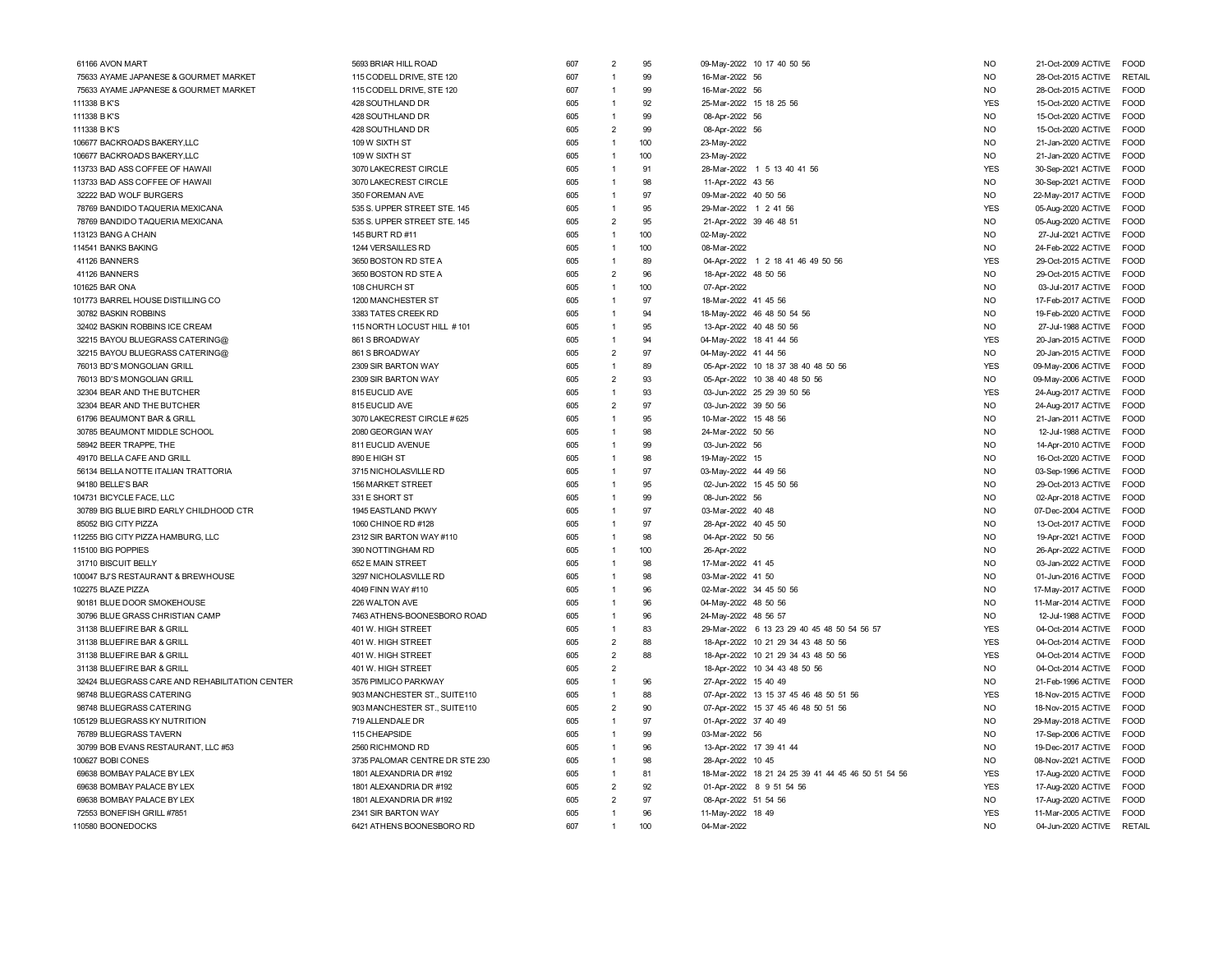| 110580 BOONEDOCKS                                  | 6421 ATHENS BOONESBORO RD          | 607 | -1             | 97  | 04-Mar-2022 40 50 51            | N <sub>O</sub> | 04-Jun-2020 ACTIVE | <b>FOOD</b>   |
|----------------------------------------------------|------------------------------------|-----|----------------|-----|---------------------------------|----------------|--------------------|---------------|
| 68675 BOURBON N' TOULOUSE                          | 829 EUCLID AVENUE                  | 605 | $\overline{1}$ | 94  | 17-May-2022 17 38 48 50 56      | <b>NO</b>      | 30-Oct-2002 ACTIVE | <b>EOOL</b>   |
| 68007 BOURBON N' TOULOUSE                          | 1080 SOUTH BROADWAY #107           | 605 | $\overline{1}$ | 98  | 18-Mar-2022 56 57               | <b>NO</b>      | 10-Jan-2022 ACTIVE | <b>FOOD</b>   |
| 76661 BRACKTOWN BAPTIST CHURCH                     | 3016 BRACKTOWN ROAD                | 605 | $\overline{1}$ | 97  | 07-Mar-2022 10 40 50            | <b>NO</b>      | 14-Aug-2006 ACTIVE | FOOD          |
| 96660 BREAK ROOM, THE                              | 1178 MANCHESTER STREET             | 605 | $\overline{1}$ | 98  | 18-Mar-2022 10 56               | <b>NO</b>      | 17-Dec-2014 ACTIVE | FOOD          |
| 110544 BREVEDE COFFEE CO                           | 1170 MANCHESTER ST. STE #110       | 605 | $\overline{1}$ | 98  | 13-May-2022 40 45               | <b>NO</b>      | 21-Apr-2020 ACTIVE | <b>FOOD</b>   |
| 83561 BRICK OVEN PIZZERIA                          | 4379 OLD HARRODSBURG RD #110       | 605 | $\overline{2}$ | 97  | 19-Apr-2022 56 58               | <b>YES</b>     | 03-Dec-2020 ACTIVE | <b>FOOD</b>   |
| 83561 BRICK OVEN PIZZERIA                          | 4379 OLD HARRODSBURG RD #110       | 605 | $\overline{2}$ | 99  | 26-Apr-2022 56                  | <b>NO</b>      | 03-Dec-2020 ACTIVE | <b>FOOD</b>   |
| 83561 BRICK OVEN PIZZERIA                          | 4379 OLD HARRODSBURG RD #110       | 605 | $\overline{2}$ | 95  | 12-Apr-2022 6 56 58             | <b>YES</b>     | 03-Dec-2020 ACTIVE | <b>FOOD</b>   |
| 98068 BROOMWAGON                                   | 800/802 N LIMESTONE                | 605 | $\overline{1}$ | 99  | 08-Jun-2022 39                  | <b>NO</b>      | 05-Aug-2015 ACTIVE | <b>FOOD</b>   |
| 56602 BRU BURGER BAR                               | 3010 LAKECREST CIRCLE              | 605 | $\overline{1}$ | 96  | 01-Apr-2022 41 48 56            | N <sub>O</sub> | 09-Oct-2013 ACTIVE | <b>FOOD</b>   |
| 114968 BRUSTER'S REAL ICE CREAM                    | 3090 HELMSDALE PLACE PL. SUITE 390 | 605 | $\overline{1}$ | 100 | 19-Apr-2022                     | N <sub>O</sub> | <b>ACTIVE</b>      | <b>FOOD</b>   |
| 114968 BRUSTER'S REAL ICE CREAM                    | 3090 HELMSDALE PLACE PL. SUITE 390 | 605 | $\overline{1}$ | 100 | 18-May-2022                     | N <sub>O</sub> | <b>ACTIVE</b>      | <b>FOOD</b>   |
| 90209 BRYAN STATION BASEBALL BOOSTER CONCESSION    | 201 EASTIN DR                      | 605 | $\overline{1}$ | 97  | 17-Mar-2022 48 49               | N <sub>O</sub> | 30-Mar-2013 ACTIVE | <b>FOOD</b>   |
|                                                    |                                    |     | $\overline{1}$ | 99  | 17-Mar-2022 56                  |                |                    |               |
| 90867 BRYAN STATION FOOTBALL CONCESSION            | 201 EASTIN RD.                     | 605 |                | 97  |                                 | <b>NO</b>      | 11-Jun-2012 ACTIVE | <b>FOOD</b>   |
| 68559 BRYAN STATION HIGH - SOFTBALL                | 1866 EDGEWORTH DR                  | 605 | $\overline{1}$ |     | 17-Mar-2022 48 49               | <b>NO</b>      | 12-Aug-2005 ACTIVE | <b>FOOD</b>   |
| 30816 BRYAN STATION HIGH SCHOOL                    | 1866 EDGEWORTH DR                  | 605 | $\overline{1}$ | 100 | 17-Mar-2022                     | <b>NO</b>      | 12-Jul-1988 ACTIVE | FOOD          |
| 97796 BUDDHA LOUNGE                                | 109 N MILL ST. #150                | 605 | $\overline{1}$ | 94  | 23-May-2022 36 38 41 44 50 56   | <b>NO</b>      | 26-Jun-2015 ACTIVE | <b>FOOD</b>   |
| 65436 BUDWEISER STABLES                            | 207 LEGENDS LANE                   | 605 | $\overline{1}$ | 92  | 27-Apr-2022 21 34 48 50 56      | <b>YES</b>     | 11-Mar-2016 ACTIVE | <b>FOOD</b>   |
| 65436 BUDWEISER STABLES                            | 207 LEGENDS LANE                   | 605 | $\overline{2}$ | 95  | 27-Apr-2022 34 48 50 56         | <b>NO</b>      | 11-Mar-2016 ACTIVE | <b>EOOD</b>   |
| 58029 BUFFALO WILD WINGS #15                       | 1080 S BROADWAY                    | 605 | $\overline{1}$ | 97  | 09-May-2022 39 48               | <b>NO</b>      | 20-Jun-1997 ACTIVE | <b>EOOD</b>   |
| 64910 BUFFALO WILD WINGS GRILL & BAR #49           | 3094 OLD TODDS RD                  | 605 | $\overline{1}$ | 95  | 23-May-2022 17 41 50 51 56      | <b>NO</b>      | 02-Feb-2006 ACTIVE | FOOD          |
| 31454 BURGER & SHAKE                               | 219 E NEW CIRCLE RD                | 605 | $\overline{1}$ | 96  | 18-Mar-2022 46 48 56            | N <sub>O</sub> | 14-Jul-1988 ACTIVE | <b>FOOD</b>   |
| 84794 BURGER KING #17304                           | 2548 RICHMOND ROAD                 | 605 | $\overline{1}$ | 93  | 21-Apr-2022 40 44 45 48 50 56   | N <sub>O</sub> | 11-May-2021 ACTIVE | <b>FOOD</b>   |
| 50119 BURGER KING #8249                            | 4200 SARON DR                      | 605 | $\overline{1}$ | 96  | 18-Apr-2022 40 45 50 56         | N <sub>O</sub> | 11-May-2021 ACTIVE | <b>FOOD</b>   |
| 52037 BURGER KING #8725                            | 3348 CLAYS MILL RD                 | 605 | $\overline{1}$ | 97  | 27-Apr-2022 40 51 56            | <b>NO</b>      | 11-May-2021 ACTIVE | FOOD          |
| 61459 BURGERFI                                     | 1816 ALYSHEBA WAY                  | 605 | $\overline{1}$ | 99  | 06-May-2022 50                  | <b>NO</b>      | 24-Aug-2020 ACTIVE | <b>FOOD</b>   |
| 114534 BURNACO'S FEATURING MAIDEN CITY BREWING CO. | 561 S. BRODWAY STE. #110           | 605 | $\overline{1}$ | 100 | 02-Mar-2022                     | <b>NO</b>      | 23-Feb-2022 ACTIVE | FOOD          |
| 113120 C & J FOODBAR (STATE MOBILE)                | 224 ELLIS PK                       | 605 | $\overline{1}$ | 98  | 13-May-2022 48                  | <b>NO</b>      | 27-Jul-2021 ACTIVE | <b>FOOD</b>   |
| 30885 CAFE CENTRAL @ BAPTIST HEALTH HOSPITAL       | 1740 S LIMESTONE ST                | 605 | $\overline{1}$ | 99  | 12-Apr-2022 45                  | N <sub>O</sub> | 21-Feb-1996 ACTIVE | <b>FOOD</b>   |
| 114563 CAFE EMPORIO BY BUSALACCHI                  | 808 N LIMESTONE SUITE 1            | 607 | $\overline{1}$ | 100 | 10-Apr-2022                     | N <sub>O</sub> | 28-Feb-2022 ACTIVE | <b>RETAIL</b> |
| 114563 CAFE EMPORIO BY BUSALACCHI                  | 808 N LIMESTONE SUITE 1            | 607 | $\overline{1}$ | 100 | 10-Apr-2022                     | N <sub>O</sub> | 28-Feb-2022 ACTIVE | <b>FOOD</b>   |
| 66803 CAFE NORTH @ BAPTIST HEALTH HOSPITAL         | 1720 NICHOLASVILLE                 | 605 | $\overline{1}$ | 95  | 12-Apr-2022 21 34 41            | <b>YES</b>     | 26-Oct-2001 ACTIVE | <b>FOOD</b>   |
| 66803 CAFE NORTH @ BAPTIST HEALTH HOSPITAL         | 1720 NICHOLASVILLE                 | 605 | $\overline{2}$ | 98  | 12-Apr-2022 34 41               | <b>NO</b>      | 26-Oct-2001 ACTIVE | <b>FOOD</b>   |
| 93044 CAFE PADDOCK / KY HORSE PARK                 | 4089 IRONWORKS PKWY                | 605 | $\overline{1}$ | 100 | 28-Apr-2022                     | N <sub>O</sub> | 23-May-2013 ACTIVE | <b>FOOD</b>   |
| 114285 CAFE RODRIGUEZ                              | 680 LIMA DR. STE. #140             | 605 | $\overline{2}$ | 95  | 03-Mar-2022 5 34 56 57          | <b>YES</b>     | 14-Jan-2022 ACTIVE | <b>FOOD</b>   |
| 114285 CAFE RODRIGUEZ                              | 680 LIMA DR. STE. #140             | 605 | $\overline{2}$ | 99  | 08-Mar-2022 57                  | <b>NO</b>      | 14-Jan-2022 ACTIVE | <b>FOOD</b>   |
| 62322 CAJUN OASIS                                  | 3473 NICHOLASVILLE RD #F22         | 605 | $\overline{1}$ | 95  | 11-Mar-2022 10 17 41 56 57      | N <sub>O</sub> | 16-Sep-2020 ACTIVE | <b>FOOD</b>   |
| 105167 CAMPUS CATERING 1                           | 160 AVENUE OF CHAMPIONS            | 605 | $\overline{1}$ | 100 | 06-May-2022                     | <b>NO</b>      | 22-May-2018 ACTIVE | <b>FOOD</b>   |
| 105169 CAMPUS CATERING 2                           | 160 AVENUE OF CHAMPIONS            | 605 | $\overline{1}$ | 100 | 06-May-2022                     | <b>NO</b>      | 22-May-2018 ACTIVE | FOOD          |
| 115248 CAMPUS CATERING 3                           | 160 AVENUE OF CHAMPIONS            | 605 | $\overline{1}$ | 100 | 06-May-2022                     | <b>NO</b>      | 04-May-2022 ACTIVE | <b>FOOD</b>   |
| 47738 CAMPUS KIDS                                  | 1165 CENTRE PARKWAY #225           | 605 | $\overline{1}$ | 91  | 03-May-2022 10 13 25 27 37 50   | <b>YES</b>     | 24-Nov-1992 ACTIVE | <b>FOOD</b>   |
| 47738 CAMPUS KIDS                                  | 1165 CENTRE PARKWAY #225           | 605 | $\overline{2}$ | 97  | 03-May-2022 10 37 50            | <b>NO</b>      | 24-Nov-1992 ACTIVE | <b>EOOD</b>   |
| 32521 CAMPUS PUB LLC                               | 393 WALLER AVE                     | 605 | $\overline{1}$ | 90  | 19-Apr-2022 5 15 41 48 50 56 57 | <b>YES</b>     | 13-Nov-1991 ACTIVE | <b>FOOD</b>   |
| 32521 CAMPUS PUB LLC                               | 393 WALLER AVE                     | 605 | $\overline{2}$ | 95  | 03-May-2022 48 50 56 57         | <b>NO</b>      | 13-Nov-1991 ACTIVE | <b>FOOD</b>   |
| 115132 CANO TAQUERIA                               | 2221 RICHMOND RD                   | 605 | $\overline{1}$ | 98  | 27-Apr-2022 48                  | N <sub>O</sub> | 27-Apr-2022 ACTIVE | <b>FOOD</b>   |
| 30869 CAPTAIN D'S                                  | 245 NEW CIRCLE ROAD                | 605 | $\overline{1}$ | 93  | 25-May-2022 17 40 48 50 51 56   | <b>NO</b>      | 17-Nov-2016 ACTIVE | <b>FOOD</b>   |
| 30870 CAPTAIN D'S                                  | 167 EAST REYNOLDS ROAD             | 605 | $\overline{1}$ | 95  | 19-Apr-2022 40 41 48 56         | N <sub>O</sub> | 17-Nov-2016 ACTIVE | <b>FOOD</b>   |
|                                                    | 332 SOUTHLAND DRIVE                | 605 | $\overline{1}$ | 95  | 01-Apr-2022 48 49 50 56         | N <sub>O</sub> |                    | <b>FOOD</b>   |
| 77359 CARAMANDA'S BAKE SHOP                        |                                    |     | $\overline{1}$ |     |                                 |                | 17-Jul-1989 ACTIVE |               |
| 32484 CARAMANDA'S BAKE SHOPPE                      | 2901 RICHMOND RD #110              | 605 |                | 96  | 24-Mar-2022 40 41 45 50         | <b>NO</b>      | 25-Jun-2018 ACTIVE | <b>FOOD</b>   |
| 30872 CARDINAL HILL REHABILITATION HOSPITAL        | 2050 VERSAILLES RD                 | 605 | $\overline{1}$ | 89  | 07-Jun-2022 21 24 25 48 51 57   | <b>YES</b>     | 12-Mar-2015 ACTIVE | FOOD          |
| 67299 CARRABBA'S ITALIAN GRILL #6802               | 1881 PLAUDIT PLACE                 | 605 | $\overline{1}$ | 96  | 01-Jun-2022 48 50 56            | <b>NO</b>      | 04-Sep-2002 ACTIVE | <b>FOOD</b>   |
| 30881 CASSIDY ELEMENTARY SCHOOL                    | 1125 TATES CREEK RD                | 605 | $\overline{1}$ | 97  | 03-Mar-2022 18                  | <b>YES</b>     | 12-Jul-1988 ACTIVE | <b>FOOL</b>   |
| 30881 CASSIDY ELEMENTARY SCHOOL                    | 1125 TATES CREEK RD                | 605 | $\overline{1}$ | 100 | 17-Mar-2022                     | <b>NO</b>      | 12-Jul-1988 ACTIVE | <b>FOOD</b>   |
| 114836 CASTELLO'S                                  | 4371 OLD HARRODSBURG RD STE. #105  | 605 | $\overline{1}$ | 88  | 17-May-2022 1 10 15 18 22 56    | <b>YES</b>     | 28-Mar-2022 ACTIVE | <b>FOOD</b>   |
| 114836 CASTELLO'S                                  | 4371 OLD HARRODSBURG RD STE. #105  | 605 | $\overline{2}$ | 97  | 01-Jun-2022 10 56 57            | <b>NO</b>      | 28-Mar-2022 ACTIVE | <b>EOOD</b>   |
| 102441 CATHOLIC ACTION CENTER                      | 1055 INDUSTRY RD                   | 605 | $\overline{1}$ | 96  | 11-May-2022 48 50 56            | <b>NO</b>      | 26-Apr-2017 ACTIVE | <b>EOOL</b>   |
| 112112 CATTYWAMPUS STATION                         | 161 LEXINGTON GREEN CIR STE C-6    | 605 | $\overline{1}$ | 93  | 27-Apr-2022 10 25 40 41 50 56   | <b>YES</b>     | 26-Mar-2021 ACTIVE | <b>EOOD</b>   |
| 112112 CATTYWAMPUS STATION                         | 161 LEXINGTON GREEN CIR STE C-6    | 605 | $\mathcal{P}$  | 95  | 27-Apr-2022 10 40 41 50 56      | <b>NO</b>      | 26-Mar-2021 ACTIVE | <b>FOOD</b>   |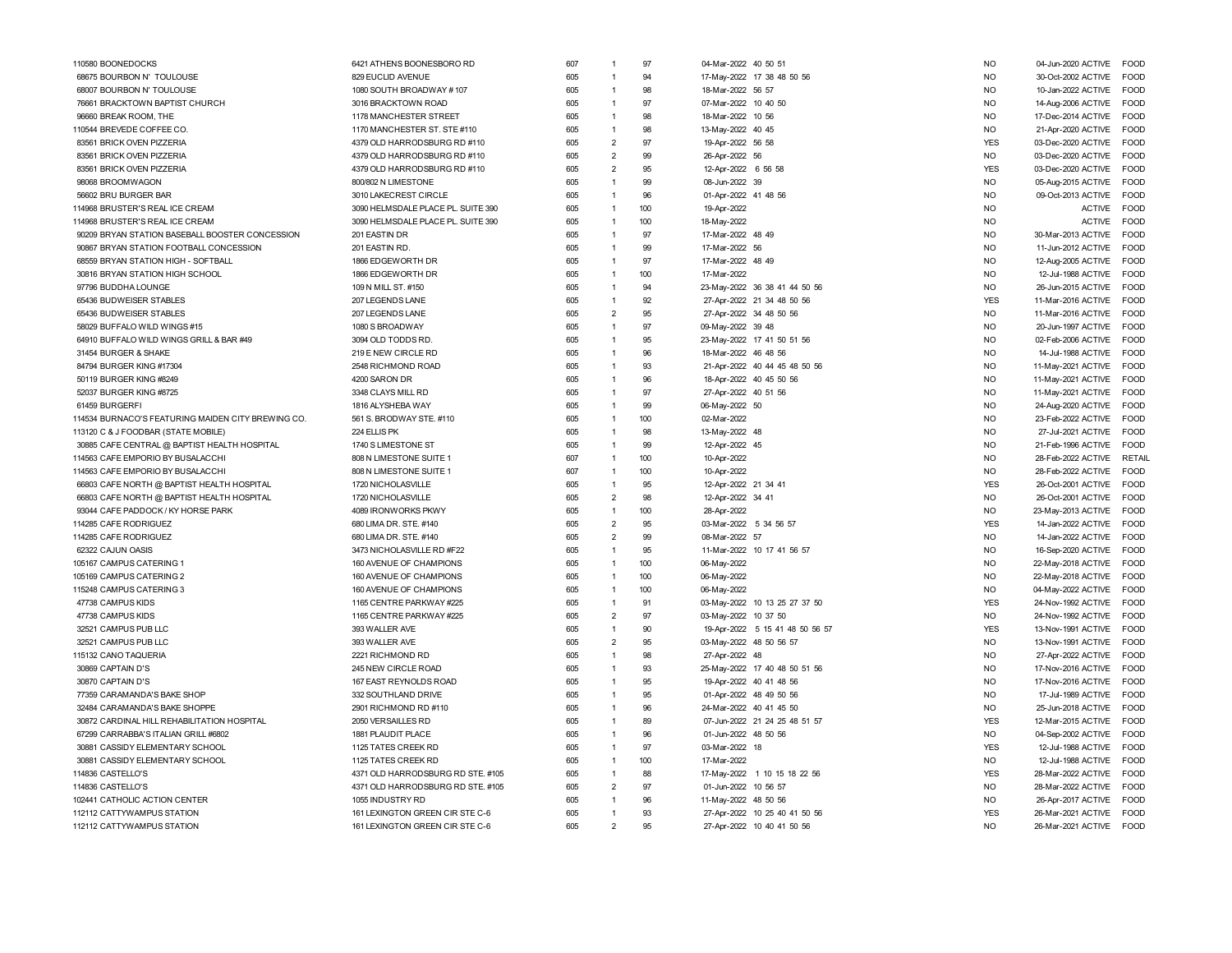| 14-Mar-2022 41 45 48 50 54 56<br>75078 CELLAR BAR & GRILL. THE<br>3256 LANSDOWNE DR #50<br>605<br>93<br><b>NO</b><br>$\overline{1}$<br>2800 TATES CREEK RD<br>48036 CENTENARY UNITED METHODIST<br>605<br>$\overline{1}$<br>100<br>03-May-2022<br>N <sub>O</sub><br>114906 CENTENO'S MUNCHIEZ<br>605<br>90<br>17-May-2022 1 22 25 44 45 49<br><b>YES</b><br>1198 WINBURN DR.<br>$\overline{1}$<br>$\overline{2}$<br>114906 CENTENO'S MUNCHIEZ<br>605<br>95<br><b>YES</b><br>1198 WINBURN DR.<br>31-May-2022 22 25<br>$\overline{2}$<br>114906 CENTENO'S MUNCHIEZ<br>605<br>100<br>07-Jun-2022<br><b>NO</b><br>1198 WINBURN DR.<br>605<br>$\overline{1}$<br>100<br>N <sub>O</sub><br>93890 CENTER FOR CHILDREN<br>500 PARK PLACE<br>06-Apr-2022<br>605<br>100<br><b>NO</b><br>112769 CENTRAL BANK CENTER - CLUB A<br>430 W. VINE ST<br>$\overline{1}$<br>17-Mar-2022<br>99<br>111544 CENTRAL BANK CENTER - PANTRY A<br>430 WEST VINE STREET<br>605<br>$\overline{1}$<br>17-Mar-2022 56<br>N <sub>O</sub><br>111543 CENTRAL BANK CENTER - RUPP KITCHEN<br>430 WEST VINE STREET<br>605<br>99<br>17-Mar-2022 56<br>N <sub>O</sub><br>$\overline{1}$<br>605<br>100<br><b>NO</b><br>112771 CENTRAL BANK CENTER CBC - CLUB D<br>430 W.VINE ST<br>$\overline{1}$<br>17-Mar-2022<br>605<br>100<br><b>NO</b><br>112766 CENTRAL BANK CENTER CBC - PANTRY 3RD FL<br>430 W. MAIN ST<br>$\overline{1}$<br>18-Mar-2022<br>111545 CENTRAL BANK CENTER- PANTRY B<br>430 WEST VINE STREET<br>605<br>100<br><b>NO</b><br>$\overline{1}$<br>17-Mar-2022<br>112379 CENTRAL BANK MAIN KITCHEN<br>430 W. MAIN ST<br>605<br>$\overline{1}$<br>94<br>17-Mar-2022 18 46 51 56<br>N <sub>O</sub><br>$\overline{2}$<br>97<br>605<br>17-Mar-2022 46 51 56<br><b>NO</b><br>112379 CENTRAL BANK MAIN KITCHEN<br>430 W. MAIN ST<br>100<br>104114 CENTRAL CHRISTIAN CHILD DEVELOPMENT CENTER<br>605<br>$\overline{1}$<br>N <sub>O</sub><br>105 SPRUCE ST #125<br>19-Apr-2022<br>605<br>$\overline{1}$<br>96<br><b>NO</b><br>93825 CENTRAL KY RECOVERY CNTR - #2<br>1366 BULL LEA LANE<br>16-May-2022 15 49 57<br>605<br>99<br>N <sub>O</sub><br>93826 CENTRAL KY RECOVERY CNTR BLDG #1<br>1358 BULL LEA LANE<br>$\overline{1}$<br>16-May-2022 50<br>605<br>114686 CENTRO DE SAN JUAN DIEGO<br>1389 ALEXANDRIAA DR.<br>$\overline{1}$<br>100<br>21-Apr-2022<br><b>NO</b><br>607<br>100<br><b>NO</b><br>32192 CENTRO, LOLA II LLC DBA<br>113 CHEAPSIDE PARK<br>$\overline{1}$<br>08-Mar-2022<br>607<br>100<br><b>NO</b><br>32192 CENTRO, LOLA II LLC DBA<br>113 CHEAPSIDE PARK<br>$\overline{1}$<br>08-Mar-2022<br>08-Sep-2015 ACTIVE<br>111927 CHARCUTAREIN<br>380 W. MAIN STREET<br>605<br>95<br>09-Mar-2022 15 40 46 51<br>N <sub>O</sub><br>$\overline{1}$<br>26-Feb-2021 ACTIVE<br>64094 CHARLEY'S PHILLY STEAK<br>3401 NICHOLASVILLE ROAD FC-1<br>605<br>97<br>02-May-2022 48 56<br>N <sub>O</sub><br>1<br><b>NO</b><br>30889 CHARLIE BROWN'S<br>816 EUCLID AVE<br>605<br>$\overline{1}$<br>95<br>05-Apr-2022 45 48 51 56<br>12-Jul-1988 ACTIVE<br>926 WINCHESTER ROAD<br>607<br>99<br>29-Mar-2022 56<br><b>NO</b><br>30678 CHARLIE'S SEAFOOD<br>$\overline{1}$<br>10-Aug-1988 ACTIVE<br>607<br>99<br><b>NO</b><br>926 WINCHESTER ROAD<br>$\overline{1}$<br>29-Mar-2022 56<br>10-Aug-1988 ACTIVE<br>30678 CHARLIE'S SEAFOOD<br>88<br>605<br><b>YES</b><br>55047 CHEDDAR'S #2125<br>3604 WALDEN DRIVE<br>$\overline{1}$<br>07-Jun-2022 6 21 40 45 48 50 51 56<br>04-Jan-2017 ACTIVE<br>$\overline{2}$<br>605<br>93<br><b>NO</b><br>55047 CHEDDAR'S #2125<br>3604 WALDEN DRIVE<br>07-Jun-2022 40 45 48 50 51 56<br>04-Jan-2017 ACTIVE<br>96<br>605<br>N <sub>O</sub><br>96133 CHEESECAKE FACTORY, THE<br>3545 NICHOLASVILLE RD<br>$\mathbf{1}$<br>20-Apr-2022 17 40 41 50<br>13-Oct-2014 ACTIVE<br>99<br>112872 CHEF LI'S PRIVATE KITCHEN<br>428 SOUTHLAND DR<br>605<br>08-Apr-2022 56<br>NO.<br>18-Jun-2021 ACTIVE<br>1<br>90<br>89981 CHEN OSAKA, INC<br>3805 DYLAN PLACE, STE 130<br>605<br>$\overline{1}$<br>01-Mar-2022 8 10 13 15 41 46<br><b>YES</b><br>02-Jan-2014 ACTIVE<br>605<br>$\overline{2}$<br>95<br>01-Mar-2022 10 15 41 46<br><b>NO</b><br>89981 CHEN OSAKA, INC<br>3805 DYLAN PLACE, STE 130<br>02-Jan-2014 ACTIVE<br>605<br>93<br>03-May-2022 17 41 46 48 56 57<br><b>NO</b><br>44583 CHENGS RESTAURANT<br>3101 CLAYS MILL RD #302<br>$\overline{1}$<br>14-Apr-1998 ACTIVE<br>96689 CHERISH THE CHILD CARE CENTER<br>474 STONE RD<br>605<br>98<br>17-Mar-2022 45 50<br><b>NO</b><br>$\overline{1}$<br>04-Jun-2020 ACTIVE<br><b>YES</b><br>110113 CHEVAL BLEU CO LLC<br>428 SOUTHLAND DR<br>605<br>$\overline{1}$<br>95<br>25-Mar-2022 18 38 56<br>10-Feb-2020 ACTIVE<br>605<br>$\overline{2}$<br>99<br>110113 CHEVAL BLEU CO LLC<br>428 SOUTHLAND DR<br>08-Apr-2022 56<br>N <sub>O</sub><br>10-Feb-2020 ACTIVE<br>605<br>100<br><b>NO</b><br>4275 HARRODSBURG RD.<br>$\overline{1}$<br>08-Mar-2022<br>22-Feb-2022 ACTIVE FOOD<br>114511 CHICK-FIL- A PALOMAR<br>605<br>98<br>295 W. NEW CIRCLE ROAD<br>$\overline{1}$<br>25-May-2022 50 56<br><b>NO</b><br>32485 CHICK FIL A<br>18-Nov-2021 ACTIVE<br>605<br>99<br>98745 CHICK FIL-A<br>400 HILLTOP<br>$\overline{1}$<br>08-Apr-2022 10<br>N <sub>O</sub><br>13-Nov-2015 ACTIVE<br>605<br>105618 CHICK-FIL-A<br>160 AVENUE OF CHAMPIONS<br>$\overline{1}$<br>100<br>15-Apr-2022<br><b>NO</b><br>16-Jul-2018 ACTIVE<br>77818 CHICK-FIL-A AT RICHMOND RD & NEW CIRCLE<br>605<br>95<br>24-May-2022 1 44 49 56<br><b>YES</b><br>2299 RICHMOND ROAD<br>$\overline{1}$<br>17-Aug-2018 ACTIVE<br>77818 CHICK-FIL-A AT RICHMOND RD & NEW CIRCLE<br>2299 RICHMOND ROAD<br>605<br>$\overline{2}$<br>97<br>07-Jun-2022 48 56<br><b>NO</b><br>17-Aug-2018 ACTIVE<br>91129 CHILD DEVELOPMENT CENTER OF THE BLUEGRASS<br>290 ALUMNI DR.<br>605<br>99<br>03-May-2022 50<br>N <sub>O</sub><br>01-Aug-2012 ACTIVE<br>$\overline{1}$<br>86782 CHILDCARE NETWORK #258<br>1748 ALYSHEBA WAY<br>605<br>98<br>15-Mar-2022 37 50<br>N <sub>O</sub><br>17-Nov-2015 ACTIVE<br>$\overline{1}$<br>605<br>100<br><b>NO</b><br>52855 CHILDREN'S TREEHOUSE OF KNOWLEDGE<br>309 OHIO STREET<br>$\overline{1}$<br>24-Mar-2022<br>17-Sep-1999 ACTIVE<br>605<br><b>NO</b><br>60151 CHILI'S SOUTHWEST GRILL & BAR<br>2851 RICHMOND RD<br>$\overline{1}$<br>96<br>13-Jun-2022 44 45 51 56<br>605<br>91<br><b>YES</b><br>850 LANE ALLEN RD<br>$\overline{1}$<br>02-Mar-2022 15 18 44 48 56<br>31022 CHINA HUT<br>$\overline{c}$<br>605<br>94<br><b>NO</b><br>02-Mar-2022 15 44 48 56<br>31022 CHINA HUT<br>850 LANE ALLEN RD<br>605<br>$\overline{1}$<br>82<br><b>YES</b><br>52351 CHINA KING<br>1497 ALEXANDRIA DR.<br>19-May-2022 1 2 6 10 15 17 21 40 45 48 50 56<br>$\overline{2}$<br>605<br>85<br>08-Jun-2022 1 2 18 21 46 48 49 55 56<br><b>YES</b><br>52351 CHINA KING<br>1497 ALEXANDRIA DR.<br>605<br>$\overline{2}$<br>94<br><b>NO</b><br>52351 CHINA KING<br>1497 ALEXANDRIA DR.<br>11-Mar-2022 15 48 54 56<br>93<br>70478 CHINA STAR<br>196 N. MARTIN LUTHER KING<br>605<br>$\overline{1}$<br>07-Mar-2022 38 41 48 50 51 56<br>N <sub>O</sub><br>35287 CHINOE PUB<br>1050 - C E CHINOE RD<br>605<br>$\overline{1}$<br>96<br>25-Apr-2022 48 50 56<br>N <sub>O</sub><br>605<br>93<br><b>YES</b><br>96623 CHIPOTLE MEXICAN GRILL #2429<br>3565 NICHOLASVILLE RD, STE 935<br>$\overline{1}$<br>01-Mar-2022 21 34 40 47<br>605<br>$\overline{2}$<br>98<br>01-Mar-2022 34 40<br><b>NO</b><br>96623 CHIPOTLE MEXICAN GRILL #2429<br>3565 NICHOLASVILLE RD, STE 935<br>605<br>$\overline{1}$<br>100<br><b>NO</b><br>2905 RICHMOND ROAD<br>22-Apr-2022<br>70890 CHIPOTLE MEXICAN GRILL #572<br>605<br>99<br>04-Apr-2022 56<br>N <sub>O</sub><br>71759 CHIPOTLE MEXICAN GRILL OF CO<br>1869 PLAUDIT PLACE #140<br>$\overline{1}$<br>400 OLD VINE STREET, SUITE 104<br>605<br>100<br>N <sub>O</sub><br>87658 CHOCOLATE HOLLER<br>$\overline{1}$<br>16-Mar-2022<br><b>NO</b><br>98<br>05-Apr-2022 48<br>98082 CHRYSALIS HOUSE, INC | 102120 CEDARHURST SENIOR LIVING | 1165 MONARCH STREET | 605 | 1 | 97 | 25-Apr-2022 45 48 | <b>NO</b> | 18-Dec-2019 ACTIVE      | FOOD                       |
|----------------------------------------------------------------------------------------------------------------------------------------------------------------------------------------------------------------------------------------------------------------------------------------------------------------------------------------------------------------------------------------------------------------------------------------------------------------------------------------------------------------------------------------------------------------------------------------------------------------------------------------------------------------------------------------------------------------------------------------------------------------------------------------------------------------------------------------------------------------------------------------------------------------------------------------------------------------------------------------------------------------------------------------------------------------------------------------------------------------------------------------------------------------------------------------------------------------------------------------------------------------------------------------------------------------------------------------------------------------------------------------------------------------------------------------------------------------------------------------------------------------------------------------------------------------------------------------------------------------------------------------------------------------------------------------------------------------------------------------------------------------------------------------------------------------------------------------------------------------------------------------------------------------------------------------------------------------------------------------------------------------------------------------------------------------------------------------------------------------------------------------------------------------------------------------------------------------------------------------------------------------------------------------------------------------------------------------------------------------------------------------------------------------------------------------------------------------------------------------------------------------------------------------------------------------------------------------------------------------------------------------------------------------------------------------------------------------------------------------------------------------------------------------------------------------------------------------------------------------------------------------------------------------------------------------------------------------------------------------------------------------------------------------------------------------------------------------------------------------------------------------------------------------------------------------------------------------------------------------------------------------------------------------------------------------------------------------------------------------------------------------------------------------------------------------------------------------------------------------------------------------------------------------------------------------------------------------------------------------------------------------------------------------------------------------------------------------------------------------------------------------------------------------------------------------------------------------------------------------------------------------------------------------------------------------------------------------------------------------------------------------------------------------------------------------------------------------------------------------------------------------------------------------------------------------------------------------------------------------------------------------------------------------------------------------------------------------------------------------------------------------------------------------------------------------------------------------------------------------------------------------------------------------------------------------------------------------------------------------------------------------------------------------------------------------------------------------------------------------------------------------------------------------------------------------------------------------------------------------------------------------------------------------------------------------------------------------------------------------------------------------------------------------------------------------------------------------------------------------------------------------------------------------------------------------------------------------------------------------------------------------------------------------------------------------------------------------------------------------------------------------------------------------------------------------------------------------------------------------------------------------------------------------------------------------------------------------------------------------------------------------------------------------------------------------------------------------------------------------------------------------------------------------------------------------------------------------------------------------------------------------------------------------------------------------------------------------------------------------------------------------------------------------------------------------------------------------------------------------------------------------------------------------------------------------------------------------------------------------------------------------------------------------------------------------------------------------------------------------------------------------------------------------------------------------------------------------------------------------------------------------------------------------------------------------------------------------------------------------------------------------------------------------------------------------------------------------------------------------------------------------------------------------------------------------------------------------------------------------------------------------------------------------------------------------------------------------------------------------------------------------------------------------------------------------------------------------------------------------------------------------------------------------------------------------------------------------------------------------------------------------------------------------------------------------------------------------------------------------------------------------------------------------------------------------------------------------------------------------------------------------------------------------------------------------------------------------------------------------------------------------------------------------------------------------------------------------------------------------------------------------------------------------------------------------------------------------------------------------------------------------------------------------------------------|---------------------------------|---------------------|-----|---|----|-------------------|-----------|-------------------------|----------------------------|
|                                                                                                                                                                                                                                                                                                                                                                                                                                                                                                                                                                                                                                                                                                                                                                                                                                                                                                                                                                                                                                                                                                                                                                                                                                                                                                                                                                                                                                                                                                                                                                                                                                                                                                                                                                                                                                                                                                                                                                                                                                                                                                                                                                                                                                                                                                                                                                                                                                                                                                                                                                                                                                                                                                                                                                                                                                                                                                                                                                                                                                                                                                                                                                                                                                                                                                                                                                                                                                                                                                                                                                                                                                                                                                                                                                                                                                                                                                                                                                                                                                                                                                                                                                                                                                                                                                                                                                                                                                                                                                                                                                                                                                                                                                                                                                                                                                                                                                                                                                                                                                                                                                                                                                                                                                                                                                                                                                                                                                                                                                                                                                                                                                                                                                                                                                                                                                                                                                                                                                                                                                                                                                                                                                                                                                                                                                                                                                                                                                                                                                                                                                                                                                                                                                                                                                                                                                                                                                                                                                                                                                                                                                                                                                                                                                                                                                                                                                                                                                                                                                                                                                                                                                                                                                                                                                                                                                                                                                                                  |                                 |                     |     |   |    |                   |           | 20-Apr-2010 ACTIVE      | FOOD                       |
|                                                                                                                                                                                                                                                                                                                                                                                                                                                                                                                                                                                                                                                                                                                                                                                                                                                                                                                                                                                                                                                                                                                                                                                                                                                                                                                                                                                                                                                                                                                                                                                                                                                                                                                                                                                                                                                                                                                                                                                                                                                                                                                                                                                                                                                                                                                                                                                                                                                                                                                                                                                                                                                                                                                                                                                                                                                                                                                                                                                                                                                                                                                                                                                                                                                                                                                                                                                                                                                                                                                                                                                                                                                                                                                                                                                                                                                                                                                                                                                                                                                                                                                                                                                                                                                                                                                                                                                                                                                                                                                                                                                                                                                                                                                                                                                                                                                                                                                                                                                                                                                                                                                                                                                                                                                                                                                                                                                                                                                                                                                                                                                                                                                                                                                                                                                                                                                                                                                                                                                                                                                                                                                                                                                                                                                                                                                                                                                                                                                                                                                                                                                                                                                                                                                                                                                                                                                                                                                                                                                                                                                                                                                                                                                                                                                                                                                                                                                                                                                                                                                                                                                                                                                                                                                                                                                                                                                                                                                                  |                                 |                     |     |   |    |                   |           | 14-Jan-1993 ACTIVE      | <b>FOOD</b>                |
|                                                                                                                                                                                                                                                                                                                                                                                                                                                                                                                                                                                                                                                                                                                                                                                                                                                                                                                                                                                                                                                                                                                                                                                                                                                                                                                                                                                                                                                                                                                                                                                                                                                                                                                                                                                                                                                                                                                                                                                                                                                                                                                                                                                                                                                                                                                                                                                                                                                                                                                                                                                                                                                                                                                                                                                                                                                                                                                                                                                                                                                                                                                                                                                                                                                                                                                                                                                                                                                                                                                                                                                                                                                                                                                                                                                                                                                                                                                                                                                                                                                                                                                                                                                                                                                                                                                                                                                                                                                                                                                                                                                                                                                                                                                                                                                                                                                                                                                                                                                                                                                                                                                                                                                                                                                                                                                                                                                                                                                                                                                                                                                                                                                                                                                                                                                                                                                                                                                                                                                                                                                                                                                                                                                                                                                                                                                                                                                                                                                                                                                                                                                                                                                                                                                                                                                                                                                                                                                                                                                                                                                                                                                                                                                                                                                                                                                                                                                                                                                                                                                                                                                                                                                                                                                                                                                                                                                                                                                                  |                                 |                     |     |   |    |                   |           | 05-Apr-2022 ACTIVE      | <b>FOOD</b>                |
|                                                                                                                                                                                                                                                                                                                                                                                                                                                                                                                                                                                                                                                                                                                                                                                                                                                                                                                                                                                                                                                                                                                                                                                                                                                                                                                                                                                                                                                                                                                                                                                                                                                                                                                                                                                                                                                                                                                                                                                                                                                                                                                                                                                                                                                                                                                                                                                                                                                                                                                                                                                                                                                                                                                                                                                                                                                                                                                                                                                                                                                                                                                                                                                                                                                                                                                                                                                                                                                                                                                                                                                                                                                                                                                                                                                                                                                                                                                                                                                                                                                                                                                                                                                                                                                                                                                                                                                                                                                                                                                                                                                                                                                                                                                                                                                                                                                                                                                                                                                                                                                                                                                                                                                                                                                                                                                                                                                                                                                                                                                                                                                                                                                                                                                                                                                                                                                                                                                                                                                                                                                                                                                                                                                                                                                                                                                                                                                                                                                                                                                                                                                                                                                                                                                                                                                                                                                                                                                                                                                                                                                                                                                                                                                                                                                                                                                                                                                                                                                                                                                                                                                                                                                                                                                                                                                                                                                                                                                                  |                                 |                     |     |   |    |                   |           | 05-Apr-2022 ACTIVE      | <b>FOOD</b>                |
|                                                                                                                                                                                                                                                                                                                                                                                                                                                                                                                                                                                                                                                                                                                                                                                                                                                                                                                                                                                                                                                                                                                                                                                                                                                                                                                                                                                                                                                                                                                                                                                                                                                                                                                                                                                                                                                                                                                                                                                                                                                                                                                                                                                                                                                                                                                                                                                                                                                                                                                                                                                                                                                                                                                                                                                                                                                                                                                                                                                                                                                                                                                                                                                                                                                                                                                                                                                                                                                                                                                                                                                                                                                                                                                                                                                                                                                                                                                                                                                                                                                                                                                                                                                                                                                                                                                                                                                                                                                                                                                                                                                                                                                                                                                                                                                                                                                                                                                                                                                                                                                                                                                                                                                                                                                                                                                                                                                                                                                                                                                                                                                                                                                                                                                                                                                                                                                                                                                                                                                                                                                                                                                                                                                                                                                                                                                                                                                                                                                                                                                                                                                                                                                                                                                                                                                                                                                                                                                                                                                                                                                                                                                                                                                                                                                                                                                                                                                                                                                                                                                                                                                                                                                                                                                                                                                                                                                                                                                                  |                                 |                     |     |   |    |                   |           | 05-Apr-2022 ACTIVE      | FOOD                       |
|                                                                                                                                                                                                                                                                                                                                                                                                                                                                                                                                                                                                                                                                                                                                                                                                                                                                                                                                                                                                                                                                                                                                                                                                                                                                                                                                                                                                                                                                                                                                                                                                                                                                                                                                                                                                                                                                                                                                                                                                                                                                                                                                                                                                                                                                                                                                                                                                                                                                                                                                                                                                                                                                                                                                                                                                                                                                                                                                                                                                                                                                                                                                                                                                                                                                                                                                                                                                                                                                                                                                                                                                                                                                                                                                                                                                                                                                                                                                                                                                                                                                                                                                                                                                                                                                                                                                                                                                                                                                                                                                                                                                                                                                                                                                                                                                                                                                                                                                                                                                                                                                                                                                                                                                                                                                                                                                                                                                                                                                                                                                                                                                                                                                                                                                                                                                                                                                                                                                                                                                                                                                                                                                                                                                                                                                                                                                                                                                                                                                                                                                                                                                                                                                                                                                                                                                                                                                                                                                                                                                                                                                                                                                                                                                                                                                                                                                                                                                                                                                                                                                                                                                                                                                                                                                                                                                                                                                                                                                  |                                 |                     |     |   |    |                   |           | 16-Jul-2019 ACTIVE      | <b>FOOD</b>                |
|                                                                                                                                                                                                                                                                                                                                                                                                                                                                                                                                                                                                                                                                                                                                                                                                                                                                                                                                                                                                                                                                                                                                                                                                                                                                                                                                                                                                                                                                                                                                                                                                                                                                                                                                                                                                                                                                                                                                                                                                                                                                                                                                                                                                                                                                                                                                                                                                                                                                                                                                                                                                                                                                                                                                                                                                                                                                                                                                                                                                                                                                                                                                                                                                                                                                                                                                                                                                                                                                                                                                                                                                                                                                                                                                                                                                                                                                                                                                                                                                                                                                                                                                                                                                                                                                                                                                                                                                                                                                                                                                                                                                                                                                                                                                                                                                                                                                                                                                                                                                                                                                                                                                                                                                                                                                                                                                                                                                                                                                                                                                                                                                                                                                                                                                                                                                                                                                                                                                                                                                                                                                                                                                                                                                                                                                                                                                                                                                                                                                                                                                                                                                                                                                                                                                                                                                                                                                                                                                                                                                                                                                                                                                                                                                                                                                                                                                                                                                                                                                                                                                                                                                                                                                                                                                                                                                                                                                                                                                  |                                 |                     |     |   |    |                   |           | 10-Jun-2021 ACTIVE      | FOOD                       |
|                                                                                                                                                                                                                                                                                                                                                                                                                                                                                                                                                                                                                                                                                                                                                                                                                                                                                                                                                                                                                                                                                                                                                                                                                                                                                                                                                                                                                                                                                                                                                                                                                                                                                                                                                                                                                                                                                                                                                                                                                                                                                                                                                                                                                                                                                                                                                                                                                                                                                                                                                                                                                                                                                                                                                                                                                                                                                                                                                                                                                                                                                                                                                                                                                                                                                                                                                                                                                                                                                                                                                                                                                                                                                                                                                                                                                                                                                                                                                                                                                                                                                                                                                                                                                                                                                                                                                                                                                                                                                                                                                                                                                                                                                                                                                                                                                                                                                                                                                                                                                                                                                                                                                                                                                                                                                                                                                                                                                                                                                                                                                                                                                                                                                                                                                                                                                                                                                                                                                                                                                                                                                                                                                                                                                                                                                                                                                                                                                                                                                                                                                                                                                                                                                                                                                                                                                                                                                                                                                                                                                                                                                                                                                                                                                                                                                                                                                                                                                                                                                                                                                                                                                                                                                                                                                                                                                                                                                                                                  |                                 |                     |     |   |    |                   |           | 20-Nov-2020 ACTIVE      | <b>FOOD</b>                |
|                                                                                                                                                                                                                                                                                                                                                                                                                                                                                                                                                                                                                                                                                                                                                                                                                                                                                                                                                                                                                                                                                                                                                                                                                                                                                                                                                                                                                                                                                                                                                                                                                                                                                                                                                                                                                                                                                                                                                                                                                                                                                                                                                                                                                                                                                                                                                                                                                                                                                                                                                                                                                                                                                                                                                                                                                                                                                                                                                                                                                                                                                                                                                                                                                                                                                                                                                                                                                                                                                                                                                                                                                                                                                                                                                                                                                                                                                                                                                                                                                                                                                                                                                                                                                                                                                                                                                                                                                                                                                                                                                                                                                                                                                                                                                                                                                                                                                                                                                                                                                                                                                                                                                                                                                                                                                                                                                                                                                                                                                                                                                                                                                                                                                                                                                                                                                                                                                                                                                                                                                                                                                                                                                                                                                                                                                                                                                                                                                                                                                                                                                                                                                                                                                                                                                                                                                                                                                                                                                                                                                                                                                                                                                                                                                                                                                                                                                                                                                                                                                                                                                                                                                                                                                                                                                                                                                                                                                                                                  |                                 |                     |     |   |    |                   |           | 20-Nov-2020 ACTIVE      | <b>FOOD</b>                |
|                                                                                                                                                                                                                                                                                                                                                                                                                                                                                                                                                                                                                                                                                                                                                                                                                                                                                                                                                                                                                                                                                                                                                                                                                                                                                                                                                                                                                                                                                                                                                                                                                                                                                                                                                                                                                                                                                                                                                                                                                                                                                                                                                                                                                                                                                                                                                                                                                                                                                                                                                                                                                                                                                                                                                                                                                                                                                                                                                                                                                                                                                                                                                                                                                                                                                                                                                                                                                                                                                                                                                                                                                                                                                                                                                                                                                                                                                                                                                                                                                                                                                                                                                                                                                                                                                                                                                                                                                                                                                                                                                                                                                                                                                                                                                                                                                                                                                                                                                                                                                                                                                                                                                                                                                                                                                                                                                                                                                                                                                                                                                                                                                                                                                                                                                                                                                                                                                                                                                                                                                                                                                                                                                                                                                                                                                                                                                                                                                                                                                                                                                                                                                                                                                                                                                                                                                                                                                                                                                                                                                                                                                                                                                                                                                                                                                                                                                                                                                                                                                                                                                                                                                                                                                                                                                                                                                                                                                                                                  |                                 |                     |     |   |    |                   |           | 10-Jun-2021 ACTIVE      | <b>FOOD</b>                |
|                                                                                                                                                                                                                                                                                                                                                                                                                                                                                                                                                                                                                                                                                                                                                                                                                                                                                                                                                                                                                                                                                                                                                                                                                                                                                                                                                                                                                                                                                                                                                                                                                                                                                                                                                                                                                                                                                                                                                                                                                                                                                                                                                                                                                                                                                                                                                                                                                                                                                                                                                                                                                                                                                                                                                                                                                                                                                                                                                                                                                                                                                                                                                                                                                                                                                                                                                                                                                                                                                                                                                                                                                                                                                                                                                                                                                                                                                                                                                                                                                                                                                                                                                                                                                                                                                                                                                                                                                                                                                                                                                                                                                                                                                                                                                                                                                                                                                                                                                                                                                                                                                                                                                                                                                                                                                                                                                                                                                                                                                                                                                                                                                                                                                                                                                                                                                                                                                                                                                                                                                                                                                                                                                                                                                                                                                                                                                                                                                                                                                                                                                                                                                                                                                                                                                                                                                                                                                                                                                                                                                                                                                                                                                                                                                                                                                                                                                                                                                                                                                                                                                                                                                                                                                                                                                                                                                                                                                                                                  |                                 |                     |     |   |    |                   |           | 10-Jun-2021 ACTIVE      | <b>FOOD</b>                |
|                                                                                                                                                                                                                                                                                                                                                                                                                                                                                                                                                                                                                                                                                                                                                                                                                                                                                                                                                                                                                                                                                                                                                                                                                                                                                                                                                                                                                                                                                                                                                                                                                                                                                                                                                                                                                                                                                                                                                                                                                                                                                                                                                                                                                                                                                                                                                                                                                                                                                                                                                                                                                                                                                                                                                                                                                                                                                                                                                                                                                                                                                                                                                                                                                                                                                                                                                                                                                                                                                                                                                                                                                                                                                                                                                                                                                                                                                                                                                                                                                                                                                                                                                                                                                                                                                                                                                                                                                                                                                                                                                                                                                                                                                                                                                                                                                                                                                                                                                                                                                                                                                                                                                                                                                                                                                                                                                                                                                                                                                                                                                                                                                                                                                                                                                                                                                                                                                                                                                                                                                                                                                                                                                                                                                                                                                                                                                                                                                                                                                                                                                                                                                                                                                                                                                                                                                                                                                                                                                                                                                                                                                                                                                                                                                                                                                                                                                                                                                                                                                                                                                                                                                                                                                                                                                                                                                                                                                                                                  |                                 |                     |     |   |    |                   |           | 20-Nov-2020 ACTIVE      | FOOD                       |
|                                                                                                                                                                                                                                                                                                                                                                                                                                                                                                                                                                                                                                                                                                                                                                                                                                                                                                                                                                                                                                                                                                                                                                                                                                                                                                                                                                                                                                                                                                                                                                                                                                                                                                                                                                                                                                                                                                                                                                                                                                                                                                                                                                                                                                                                                                                                                                                                                                                                                                                                                                                                                                                                                                                                                                                                                                                                                                                                                                                                                                                                                                                                                                                                                                                                                                                                                                                                                                                                                                                                                                                                                                                                                                                                                                                                                                                                                                                                                                                                                                                                                                                                                                                                                                                                                                                                                                                                                                                                                                                                                                                                                                                                                                                                                                                                                                                                                                                                                                                                                                                                                                                                                                                                                                                                                                                                                                                                                                                                                                                                                                                                                                                                                                                                                                                                                                                                                                                                                                                                                                                                                                                                                                                                                                                                                                                                                                                                                                                                                                                                                                                                                                                                                                                                                                                                                                                                                                                                                                                                                                                                                                                                                                                                                                                                                                                                                                                                                                                                                                                                                                                                                                                                                                                                                                                                                                                                                                                                  |                                 |                     |     |   |    |                   |           | 30-Apr-2021 ACTIVE      | <b>FOOD</b>                |
|                                                                                                                                                                                                                                                                                                                                                                                                                                                                                                                                                                                                                                                                                                                                                                                                                                                                                                                                                                                                                                                                                                                                                                                                                                                                                                                                                                                                                                                                                                                                                                                                                                                                                                                                                                                                                                                                                                                                                                                                                                                                                                                                                                                                                                                                                                                                                                                                                                                                                                                                                                                                                                                                                                                                                                                                                                                                                                                                                                                                                                                                                                                                                                                                                                                                                                                                                                                                                                                                                                                                                                                                                                                                                                                                                                                                                                                                                                                                                                                                                                                                                                                                                                                                                                                                                                                                                                                                                                                                                                                                                                                                                                                                                                                                                                                                                                                                                                                                                                                                                                                                                                                                                                                                                                                                                                                                                                                                                                                                                                                                                                                                                                                                                                                                                                                                                                                                                                                                                                                                                                                                                                                                                                                                                                                                                                                                                                                                                                                                                                                                                                                                                                                                                                                                                                                                                                                                                                                                                                                                                                                                                                                                                                                                                                                                                                                                                                                                                                                                                                                                                                                                                                                                                                                                                                                                                                                                                                                                  |                                 |                     |     |   |    |                   |           | 30-Apr-2021 ACTIVE      | FOOD                       |
|                                                                                                                                                                                                                                                                                                                                                                                                                                                                                                                                                                                                                                                                                                                                                                                                                                                                                                                                                                                                                                                                                                                                                                                                                                                                                                                                                                                                                                                                                                                                                                                                                                                                                                                                                                                                                                                                                                                                                                                                                                                                                                                                                                                                                                                                                                                                                                                                                                                                                                                                                                                                                                                                                                                                                                                                                                                                                                                                                                                                                                                                                                                                                                                                                                                                                                                                                                                                                                                                                                                                                                                                                                                                                                                                                                                                                                                                                                                                                                                                                                                                                                                                                                                                                                                                                                                                                                                                                                                                                                                                                                                                                                                                                                                                                                                                                                                                                                                                                                                                                                                                                                                                                                                                                                                                                                                                                                                                                                                                                                                                                                                                                                                                                                                                                                                                                                                                                                                                                                                                                                                                                                                                                                                                                                                                                                                                                                                                                                                                                                                                                                                                                                                                                                                                                                                                                                                                                                                                                                                                                                                                                                                                                                                                                                                                                                                                                                                                                                                                                                                                                                                                                                                                                                                                                                                                                                                                                                                                  |                                 |                     |     |   |    |                   |           | 04-Jan-2018 ACTIVE      | <b>FOOD</b>                |
|                                                                                                                                                                                                                                                                                                                                                                                                                                                                                                                                                                                                                                                                                                                                                                                                                                                                                                                                                                                                                                                                                                                                                                                                                                                                                                                                                                                                                                                                                                                                                                                                                                                                                                                                                                                                                                                                                                                                                                                                                                                                                                                                                                                                                                                                                                                                                                                                                                                                                                                                                                                                                                                                                                                                                                                                                                                                                                                                                                                                                                                                                                                                                                                                                                                                                                                                                                                                                                                                                                                                                                                                                                                                                                                                                                                                                                                                                                                                                                                                                                                                                                                                                                                                                                                                                                                                                                                                                                                                                                                                                                                                                                                                                                                                                                                                                                                                                                                                                                                                                                                                                                                                                                                                                                                                                                                                                                                                                                                                                                                                                                                                                                                                                                                                                                                                                                                                                                                                                                                                                                                                                                                                                                                                                                                                                                                                                                                                                                                                                                                                                                                                                                                                                                                                                                                                                                                                                                                                                                                                                                                                                                                                                                                                                                                                                                                                                                                                                                                                                                                                                                                                                                                                                                                                                                                                                                                                                                                                  |                                 |                     |     |   |    |                   |           | 05-Sep-2013 ACTIVE      | <b>FOOD</b>                |
|                                                                                                                                                                                                                                                                                                                                                                                                                                                                                                                                                                                                                                                                                                                                                                                                                                                                                                                                                                                                                                                                                                                                                                                                                                                                                                                                                                                                                                                                                                                                                                                                                                                                                                                                                                                                                                                                                                                                                                                                                                                                                                                                                                                                                                                                                                                                                                                                                                                                                                                                                                                                                                                                                                                                                                                                                                                                                                                                                                                                                                                                                                                                                                                                                                                                                                                                                                                                                                                                                                                                                                                                                                                                                                                                                                                                                                                                                                                                                                                                                                                                                                                                                                                                                                                                                                                                                                                                                                                                                                                                                                                                                                                                                                                                                                                                                                                                                                                                                                                                                                                                                                                                                                                                                                                                                                                                                                                                                                                                                                                                                                                                                                                                                                                                                                                                                                                                                                                                                                                                                                                                                                                                                                                                                                                                                                                                                                                                                                                                                                                                                                                                                                                                                                                                                                                                                                                                                                                                                                                                                                                                                                                                                                                                                                                                                                                                                                                                                                                                                                                                                                                                                                                                                                                                                                                                                                                                                                                                  |                                 |                     |     |   |    |                   |           | 08-Sep-2013 ACTIVE      | <b>FOOD</b>                |
|                                                                                                                                                                                                                                                                                                                                                                                                                                                                                                                                                                                                                                                                                                                                                                                                                                                                                                                                                                                                                                                                                                                                                                                                                                                                                                                                                                                                                                                                                                                                                                                                                                                                                                                                                                                                                                                                                                                                                                                                                                                                                                                                                                                                                                                                                                                                                                                                                                                                                                                                                                                                                                                                                                                                                                                                                                                                                                                                                                                                                                                                                                                                                                                                                                                                                                                                                                                                                                                                                                                                                                                                                                                                                                                                                                                                                                                                                                                                                                                                                                                                                                                                                                                                                                                                                                                                                                                                                                                                                                                                                                                                                                                                                                                                                                                                                                                                                                                                                                                                                                                                                                                                                                                                                                                                                                                                                                                                                                                                                                                                                                                                                                                                                                                                                                                                                                                                                                                                                                                                                                                                                                                                                                                                                                                                                                                                                                                                                                                                                                                                                                                                                                                                                                                                                                                                                                                                                                                                                                                                                                                                                                                                                                                                                                                                                                                                                                                                                                                                                                                                                                                                                                                                                                                                                                                                                                                                                                                                  |                                 |                     |     |   |    |                   |           | 14-Mar-2022 ACTIVE      | <b>FOOD</b>                |
|                                                                                                                                                                                                                                                                                                                                                                                                                                                                                                                                                                                                                                                                                                                                                                                                                                                                                                                                                                                                                                                                                                                                                                                                                                                                                                                                                                                                                                                                                                                                                                                                                                                                                                                                                                                                                                                                                                                                                                                                                                                                                                                                                                                                                                                                                                                                                                                                                                                                                                                                                                                                                                                                                                                                                                                                                                                                                                                                                                                                                                                                                                                                                                                                                                                                                                                                                                                                                                                                                                                                                                                                                                                                                                                                                                                                                                                                                                                                                                                                                                                                                                                                                                                                                                                                                                                                                                                                                                                                                                                                                                                                                                                                                                                                                                                                                                                                                                                                                                                                                                                                                                                                                                                                                                                                                                                                                                                                                                                                                                                                                                                                                                                                                                                                                                                                                                                                                                                                                                                                                                                                                                                                                                                                                                                                                                                                                                                                                                                                                                                                                                                                                                                                                                                                                                                                                                                                                                                                                                                                                                                                                                                                                                                                                                                                                                                                                                                                                                                                                                                                                                                                                                                                                                                                                                                                                                                                                                                                  |                                 |                     |     |   |    |                   |           | 08-Sep-2015 ACTIVE      | RETAIL                     |
|                                                                                                                                                                                                                                                                                                                                                                                                                                                                                                                                                                                                                                                                                                                                                                                                                                                                                                                                                                                                                                                                                                                                                                                                                                                                                                                                                                                                                                                                                                                                                                                                                                                                                                                                                                                                                                                                                                                                                                                                                                                                                                                                                                                                                                                                                                                                                                                                                                                                                                                                                                                                                                                                                                                                                                                                                                                                                                                                                                                                                                                                                                                                                                                                                                                                                                                                                                                                                                                                                                                                                                                                                                                                                                                                                                                                                                                                                                                                                                                                                                                                                                                                                                                                                                                                                                                                                                                                                                                                                                                                                                                                                                                                                                                                                                                                                                                                                                                                                                                                                                                                                                                                                                                                                                                                                                                                                                                                                                                                                                                                                                                                                                                                                                                                                                                                                                                                                                                                                                                                                                                                                                                                                                                                                                                                                                                                                                                                                                                                                                                                                                                                                                                                                                                                                                                                                                                                                                                                                                                                                                                                                                                                                                                                                                                                                                                                                                                                                                                                                                                                                                                                                                                                                                                                                                                                                                                                                                                                  |                                 |                     |     |   |    |                   |           |                         | <b>FOOD</b>                |
|                                                                                                                                                                                                                                                                                                                                                                                                                                                                                                                                                                                                                                                                                                                                                                                                                                                                                                                                                                                                                                                                                                                                                                                                                                                                                                                                                                                                                                                                                                                                                                                                                                                                                                                                                                                                                                                                                                                                                                                                                                                                                                                                                                                                                                                                                                                                                                                                                                                                                                                                                                                                                                                                                                                                                                                                                                                                                                                                                                                                                                                                                                                                                                                                                                                                                                                                                                                                                                                                                                                                                                                                                                                                                                                                                                                                                                                                                                                                                                                                                                                                                                                                                                                                                                                                                                                                                                                                                                                                                                                                                                                                                                                                                                                                                                                                                                                                                                                                                                                                                                                                                                                                                                                                                                                                                                                                                                                                                                                                                                                                                                                                                                                                                                                                                                                                                                                                                                                                                                                                                                                                                                                                                                                                                                                                                                                                                                                                                                                                                                                                                                                                                                                                                                                                                                                                                                                                                                                                                                                                                                                                                                                                                                                                                                                                                                                                                                                                                                                                                                                                                                                                                                                                                                                                                                                                                                                                                                                                  |                                 |                     |     |   |    |                   |           |                         | <b>FOOD</b>                |
|                                                                                                                                                                                                                                                                                                                                                                                                                                                                                                                                                                                                                                                                                                                                                                                                                                                                                                                                                                                                                                                                                                                                                                                                                                                                                                                                                                                                                                                                                                                                                                                                                                                                                                                                                                                                                                                                                                                                                                                                                                                                                                                                                                                                                                                                                                                                                                                                                                                                                                                                                                                                                                                                                                                                                                                                                                                                                                                                                                                                                                                                                                                                                                                                                                                                                                                                                                                                                                                                                                                                                                                                                                                                                                                                                                                                                                                                                                                                                                                                                                                                                                                                                                                                                                                                                                                                                                                                                                                                                                                                                                                                                                                                                                                                                                                                                                                                                                                                                                                                                                                                                                                                                                                                                                                                                                                                                                                                                                                                                                                                                                                                                                                                                                                                                                                                                                                                                                                                                                                                                                                                                                                                                                                                                                                                                                                                                                                                                                                                                                                                                                                                                                                                                                                                                                                                                                                                                                                                                                                                                                                                                                                                                                                                                                                                                                                                                                                                                                                                                                                                                                                                                                                                                                                                                                                                                                                                                                                                  |                                 |                     |     |   |    |                   |           | 31-Mar-2015 ACTIVE FOOD |                            |
|                                                                                                                                                                                                                                                                                                                                                                                                                                                                                                                                                                                                                                                                                                                                                                                                                                                                                                                                                                                                                                                                                                                                                                                                                                                                                                                                                                                                                                                                                                                                                                                                                                                                                                                                                                                                                                                                                                                                                                                                                                                                                                                                                                                                                                                                                                                                                                                                                                                                                                                                                                                                                                                                                                                                                                                                                                                                                                                                                                                                                                                                                                                                                                                                                                                                                                                                                                                                                                                                                                                                                                                                                                                                                                                                                                                                                                                                                                                                                                                                                                                                                                                                                                                                                                                                                                                                                                                                                                                                                                                                                                                                                                                                                                                                                                                                                                                                                                                                                                                                                                                                                                                                                                                                                                                                                                                                                                                                                                                                                                                                                                                                                                                                                                                                                                                                                                                                                                                                                                                                                                                                                                                                                                                                                                                                                                                                                                                                                                                                                                                                                                                                                                                                                                                                                                                                                                                                                                                                                                                                                                                                                                                                                                                                                                                                                                                                                                                                                                                                                                                                                                                                                                                                                                                                                                                                                                                                                                                                  |                                 |                     |     |   |    |                   |           |                         | <b>FOOD</b>                |
|                                                                                                                                                                                                                                                                                                                                                                                                                                                                                                                                                                                                                                                                                                                                                                                                                                                                                                                                                                                                                                                                                                                                                                                                                                                                                                                                                                                                                                                                                                                                                                                                                                                                                                                                                                                                                                                                                                                                                                                                                                                                                                                                                                                                                                                                                                                                                                                                                                                                                                                                                                                                                                                                                                                                                                                                                                                                                                                                                                                                                                                                                                                                                                                                                                                                                                                                                                                                                                                                                                                                                                                                                                                                                                                                                                                                                                                                                                                                                                                                                                                                                                                                                                                                                                                                                                                                                                                                                                                                                                                                                                                                                                                                                                                                                                                                                                                                                                                                                                                                                                                                                                                                                                                                                                                                                                                                                                                                                                                                                                                                                                                                                                                                                                                                                                                                                                                                                                                                                                                                                                                                                                                                                                                                                                                                                                                                                                                                                                                                                                                                                                                                                                                                                                                                                                                                                                                                                                                                                                                                                                                                                                                                                                                                                                                                                                                                                                                                                                                                                                                                                                                                                                                                                                                                                                                                                                                                                                                                  |                                 |                     |     |   |    |                   |           |                         | RETAIL                     |
|                                                                                                                                                                                                                                                                                                                                                                                                                                                                                                                                                                                                                                                                                                                                                                                                                                                                                                                                                                                                                                                                                                                                                                                                                                                                                                                                                                                                                                                                                                                                                                                                                                                                                                                                                                                                                                                                                                                                                                                                                                                                                                                                                                                                                                                                                                                                                                                                                                                                                                                                                                                                                                                                                                                                                                                                                                                                                                                                                                                                                                                                                                                                                                                                                                                                                                                                                                                                                                                                                                                                                                                                                                                                                                                                                                                                                                                                                                                                                                                                                                                                                                                                                                                                                                                                                                                                                                                                                                                                                                                                                                                                                                                                                                                                                                                                                                                                                                                                                                                                                                                                                                                                                                                                                                                                                                                                                                                                                                                                                                                                                                                                                                                                                                                                                                                                                                                                                                                                                                                                                                                                                                                                                                                                                                                                                                                                                                                                                                                                                                                                                                                                                                                                                                                                                                                                                                                                                                                                                                                                                                                                                                                                                                                                                                                                                                                                                                                                                                                                                                                                                                                                                                                                                                                                                                                                                                                                                                                                  |                                 |                     |     |   |    |                   |           |                         | <b>FOOD</b>                |
|                                                                                                                                                                                                                                                                                                                                                                                                                                                                                                                                                                                                                                                                                                                                                                                                                                                                                                                                                                                                                                                                                                                                                                                                                                                                                                                                                                                                                                                                                                                                                                                                                                                                                                                                                                                                                                                                                                                                                                                                                                                                                                                                                                                                                                                                                                                                                                                                                                                                                                                                                                                                                                                                                                                                                                                                                                                                                                                                                                                                                                                                                                                                                                                                                                                                                                                                                                                                                                                                                                                                                                                                                                                                                                                                                                                                                                                                                                                                                                                                                                                                                                                                                                                                                                                                                                                                                                                                                                                                                                                                                                                                                                                                                                                                                                                                                                                                                                                                                                                                                                                                                                                                                                                                                                                                                                                                                                                                                                                                                                                                                                                                                                                                                                                                                                                                                                                                                                                                                                                                                                                                                                                                                                                                                                                                                                                                                                                                                                                                                                                                                                                                                                                                                                                                                                                                                                                                                                                                                                                                                                                                                                                                                                                                                                                                                                                                                                                                                                                                                                                                                                                                                                                                                                                                                                                                                                                                                                                                  |                                 |                     |     |   |    |                   |           |                         | <b>EOOD</b>                |
|                                                                                                                                                                                                                                                                                                                                                                                                                                                                                                                                                                                                                                                                                                                                                                                                                                                                                                                                                                                                                                                                                                                                                                                                                                                                                                                                                                                                                                                                                                                                                                                                                                                                                                                                                                                                                                                                                                                                                                                                                                                                                                                                                                                                                                                                                                                                                                                                                                                                                                                                                                                                                                                                                                                                                                                                                                                                                                                                                                                                                                                                                                                                                                                                                                                                                                                                                                                                                                                                                                                                                                                                                                                                                                                                                                                                                                                                                                                                                                                                                                                                                                                                                                                                                                                                                                                                                                                                                                                                                                                                                                                                                                                                                                                                                                                                                                                                                                                                                                                                                                                                                                                                                                                                                                                                                                                                                                                                                                                                                                                                                                                                                                                                                                                                                                                                                                                                                                                                                                                                                                                                                                                                                                                                                                                                                                                                                                                                                                                                                                                                                                                                                                                                                                                                                                                                                                                                                                                                                                                                                                                                                                                                                                                                                                                                                                                                                                                                                                                                                                                                                                                                                                                                                                                                                                                                                                                                                                                                  |                                 |                     |     |   |    |                   |           |                         | <b>FOOD</b>                |
|                                                                                                                                                                                                                                                                                                                                                                                                                                                                                                                                                                                                                                                                                                                                                                                                                                                                                                                                                                                                                                                                                                                                                                                                                                                                                                                                                                                                                                                                                                                                                                                                                                                                                                                                                                                                                                                                                                                                                                                                                                                                                                                                                                                                                                                                                                                                                                                                                                                                                                                                                                                                                                                                                                                                                                                                                                                                                                                                                                                                                                                                                                                                                                                                                                                                                                                                                                                                                                                                                                                                                                                                                                                                                                                                                                                                                                                                                                                                                                                                                                                                                                                                                                                                                                                                                                                                                                                                                                                                                                                                                                                                                                                                                                                                                                                                                                                                                                                                                                                                                                                                                                                                                                                                                                                                                                                                                                                                                                                                                                                                                                                                                                                                                                                                                                                                                                                                                                                                                                                                                                                                                                                                                                                                                                                                                                                                                                                                                                                                                                                                                                                                                                                                                                                                                                                                                                                                                                                                                                                                                                                                                                                                                                                                                                                                                                                                                                                                                                                                                                                                                                                                                                                                                                                                                                                                                                                                                                                                  |                                 |                     |     |   |    |                   |           |                         | FOOD                       |
|                                                                                                                                                                                                                                                                                                                                                                                                                                                                                                                                                                                                                                                                                                                                                                                                                                                                                                                                                                                                                                                                                                                                                                                                                                                                                                                                                                                                                                                                                                                                                                                                                                                                                                                                                                                                                                                                                                                                                                                                                                                                                                                                                                                                                                                                                                                                                                                                                                                                                                                                                                                                                                                                                                                                                                                                                                                                                                                                                                                                                                                                                                                                                                                                                                                                                                                                                                                                                                                                                                                                                                                                                                                                                                                                                                                                                                                                                                                                                                                                                                                                                                                                                                                                                                                                                                                                                                                                                                                                                                                                                                                                                                                                                                                                                                                                                                                                                                                                                                                                                                                                                                                                                                                                                                                                                                                                                                                                                                                                                                                                                                                                                                                                                                                                                                                                                                                                                                                                                                                                                                                                                                                                                                                                                                                                                                                                                                                                                                                                                                                                                                                                                                                                                                                                                                                                                                                                                                                                                                                                                                                                                                                                                                                                                                                                                                                                                                                                                                                                                                                                                                                                                                                                                                                                                                                                                                                                                                                                  |                                 |                     |     |   |    |                   |           |                         | <b>FOOD</b>                |
|                                                                                                                                                                                                                                                                                                                                                                                                                                                                                                                                                                                                                                                                                                                                                                                                                                                                                                                                                                                                                                                                                                                                                                                                                                                                                                                                                                                                                                                                                                                                                                                                                                                                                                                                                                                                                                                                                                                                                                                                                                                                                                                                                                                                                                                                                                                                                                                                                                                                                                                                                                                                                                                                                                                                                                                                                                                                                                                                                                                                                                                                                                                                                                                                                                                                                                                                                                                                                                                                                                                                                                                                                                                                                                                                                                                                                                                                                                                                                                                                                                                                                                                                                                                                                                                                                                                                                                                                                                                                                                                                                                                                                                                                                                                                                                                                                                                                                                                                                                                                                                                                                                                                                                                                                                                                                                                                                                                                                                                                                                                                                                                                                                                                                                                                                                                                                                                                                                                                                                                                                                                                                                                                                                                                                                                                                                                                                                                                                                                                                                                                                                                                                                                                                                                                                                                                                                                                                                                                                                                                                                                                                                                                                                                                                                                                                                                                                                                                                                                                                                                                                                                                                                                                                                                                                                                                                                                                                                                                  |                                 |                     |     |   |    |                   |           |                         | <b>FOOD</b>                |
|                                                                                                                                                                                                                                                                                                                                                                                                                                                                                                                                                                                                                                                                                                                                                                                                                                                                                                                                                                                                                                                                                                                                                                                                                                                                                                                                                                                                                                                                                                                                                                                                                                                                                                                                                                                                                                                                                                                                                                                                                                                                                                                                                                                                                                                                                                                                                                                                                                                                                                                                                                                                                                                                                                                                                                                                                                                                                                                                                                                                                                                                                                                                                                                                                                                                                                                                                                                                                                                                                                                                                                                                                                                                                                                                                                                                                                                                                                                                                                                                                                                                                                                                                                                                                                                                                                                                                                                                                                                                                                                                                                                                                                                                                                                                                                                                                                                                                                                                                                                                                                                                                                                                                                                                                                                                                                                                                                                                                                                                                                                                                                                                                                                                                                                                                                                                                                                                                                                                                                                                                                                                                                                                                                                                                                                                                                                                                                                                                                                                                                                                                                                                                                                                                                                                                                                                                                                                                                                                                                                                                                                                                                                                                                                                                                                                                                                                                                                                                                                                                                                                                                                                                                                                                                                                                                                                                                                                                                                                  |                                 |                     |     |   |    |                   |           |                         | <b>EOOD</b>                |
|                                                                                                                                                                                                                                                                                                                                                                                                                                                                                                                                                                                                                                                                                                                                                                                                                                                                                                                                                                                                                                                                                                                                                                                                                                                                                                                                                                                                                                                                                                                                                                                                                                                                                                                                                                                                                                                                                                                                                                                                                                                                                                                                                                                                                                                                                                                                                                                                                                                                                                                                                                                                                                                                                                                                                                                                                                                                                                                                                                                                                                                                                                                                                                                                                                                                                                                                                                                                                                                                                                                                                                                                                                                                                                                                                                                                                                                                                                                                                                                                                                                                                                                                                                                                                                                                                                                                                                                                                                                                                                                                                                                                                                                                                                                                                                                                                                                                                                                                                                                                                                                                                                                                                                                                                                                                                                                                                                                                                                                                                                                                                                                                                                                                                                                                                                                                                                                                                                                                                                                                                                                                                                                                                                                                                                                                                                                                                                                                                                                                                                                                                                                                                                                                                                                                                                                                                                                                                                                                                                                                                                                                                                                                                                                                                                                                                                                                                                                                                                                                                                                                                                                                                                                                                                                                                                                                                                                                                                                                  |                                 |                     |     |   |    |                   |           |                         | <b>FOOD</b>                |
|                                                                                                                                                                                                                                                                                                                                                                                                                                                                                                                                                                                                                                                                                                                                                                                                                                                                                                                                                                                                                                                                                                                                                                                                                                                                                                                                                                                                                                                                                                                                                                                                                                                                                                                                                                                                                                                                                                                                                                                                                                                                                                                                                                                                                                                                                                                                                                                                                                                                                                                                                                                                                                                                                                                                                                                                                                                                                                                                                                                                                                                                                                                                                                                                                                                                                                                                                                                                                                                                                                                                                                                                                                                                                                                                                                                                                                                                                                                                                                                                                                                                                                                                                                                                                                                                                                                                                                                                                                                                                                                                                                                                                                                                                                                                                                                                                                                                                                                                                                                                                                                                                                                                                                                                                                                                                                                                                                                                                                                                                                                                                                                                                                                                                                                                                                                                                                                                                                                                                                                                                                                                                                                                                                                                                                                                                                                                                                                                                                                                                                                                                                                                                                                                                                                                                                                                                                                                                                                                                                                                                                                                                                                                                                                                                                                                                                                                                                                                                                                                                                                                                                                                                                                                                                                                                                                                                                                                                                                                  |                                 |                     |     |   |    |                   |           |                         | FOOD                       |
|                                                                                                                                                                                                                                                                                                                                                                                                                                                                                                                                                                                                                                                                                                                                                                                                                                                                                                                                                                                                                                                                                                                                                                                                                                                                                                                                                                                                                                                                                                                                                                                                                                                                                                                                                                                                                                                                                                                                                                                                                                                                                                                                                                                                                                                                                                                                                                                                                                                                                                                                                                                                                                                                                                                                                                                                                                                                                                                                                                                                                                                                                                                                                                                                                                                                                                                                                                                                                                                                                                                                                                                                                                                                                                                                                                                                                                                                                                                                                                                                                                                                                                                                                                                                                                                                                                                                                                                                                                                                                                                                                                                                                                                                                                                                                                                                                                                                                                                                                                                                                                                                                                                                                                                                                                                                                                                                                                                                                                                                                                                                                                                                                                                                                                                                                                                                                                                                                                                                                                                                                                                                                                                                                                                                                                                                                                                                                                                                                                                                                                                                                                                                                                                                                                                                                                                                                                                                                                                                                                                                                                                                                                                                                                                                                                                                                                                                                                                                                                                                                                                                                                                                                                                                                                                                                                                                                                                                                                                                  |                                 |                     |     |   |    |                   |           |                         |                            |
|                                                                                                                                                                                                                                                                                                                                                                                                                                                                                                                                                                                                                                                                                                                                                                                                                                                                                                                                                                                                                                                                                                                                                                                                                                                                                                                                                                                                                                                                                                                                                                                                                                                                                                                                                                                                                                                                                                                                                                                                                                                                                                                                                                                                                                                                                                                                                                                                                                                                                                                                                                                                                                                                                                                                                                                                                                                                                                                                                                                                                                                                                                                                                                                                                                                                                                                                                                                                                                                                                                                                                                                                                                                                                                                                                                                                                                                                                                                                                                                                                                                                                                                                                                                                                                                                                                                                                                                                                                                                                                                                                                                                                                                                                                                                                                                                                                                                                                                                                                                                                                                                                                                                                                                                                                                                                                                                                                                                                                                                                                                                                                                                                                                                                                                                                                                                                                                                                                                                                                                                                                                                                                                                                                                                                                                                                                                                                                                                                                                                                                                                                                                                                                                                                                                                                                                                                                                                                                                                                                                                                                                                                                                                                                                                                                                                                                                                                                                                                                                                                                                                                                                                                                                                                                                                                                                                                                                                                                                                  |                                 |                     |     |   |    |                   |           |                         | <b>FOOD</b><br><b>EOOD</b> |
|                                                                                                                                                                                                                                                                                                                                                                                                                                                                                                                                                                                                                                                                                                                                                                                                                                                                                                                                                                                                                                                                                                                                                                                                                                                                                                                                                                                                                                                                                                                                                                                                                                                                                                                                                                                                                                                                                                                                                                                                                                                                                                                                                                                                                                                                                                                                                                                                                                                                                                                                                                                                                                                                                                                                                                                                                                                                                                                                                                                                                                                                                                                                                                                                                                                                                                                                                                                                                                                                                                                                                                                                                                                                                                                                                                                                                                                                                                                                                                                                                                                                                                                                                                                                                                                                                                                                                                                                                                                                                                                                                                                                                                                                                                                                                                                                                                                                                                                                                                                                                                                                                                                                                                                                                                                                                                                                                                                                                                                                                                                                                                                                                                                                                                                                                                                                                                                                                                                                                                                                                                                                                                                                                                                                                                                                                                                                                                                                                                                                                                                                                                                                                                                                                                                                                                                                                                                                                                                                                                                                                                                                                                                                                                                                                                                                                                                                                                                                                                                                                                                                                                                                                                                                                                                                                                                                                                                                                                                                  |                                 |                     |     |   |    |                   |           |                         |                            |
|                                                                                                                                                                                                                                                                                                                                                                                                                                                                                                                                                                                                                                                                                                                                                                                                                                                                                                                                                                                                                                                                                                                                                                                                                                                                                                                                                                                                                                                                                                                                                                                                                                                                                                                                                                                                                                                                                                                                                                                                                                                                                                                                                                                                                                                                                                                                                                                                                                                                                                                                                                                                                                                                                                                                                                                                                                                                                                                                                                                                                                                                                                                                                                                                                                                                                                                                                                                                                                                                                                                                                                                                                                                                                                                                                                                                                                                                                                                                                                                                                                                                                                                                                                                                                                                                                                                                                                                                                                                                                                                                                                                                                                                                                                                                                                                                                                                                                                                                                                                                                                                                                                                                                                                                                                                                                                                                                                                                                                                                                                                                                                                                                                                                                                                                                                                                                                                                                                                                                                                                                                                                                                                                                                                                                                                                                                                                                                                                                                                                                                                                                                                                                                                                                                                                                                                                                                                                                                                                                                                                                                                                                                                                                                                                                                                                                                                                                                                                                                                                                                                                                                                                                                                                                                                                                                                                                                                                                                                                  |                                 |                     |     |   |    |                   |           |                         |                            |
|                                                                                                                                                                                                                                                                                                                                                                                                                                                                                                                                                                                                                                                                                                                                                                                                                                                                                                                                                                                                                                                                                                                                                                                                                                                                                                                                                                                                                                                                                                                                                                                                                                                                                                                                                                                                                                                                                                                                                                                                                                                                                                                                                                                                                                                                                                                                                                                                                                                                                                                                                                                                                                                                                                                                                                                                                                                                                                                                                                                                                                                                                                                                                                                                                                                                                                                                                                                                                                                                                                                                                                                                                                                                                                                                                                                                                                                                                                                                                                                                                                                                                                                                                                                                                                                                                                                                                                                                                                                                                                                                                                                                                                                                                                                                                                                                                                                                                                                                                                                                                                                                                                                                                                                                                                                                                                                                                                                                                                                                                                                                                                                                                                                                                                                                                                                                                                                                                                                                                                                                                                                                                                                                                                                                                                                                                                                                                                                                                                                                                                                                                                                                                                                                                                                                                                                                                                                                                                                                                                                                                                                                                                                                                                                                                                                                                                                                                                                                                                                                                                                                                                                                                                                                                                                                                                                                                                                                                                                                  |                                 |                     |     |   |    |                   |           |                         | FOOD                       |
|                                                                                                                                                                                                                                                                                                                                                                                                                                                                                                                                                                                                                                                                                                                                                                                                                                                                                                                                                                                                                                                                                                                                                                                                                                                                                                                                                                                                                                                                                                                                                                                                                                                                                                                                                                                                                                                                                                                                                                                                                                                                                                                                                                                                                                                                                                                                                                                                                                                                                                                                                                                                                                                                                                                                                                                                                                                                                                                                                                                                                                                                                                                                                                                                                                                                                                                                                                                                                                                                                                                                                                                                                                                                                                                                                                                                                                                                                                                                                                                                                                                                                                                                                                                                                                                                                                                                                                                                                                                                                                                                                                                                                                                                                                                                                                                                                                                                                                                                                                                                                                                                                                                                                                                                                                                                                                                                                                                                                                                                                                                                                                                                                                                                                                                                                                                                                                                                                                                                                                                                                                                                                                                                                                                                                                                                                                                                                                                                                                                                                                                                                                                                                                                                                                                                                                                                                                                                                                                                                                                                                                                                                                                                                                                                                                                                                                                                                                                                                                                                                                                                                                                                                                                                                                                                                                                                                                                                                                                                  |                                 |                     |     |   |    |                   |           |                         | <b>FOOD</b>                |
|                                                                                                                                                                                                                                                                                                                                                                                                                                                                                                                                                                                                                                                                                                                                                                                                                                                                                                                                                                                                                                                                                                                                                                                                                                                                                                                                                                                                                                                                                                                                                                                                                                                                                                                                                                                                                                                                                                                                                                                                                                                                                                                                                                                                                                                                                                                                                                                                                                                                                                                                                                                                                                                                                                                                                                                                                                                                                                                                                                                                                                                                                                                                                                                                                                                                                                                                                                                                                                                                                                                                                                                                                                                                                                                                                                                                                                                                                                                                                                                                                                                                                                                                                                                                                                                                                                                                                                                                                                                                                                                                                                                                                                                                                                                                                                                                                                                                                                                                                                                                                                                                                                                                                                                                                                                                                                                                                                                                                                                                                                                                                                                                                                                                                                                                                                                                                                                                                                                                                                                                                                                                                                                                                                                                                                                                                                                                                                                                                                                                                                                                                                                                                                                                                                                                                                                                                                                                                                                                                                                                                                                                                                                                                                                                                                                                                                                                                                                                                                                                                                                                                                                                                                                                                                                                                                                                                                                                                                                                  |                                 |                     |     |   |    |                   |           |                         | <b>FOOD</b>                |
|                                                                                                                                                                                                                                                                                                                                                                                                                                                                                                                                                                                                                                                                                                                                                                                                                                                                                                                                                                                                                                                                                                                                                                                                                                                                                                                                                                                                                                                                                                                                                                                                                                                                                                                                                                                                                                                                                                                                                                                                                                                                                                                                                                                                                                                                                                                                                                                                                                                                                                                                                                                                                                                                                                                                                                                                                                                                                                                                                                                                                                                                                                                                                                                                                                                                                                                                                                                                                                                                                                                                                                                                                                                                                                                                                                                                                                                                                                                                                                                                                                                                                                                                                                                                                                                                                                                                                                                                                                                                                                                                                                                                                                                                                                                                                                                                                                                                                                                                                                                                                                                                                                                                                                                                                                                                                                                                                                                                                                                                                                                                                                                                                                                                                                                                                                                                                                                                                                                                                                                                                                                                                                                                                                                                                                                                                                                                                                                                                                                                                                                                                                                                                                                                                                                                                                                                                                                                                                                                                                                                                                                                                                                                                                                                                                                                                                                                                                                                                                                                                                                                                                                                                                                                                                                                                                                                                                                                                                                                  |                                 |                     |     |   |    |                   |           |                         | FOOD                       |
|                                                                                                                                                                                                                                                                                                                                                                                                                                                                                                                                                                                                                                                                                                                                                                                                                                                                                                                                                                                                                                                                                                                                                                                                                                                                                                                                                                                                                                                                                                                                                                                                                                                                                                                                                                                                                                                                                                                                                                                                                                                                                                                                                                                                                                                                                                                                                                                                                                                                                                                                                                                                                                                                                                                                                                                                                                                                                                                                                                                                                                                                                                                                                                                                                                                                                                                                                                                                                                                                                                                                                                                                                                                                                                                                                                                                                                                                                                                                                                                                                                                                                                                                                                                                                                                                                                                                                                                                                                                                                                                                                                                                                                                                                                                                                                                                                                                                                                                                                                                                                                                                                                                                                                                                                                                                                                                                                                                                                                                                                                                                                                                                                                                                                                                                                                                                                                                                                                                                                                                                                                                                                                                                                                                                                                                                                                                                                                                                                                                                                                                                                                                                                                                                                                                                                                                                                                                                                                                                                                                                                                                                                                                                                                                                                                                                                                                                                                                                                                                                                                                                                                                                                                                                                                                                                                                                                                                                                                                                  |                                 |                     |     |   |    |                   |           |                         | FOOD                       |
|                                                                                                                                                                                                                                                                                                                                                                                                                                                                                                                                                                                                                                                                                                                                                                                                                                                                                                                                                                                                                                                                                                                                                                                                                                                                                                                                                                                                                                                                                                                                                                                                                                                                                                                                                                                                                                                                                                                                                                                                                                                                                                                                                                                                                                                                                                                                                                                                                                                                                                                                                                                                                                                                                                                                                                                                                                                                                                                                                                                                                                                                                                                                                                                                                                                                                                                                                                                                                                                                                                                                                                                                                                                                                                                                                                                                                                                                                                                                                                                                                                                                                                                                                                                                                                                                                                                                                                                                                                                                                                                                                                                                                                                                                                                                                                                                                                                                                                                                                                                                                                                                                                                                                                                                                                                                                                                                                                                                                                                                                                                                                                                                                                                                                                                                                                                                                                                                                                                                                                                                                                                                                                                                                                                                                                                                                                                                                                                                                                                                                                                                                                                                                                                                                                                                                                                                                                                                                                                                                                                                                                                                                                                                                                                                                                                                                                                                                                                                                                                                                                                                                                                                                                                                                                                                                                                                                                                                                                                                  |                                 |                     |     |   |    |                   |           |                         | <b>FOOD</b>                |
|                                                                                                                                                                                                                                                                                                                                                                                                                                                                                                                                                                                                                                                                                                                                                                                                                                                                                                                                                                                                                                                                                                                                                                                                                                                                                                                                                                                                                                                                                                                                                                                                                                                                                                                                                                                                                                                                                                                                                                                                                                                                                                                                                                                                                                                                                                                                                                                                                                                                                                                                                                                                                                                                                                                                                                                                                                                                                                                                                                                                                                                                                                                                                                                                                                                                                                                                                                                                                                                                                                                                                                                                                                                                                                                                                                                                                                                                                                                                                                                                                                                                                                                                                                                                                                                                                                                                                                                                                                                                                                                                                                                                                                                                                                                                                                                                                                                                                                                                                                                                                                                                                                                                                                                                                                                                                                                                                                                                                                                                                                                                                                                                                                                                                                                                                                                                                                                                                                                                                                                                                                                                                                                                                                                                                                                                                                                                                                                                                                                                                                                                                                                                                                                                                                                                                                                                                                                                                                                                                                                                                                                                                                                                                                                                                                                                                                                                                                                                                                                                                                                                                                                                                                                                                                                                                                                                                                                                                                                                  |                                 |                     |     |   |    |                   |           |                         | <b>FOOD</b>                |
|                                                                                                                                                                                                                                                                                                                                                                                                                                                                                                                                                                                                                                                                                                                                                                                                                                                                                                                                                                                                                                                                                                                                                                                                                                                                                                                                                                                                                                                                                                                                                                                                                                                                                                                                                                                                                                                                                                                                                                                                                                                                                                                                                                                                                                                                                                                                                                                                                                                                                                                                                                                                                                                                                                                                                                                                                                                                                                                                                                                                                                                                                                                                                                                                                                                                                                                                                                                                                                                                                                                                                                                                                                                                                                                                                                                                                                                                                                                                                                                                                                                                                                                                                                                                                                                                                                                                                                                                                                                                                                                                                                                                                                                                                                                                                                                                                                                                                                                                                                                                                                                                                                                                                                                                                                                                                                                                                                                                                                                                                                                                                                                                                                                                                                                                                                                                                                                                                                                                                                                                                                                                                                                                                                                                                                                                                                                                                                                                                                                                                                                                                                                                                                                                                                                                                                                                                                                                                                                                                                                                                                                                                                                                                                                                                                                                                                                                                                                                                                                                                                                                                                                                                                                                                                                                                                                                                                                                                                                                  |                                 |                     |     |   |    |                   |           |                         | <b>FOOD</b>                |
|                                                                                                                                                                                                                                                                                                                                                                                                                                                                                                                                                                                                                                                                                                                                                                                                                                                                                                                                                                                                                                                                                                                                                                                                                                                                                                                                                                                                                                                                                                                                                                                                                                                                                                                                                                                                                                                                                                                                                                                                                                                                                                                                                                                                                                                                                                                                                                                                                                                                                                                                                                                                                                                                                                                                                                                                                                                                                                                                                                                                                                                                                                                                                                                                                                                                                                                                                                                                                                                                                                                                                                                                                                                                                                                                                                                                                                                                                                                                                                                                                                                                                                                                                                                                                                                                                                                                                                                                                                                                                                                                                                                                                                                                                                                                                                                                                                                                                                                                                                                                                                                                                                                                                                                                                                                                                                                                                                                                                                                                                                                                                                                                                                                                                                                                                                                                                                                                                                                                                                                                                                                                                                                                                                                                                                                                                                                                                                                                                                                                                                                                                                                                                                                                                                                                                                                                                                                                                                                                                                                                                                                                                                                                                                                                                                                                                                                                                                                                                                                                                                                                                                                                                                                                                                                                                                                                                                                                                                                                  |                                 |                     |     |   |    |                   |           | 13-May-1998 ACTIVE      | <b>FOOD</b>                |
|                                                                                                                                                                                                                                                                                                                                                                                                                                                                                                                                                                                                                                                                                                                                                                                                                                                                                                                                                                                                                                                                                                                                                                                                                                                                                                                                                                                                                                                                                                                                                                                                                                                                                                                                                                                                                                                                                                                                                                                                                                                                                                                                                                                                                                                                                                                                                                                                                                                                                                                                                                                                                                                                                                                                                                                                                                                                                                                                                                                                                                                                                                                                                                                                                                                                                                                                                                                                                                                                                                                                                                                                                                                                                                                                                                                                                                                                                                                                                                                                                                                                                                                                                                                                                                                                                                                                                                                                                                                                                                                                                                                                                                                                                                                                                                                                                                                                                                                                                                                                                                                                                                                                                                                                                                                                                                                                                                                                                                                                                                                                                                                                                                                                                                                                                                                                                                                                                                                                                                                                                                                                                                                                                                                                                                                                                                                                                                                                                                                                                                                                                                                                                                                                                                                                                                                                                                                                                                                                                                                                                                                                                                                                                                                                                                                                                                                                                                                                                                                                                                                                                                                                                                                                                                                                                                                                                                                                                                                                  |                                 |                     |     |   |    |                   |           | 10-Jul-1996 ACTIVE      | <b>FOOD</b>                |
|                                                                                                                                                                                                                                                                                                                                                                                                                                                                                                                                                                                                                                                                                                                                                                                                                                                                                                                                                                                                                                                                                                                                                                                                                                                                                                                                                                                                                                                                                                                                                                                                                                                                                                                                                                                                                                                                                                                                                                                                                                                                                                                                                                                                                                                                                                                                                                                                                                                                                                                                                                                                                                                                                                                                                                                                                                                                                                                                                                                                                                                                                                                                                                                                                                                                                                                                                                                                                                                                                                                                                                                                                                                                                                                                                                                                                                                                                                                                                                                                                                                                                                                                                                                                                                                                                                                                                                                                                                                                                                                                                                                                                                                                                                                                                                                                                                                                                                                                                                                                                                                                                                                                                                                                                                                                                                                                                                                                                                                                                                                                                                                                                                                                                                                                                                                                                                                                                                                                                                                                                                                                                                                                                                                                                                                                                                                                                                                                                                                                                                                                                                                                                                                                                                                                                                                                                                                                                                                                                                                                                                                                                                                                                                                                                                                                                                                                                                                                                                                                                                                                                                                                                                                                                                                                                                                                                                                                                                                                  |                                 |                     |     |   |    |                   |           | 10-Jul-1996 ACTIVE      | <b>FOOD</b>                |
|                                                                                                                                                                                                                                                                                                                                                                                                                                                                                                                                                                                                                                                                                                                                                                                                                                                                                                                                                                                                                                                                                                                                                                                                                                                                                                                                                                                                                                                                                                                                                                                                                                                                                                                                                                                                                                                                                                                                                                                                                                                                                                                                                                                                                                                                                                                                                                                                                                                                                                                                                                                                                                                                                                                                                                                                                                                                                                                                                                                                                                                                                                                                                                                                                                                                                                                                                                                                                                                                                                                                                                                                                                                                                                                                                                                                                                                                                                                                                                                                                                                                                                                                                                                                                                                                                                                                                                                                                                                                                                                                                                                                                                                                                                                                                                                                                                                                                                                                                                                                                                                                                                                                                                                                                                                                                                                                                                                                                                                                                                                                                                                                                                                                                                                                                                                                                                                                                                                                                                                                                                                                                                                                                                                                                                                                                                                                                                                                                                                                                                                                                                                                                                                                                                                                                                                                                                                                                                                                                                                                                                                                                                                                                                                                                                                                                                                                                                                                                                                                                                                                                                                                                                                                                                                                                                                                                                                                                                                                  |                                 |                     |     |   |    |                   |           | 16-Apr-1999 ACTIVE      | FOOD                       |
|                                                                                                                                                                                                                                                                                                                                                                                                                                                                                                                                                                                                                                                                                                                                                                                                                                                                                                                                                                                                                                                                                                                                                                                                                                                                                                                                                                                                                                                                                                                                                                                                                                                                                                                                                                                                                                                                                                                                                                                                                                                                                                                                                                                                                                                                                                                                                                                                                                                                                                                                                                                                                                                                                                                                                                                                                                                                                                                                                                                                                                                                                                                                                                                                                                                                                                                                                                                                                                                                                                                                                                                                                                                                                                                                                                                                                                                                                                                                                                                                                                                                                                                                                                                                                                                                                                                                                                                                                                                                                                                                                                                                                                                                                                                                                                                                                                                                                                                                                                                                                                                                                                                                                                                                                                                                                                                                                                                                                                                                                                                                                                                                                                                                                                                                                                                                                                                                                                                                                                                                                                                                                                                                                                                                                                                                                                                                                                                                                                                                                                                                                                                                                                                                                                                                                                                                                                                                                                                                                                                                                                                                                                                                                                                                                                                                                                                                                                                                                                                                                                                                                                                                                                                                                                                                                                                                                                                                                                                                  |                                 |                     |     |   |    |                   |           | 16-Apr-1999 ACTIVE      | <b>FOOD</b>                |
|                                                                                                                                                                                                                                                                                                                                                                                                                                                                                                                                                                                                                                                                                                                                                                                                                                                                                                                                                                                                                                                                                                                                                                                                                                                                                                                                                                                                                                                                                                                                                                                                                                                                                                                                                                                                                                                                                                                                                                                                                                                                                                                                                                                                                                                                                                                                                                                                                                                                                                                                                                                                                                                                                                                                                                                                                                                                                                                                                                                                                                                                                                                                                                                                                                                                                                                                                                                                                                                                                                                                                                                                                                                                                                                                                                                                                                                                                                                                                                                                                                                                                                                                                                                                                                                                                                                                                                                                                                                                                                                                                                                                                                                                                                                                                                                                                                                                                                                                                                                                                                                                                                                                                                                                                                                                                                                                                                                                                                                                                                                                                                                                                                                                                                                                                                                                                                                                                                                                                                                                                                                                                                                                                                                                                                                                                                                                                                                                                                                                                                                                                                                                                                                                                                                                                                                                                                                                                                                                                                                                                                                                                                                                                                                                                                                                                                                                                                                                                                                                                                                                                                                                                                                                                                                                                                                                                                                                                                                                  |                                 |                     |     |   |    |                   |           | 16-Apr-1999 ACTIVE      | <b>FOOD</b>                |
|                                                                                                                                                                                                                                                                                                                                                                                                                                                                                                                                                                                                                                                                                                                                                                                                                                                                                                                                                                                                                                                                                                                                                                                                                                                                                                                                                                                                                                                                                                                                                                                                                                                                                                                                                                                                                                                                                                                                                                                                                                                                                                                                                                                                                                                                                                                                                                                                                                                                                                                                                                                                                                                                                                                                                                                                                                                                                                                                                                                                                                                                                                                                                                                                                                                                                                                                                                                                                                                                                                                                                                                                                                                                                                                                                                                                                                                                                                                                                                                                                                                                                                                                                                                                                                                                                                                                                                                                                                                                                                                                                                                                                                                                                                                                                                                                                                                                                                                                                                                                                                                                                                                                                                                                                                                                                                                                                                                                                                                                                                                                                                                                                                                                                                                                                                                                                                                                                                                                                                                                                                                                                                                                                                                                                                                                                                                                                                                                                                                                                                                                                                                                                                                                                                                                                                                                                                                                                                                                                                                                                                                                                                                                                                                                                                                                                                                                                                                                                                                                                                                                                                                                                                                                                                                                                                                                                                                                                                                                  |                                 |                     |     |   |    |                   |           | 22-Sep-2008 ACTIVE      | <b>FOOD</b>                |
|                                                                                                                                                                                                                                                                                                                                                                                                                                                                                                                                                                                                                                                                                                                                                                                                                                                                                                                                                                                                                                                                                                                                                                                                                                                                                                                                                                                                                                                                                                                                                                                                                                                                                                                                                                                                                                                                                                                                                                                                                                                                                                                                                                                                                                                                                                                                                                                                                                                                                                                                                                                                                                                                                                                                                                                                                                                                                                                                                                                                                                                                                                                                                                                                                                                                                                                                                                                                                                                                                                                                                                                                                                                                                                                                                                                                                                                                                                                                                                                                                                                                                                                                                                                                                                                                                                                                                                                                                                                                                                                                                                                                                                                                                                                                                                                                                                                                                                                                                                                                                                                                                                                                                                                                                                                                                                                                                                                                                                                                                                                                                                                                                                                                                                                                                                                                                                                                                                                                                                                                                                                                                                                                                                                                                                                                                                                                                                                                                                                                                                                                                                                                                                                                                                                                                                                                                                                                                                                                                                                                                                                                                                                                                                                                                                                                                                                                                                                                                                                                                                                                                                                                                                                                                                                                                                                                                                                                                                                                  |                                 |                     |     |   |    |                   |           | 12-Aug-1988 ACTIVE      | <b>FOOD</b>                |
|                                                                                                                                                                                                                                                                                                                                                                                                                                                                                                                                                                                                                                                                                                                                                                                                                                                                                                                                                                                                                                                                                                                                                                                                                                                                                                                                                                                                                                                                                                                                                                                                                                                                                                                                                                                                                                                                                                                                                                                                                                                                                                                                                                                                                                                                                                                                                                                                                                                                                                                                                                                                                                                                                                                                                                                                                                                                                                                                                                                                                                                                                                                                                                                                                                                                                                                                                                                                                                                                                                                                                                                                                                                                                                                                                                                                                                                                                                                                                                                                                                                                                                                                                                                                                                                                                                                                                                                                                                                                                                                                                                                                                                                                                                                                                                                                                                                                                                                                                                                                                                                                                                                                                                                                                                                                                                                                                                                                                                                                                                                                                                                                                                                                                                                                                                                                                                                                                                                                                                                                                                                                                                                                                                                                                                                                                                                                                                                                                                                                                                                                                                                                                                                                                                                                                                                                                                                                                                                                                                                                                                                                                                                                                                                                                                                                                                                                                                                                                                                                                                                                                                                                                                                                                                                                                                                                                                                                                                                                  |                                 |                     |     |   |    |                   |           | 02-Dec-2014 ACTIVE      | <b>EOOD</b>                |
|                                                                                                                                                                                                                                                                                                                                                                                                                                                                                                                                                                                                                                                                                                                                                                                                                                                                                                                                                                                                                                                                                                                                                                                                                                                                                                                                                                                                                                                                                                                                                                                                                                                                                                                                                                                                                                                                                                                                                                                                                                                                                                                                                                                                                                                                                                                                                                                                                                                                                                                                                                                                                                                                                                                                                                                                                                                                                                                                                                                                                                                                                                                                                                                                                                                                                                                                                                                                                                                                                                                                                                                                                                                                                                                                                                                                                                                                                                                                                                                                                                                                                                                                                                                                                                                                                                                                                                                                                                                                                                                                                                                                                                                                                                                                                                                                                                                                                                                                                                                                                                                                                                                                                                                                                                                                                                                                                                                                                                                                                                                                                                                                                                                                                                                                                                                                                                                                                                                                                                                                                                                                                                                                                                                                                                                                                                                                                                                                                                                                                                                                                                                                                                                                                                                                                                                                                                                                                                                                                                                                                                                                                                                                                                                                                                                                                                                                                                                                                                                                                                                                                                                                                                                                                                                                                                                                                                                                                                                                  |                                 |                     |     |   |    |                   |           | 02-Dec-2014 ACTIVE      | <b>FOOD</b>                |
|                                                                                                                                                                                                                                                                                                                                                                                                                                                                                                                                                                                                                                                                                                                                                                                                                                                                                                                                                                                                                                                                                                                                                                                                                                                                                                                                                                                                                                                                                                                                                                                                                                                                                                                                                                                                                                                                                                                                                                                                                                                                                                                                                                                                                                                                                                                                                                                                                                                                                                                                                                                                                                                                                                                                                                                                                                                                                                                                                                                                                                                                                                                                                                                                                                                                                                                                                                                                                                                                                                                                                                                                                                                                                                                                                                                                                                                                                                                                                                                                                                                                                                                                                                                                                                                                                                                                                                                                                                                                                                                                                                                                                                                                                                                                                                                                                                                                                                                                                                                                                                                                                                                                                                                                                                                                                                                                                                                                                                                                                                                                                                                                                                                                                                                                                                                                                                                                                                                                                                                                                                                                                                                                                                                                                                                                                                                                                                                                                                                                                                                                                                                                                                                                                                                                                                                                                                                                                                                                                                                                                                                                                                                                                                                                                                                                                                                                                                                                                                                                                                                                                                                                                                                                                                                                                                                                                                                                                                                                  |                                 |                     |     |   |    |                   |           | 10-Nov-2011 ACTIVE      | <b>FOOD</b>                |
|                                                                                                                                                                                                                                                                                                                                                                                                                                                                                                                                                                                                                                                                                                                                                                                                                                                                                                                                                                                                                                                                                                                                                                                                                                                                                                                                                                                                                                                                                                                                                                                                                                                                                                                                                                                                                                                                                                                                                                                                                                                                                                                                                                                                                                                                                                                                                                                                                                                                                                                                                                                                                                                                                                                                                                                                                                                                                                                                                                                                                                                                                                                                                                                                                                                                                                                                                                                                                                                                                                                                                                                                                                                                                                                                                                                                                                                                                                                                                                                                                                                                                                                                                                                                                                                                                                                                                                                                                                                                                                                                                                                                                                                                                                                                                                                                                                                                                                                                                                                                                                                                                                                                                                                                                                                                                                                                                                                                                                                                                                                                                                                                                                                                                                                                                                                                                                                                                                                                                                                                                                                                                                                                                                                                                                                                                                                                                                                                                                                                                                                                                                                                                                                                                                                                                                                                                                                                                                                                                                                                                                                                                                                                                                                                                                                                                                                                                                                                                                                                                                                                                                                                                                                                                                                                                                                                                                                                                                                                  |                                 |                     |     |   |    |                   |           | 10-Nov-2011 ACTIVE      | <b>FOOD</b>                |
|                                                                                                                                                                                                                                                                                                                                                                                                                                                                                                                                                                                                                                                                                                                                                                                                                                                                                                                                                                                                                                                                                                                                                                                                                                                                                                                                                                                                                                                                                                                                                                                                                                                                                                                                                                                                                                                                                                                                                                                                                                                                                                                                                                                                                                                                                                                                                                                                                                                                                                                                                                                                                                                                                                                                                                                                                                                                                                                                                                                                                                                                                                                                                                                                                                                                                                                                                                                                                                                                                                                                                                                                                                                                                                                                                                                                                                                                                                                                                                                                                                                                                                                                                                                                                                                                                                                                                                                                                                                                                                                                                                                                                                                                                                                                                                                                                                                                                                                                                                                                                                                                                                                                                                                                                                                                                                                                                                                                                                                                                                                                                                                                                                                                                                                                                                                                                                                                                                                                                                                                                                                                                                                                                                                                                                                                                                                                                                                                                                                                                                                                                                                                                                                                                                                                                                                                                                                                                                                                                                                                                                                                                                                                                                                                                                                                                                                                                                                                                                                                                                                                                                                                                                                                                                                                                                                                                                                                                                                                  |                                 |                     |     |   |    |                   |           | 23-Jan-2017 ACTIVE      | <b>FOOD</b>                |
|                                                                                                                                                                                                                                                                                                                                                                                                                                                                                                                                                                                                                                                                                                                                                                                                                                                                                                                                                                                                                                                                                                                                                                                                                                                                                                                                                                                                                                                                                                                                                                                                                                                                                                                                                                                                                                                                                                                                                                                                                                                                                                                                                                                                                                                                                                                                                                                                                                                                                                                                                                                                                                                                                                                                                                                                                                                                                                                                                                                                                                                                                                                                                                                                                                                                                                                                                                                                                                                                                                                                                                                                                                                                                                                                                                                                                                                                                                                                                                                                                                                                                                                                                                                                                                                                                                                                                                                                                                                                                                                                                                                                                                                                                                                                                                                                                                                                                                                                                                                                                                                                                                                                                                                                                                                                                                                                                                                                                                                                                                                                                                                                                                                                                                                                                                                                                                                                                                                                                                                                                                                                                                                                                                                                                                                                                                                                                                                                                                                                                                                                                                                                                                                                                                                                                                                                                                                                                                                                                                                                                                                                                                                                                                                                                                                                                                                                                                                                                                                                                                                                                                                                                                                                                                                                                                                                                                                                                                                                  |                                 | 1374 BULL LEA LANE  | 605 |   |    |                   |           | 17-Sep-2018 ACTIVE FOOD |                            |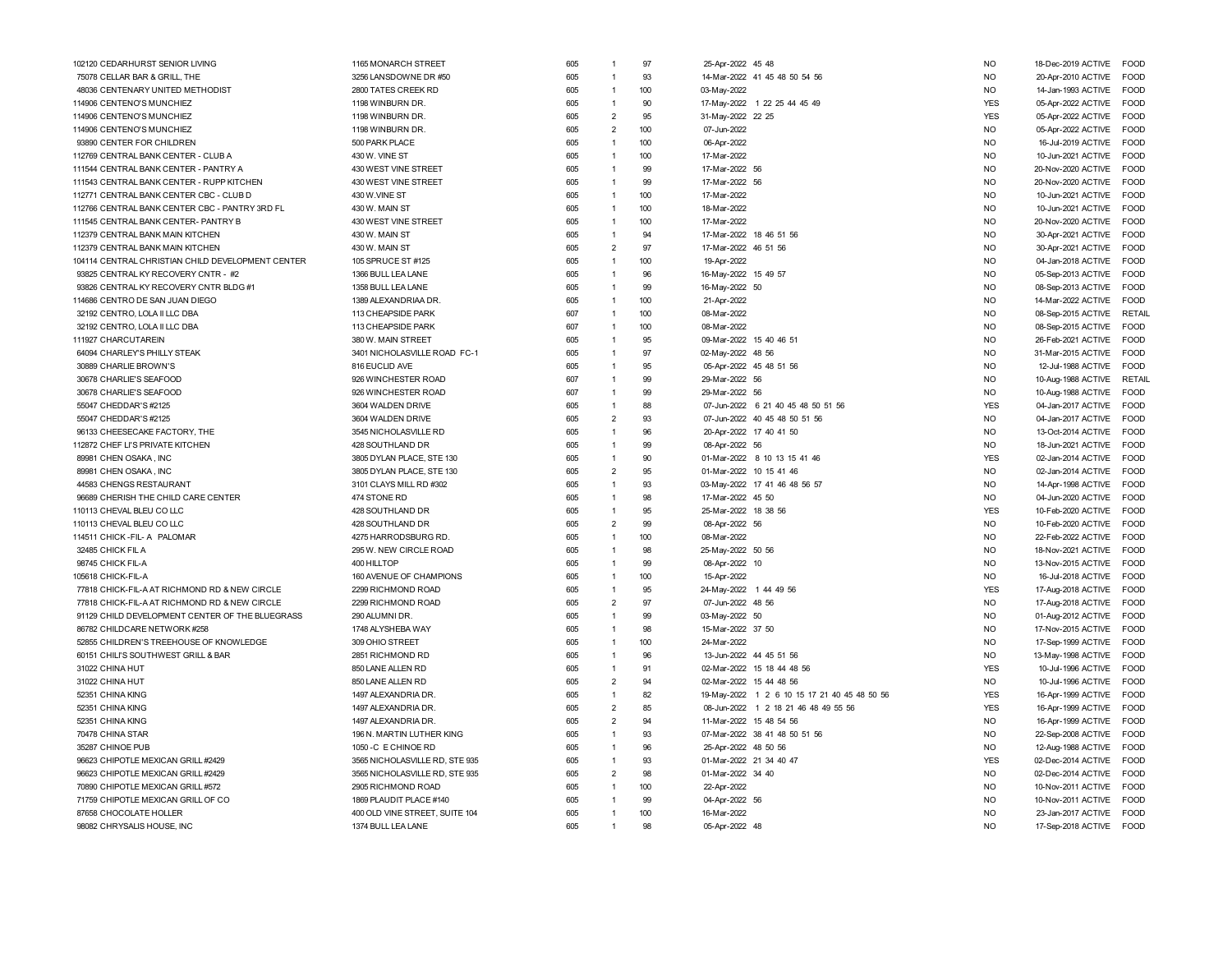| 114000 CHRYSALIS HOUSE, INC                              | 1382 BULL LEA RD                | 605 |                | 95        | 07-Jun-2022 15 39 48                         | <b>NO</b>  | 16-Nov-2021 ACTIVE | FOOD          |
|----------------------------------------------------------|---------------------------------|-----|----------------|-----------|----------------------------------------------|------------|--------------------|---------------|
| 32256 CHUCK E CHEESE                                     | 1555 NEW CIRCLE RD              | 605 | $\mathbf{1}$   | 96        | 04-Apr-2022 40 41 44 56                      | <b>NO</b>  | 17-Sep-1996 ACTIVE | <b>FOOD</b>   |
| 56360 CHURCH OF THE GOOD SHEPHERD                        | 533 E MAIN ST                   | 605 | 1              | 99        | 16-May-2022 50                               | <b>NO</b>  | 09-Oct-1996 ACTIVE | <b>FOOD</b>   |
| 56195 CHURRERIA LA CONEJA & ANTOJITOS MEXICANOS          | 895 N. BROADWAY                 | 605 | 1              | 79        | 08-Jun-2022 1 3 5 10 15 18 21 45 48 49 54 56 | <b>YES</b> | 06-Mar-2019 ACTIVE | <b>FOOD</b>   |
| 49981 CHUY'S LEXINGTON                                   | 3841 NICHOLASVILLE CENTER ROAD  | 605 | $\overline{2}$ | 98        | 07-Mar-2022 45 50                            | <b>NO</b>  | 18-Aug-2011 ACTIVE | <b>FOOD</b>   |
| 39214 CINCO DE MAYO                                      | 122 W. MAXWELL ST.              | 605 | 1              | 96        | 22-Apr-2022 41 48 56                         | <b>NO</b>  | 17-Jan-2014 ACTIVE | FOOD          |
| 96707 CINCO DE MAYO OF LEXINGTON 2, INC                  | 3031 RICHMOND RD., STE 120      | 605 | $\mathbf{1}$   | 95        | 18-Apr-2022 39 41 45 49 50                   | <b>NO</b>  | 21-Dec-2016 ACTIVE | FOOD          |
| 74489 CINEMARK USA, INC. (FAYETTE MALL)                  | 3800 MALL ROAD                  | 605 | 1              | 99        | 19-Apr-2022 50                               | <b>NO</b>  | 17-Aug-2005 ACTIVE | FOOD          |
| 111635 CINNABON                                          | 3401 NICHOLASVILLE RD, UNIT 311 | 605 | $\overline{2}$ | 98        | 11-Mar-2022 1                                | <b>YES</b> | 09-Dec-2020 ACTIVE | <b>FOOD</b>   |
| 111635 CINNABON                                          | 3401 NICHOLASVILLE RD, UNIT 311 | 605 | $\overline{2}$ | 100       | 24-Mar-2022                                  | <b>NO</b>  | 09-Dec-2020 ACTIVE | <b>FOOD</b>   |
| 62183 CIRCLE K #3211                                     | 3470 RICHMOND ROAD              | 607 | $\overline{1}$ | 97        | 13-Apr-2022 10 41 51                         | <b>NO</b>  | 30-Aug-1999 ACTIVE | <b>RETAIL</b> |
| 62183 CIRCLE K #3211                                     | 3470 RICHMOND ROAD              | 607 | 1              | 96        | 13-Apr-2022 10 41 49 51                      | <b>NO</b>  | 30-Aug-1999 ACTIVE | FOOD          |
| 30941 CIRCLE K #3214                                     | 3469 BUCKHORN DR                | 607 | $\mathbf{1}$   | 100       | 27-May-2022                                  | <b>NO</b>  | 10-May-2005 ACTIVE | <b>RETAIL</b> |
| 30941 CIRCLE K #3214                                     | 3469 BUCKHORN DR                | 607 | $\mathbf{1}$   | 100       | 27-May-2022                                  | <b>NO</b>  | 10-May-2005 ACTIVE | <b>FOOD</b>   |
| 30944 CIRCLE K #3302                                     | 3130 PIMLICO PARKWAY            | 607 | 1              | 99        | 08-Jun-2022 56                               | <b>NO</b>  | 29-Aug-1990 ACTIVE | <b>RETAIL</b> |
| 30944 CIRCLE K #3302                                     | 3130 PIMLICO PARKWAY            | 607 | 1              | 99        | 08-Jun-2022 56                               | <b>NO</b>  | 29-Aug-1990 ACTIVE | <b>FOOD</b>   |
| 31984 CITGO FOOD MART                                    | 705 LOUDON AVENUE               | 607 | 1              | 97        | 07-Mar-2022 50 55 56                         | <b>NO</b>  | 29-Aug-1990 ACTIVE | <b>RETAIL</b> |
| 31984 CITGO FOOD MART                                    | 705 LOUDON AVENUE               | 607 | 1              | 95        | 07-Mar-2022 40 46 50 55 56                   | <b>NO</b>  | 29-Aug-1990 ACTIVE | FOOD          |
| 90866 CITY BBQ                                           | 3292 RICHMOND RD                | 605 | $\overline{1}$ | 95        | 12-Apr-2022 1 40 50 56                       | <b>YES</b> | 12-Jun-2012 ACTIVE | FOOD          |
| 90866 CITY BBQ                                           | 3292 RICHMOND RD                | 605 | $\overline{2}$ | 97        | 04-May-2022 41 50 56                         | <b>NO</b>  | 12-Jun-2012 ACTIVE | <b>FOOD</b>   |
| 107552 CITY CENTER STARBUCKS                             | 101 S. LIMESTONE ST             | 605 | $\mathbf{1}$   | 93        | 18-Apr-2022 1 3 37 40 54                     | <b>YES</b> | 04-Apr-2019 ACTIVE | <b>FOOD</b>   |
| 107552 CITY CENTER STARBUCKS                             | 101 S. LIMESTONE ST             | 605 | $\overline{2}$ | 97        | 02-May-2022 40 54 56                         | <b>NO</b>  | 04-Apr-2019 ACTIVE | FOOD          |
| 31107 CLAMATO'S                                          | 2304 VERSAILLES RD              | 605 | 1              | 83        | 18-Mar-2022 3 15 17 18 29 41 44 48 50 51 56  | <b>YES</b> | 23-Jun-1993 ACTIVE | FOOD          |
| 31107 CLAMATO'S                                          | 2304 VERSAILLES RD              | 605 | $\overline{2}$ | 91        | 01-Apr-2022 21 48 51 53 56                   | <b>YES</b> | 23-Jun-1993 ACTIVE | FOOD          |
| 31107 CLAMATO'S                                          | 2304 VERSAILLES RD              | 605 | $\overline{2}$ | 98        | 08-Apr-2022 48                               | <b>NO</b>  | 23-Jun-1993 ACTIVE | <b>FOOD</b>   |
| 31312 CLARION HOTEL                                      | 1950 NEWTOWN PIKE               | 607 | 1              | 100       | 30-Mar-2022                                  | <b>NO</b>  | 05-Nov-2015 ACTIVE | <b>RETAIL</b> |
| 31312 CLARION HOTEL                                      | 1950 NEWTOWN PIKE               | 607 | 1              | 100       | 30-Mar-2022                                  | <b>NO</b>  | 05-Nov-2015 ACTIVE | <b>FOOD</b>   |
| 31312 CLARION HOTEL                                      | 1950 NEWTOWN PIKE               | 607 | $\overline{2}$ | 99        | 16-Mar-2022 56                               | <b>NO</b>  | 05-Nov-2015 ACTIVE | <b>FOOD</b>   |
| 110439 CLARK'S PUMP & SHOP                               | 3334 CLAYS MILL ROAD            | 607 | 1              | 94        | 24-Mar-2022 3 13 15                          | <b>YES</b> | 30-Apr-2020 ACTIVE | <b>RETAI</b>  |
|                                                          | 3334 CLAYS MILL ROAD            | 607 | $\overline{1}$ | 91        | 24-Mar-2022 3 10 15 40 45 47                 | <b>YES</b> |                    | FOOD          |
| 110439 CLARK'S PUMP & SHOP<br>110439 CLARK'S PUMP & SHOP | 3334 CLAYS MILL ROAD            | 607 | $\overline{2}$ | 98        | 24-Mar-2022 15                               | <b>NO</b>  | 30-Apr-2020 ACTIVE | <b>RETAIL</b> |
| 110439 CLARK'S PUMP & SHOP                               | 3334 CLAYS MILL ROAD            | 607 | $\overline{2}$ | 93        | 24-Mar-2022 10 15 40 45 47                   | <b>NO</b>  | 30-Apr-2020 ACTIVE | <b>FOOD</b>   |
| 58315 CLARK'S PUMP N SHOP #44                            | 313 NW NEW CIRCLE RD            | 607 | $\mathbf{1}$   | 93        | 10-Mar-2022 10 48 50 51 58                   | <b>YES</b> | 30-Apr-2020 ACTIVE | <b>RETAIL</b> |
|                                                          | 313 NW NEW CIRCLE RD            |     | 1              | 93        | 10-Mar-2022 10 48 50 51 58                   | <b>YES</b> | 28-Oct-2009 ACTIVE | <b>FOOD</b>   |
| 58315 CLARK'S PUMP N SHOP #44                            |                                 | 607 |                | 97        |                                              |            | 28-Oct-2009 ACTIVE |               |
| 58315 CLARK'S PUMP N SHOP #44                            | 313 NW NEW CIRCLE RD            | 607 | $\overline{2}$ |           | 06-Apr-2022 56 58                            | <b>YES</b> | 28-Oct-2009 ACTIVE | RETAIL        |
| 58315 CLARK'S PUMP N SHOP #44                            | 313 NW NEW CIRCLE RD            | 607 | $\overline{2}$ | 99        | 18-Apr-2022 56                               | <b>NO</b>  | 28-Oct-2009 ACTIVE | <b>RETAIL</b> |
| 58315 CLARK'S PUMP N SHOP #44                            | 313 NW NEW CIRCLE RD            | 607 | $\overline{2}$ | 95        | 06-Apr-2022 43 50 56 58                      | <b>YES</b> | 28-Oct-2009 ACTIVE | <b>FOOD</b>   |
| 58315 CLARK'S PUMP N SHOP #44                            | 313 NW NEW CIRCLE RD            | 607 | $\overline{2}$ | 99        | 18-Apr-2022 56                               | <b>NO</b>  | 28-Oct-2009 ACTIVE | <b>FOOD</b>   |
| 106582 CLARK'S PUMP-A-SHOP                               | 922 DETROIT AVE                 | 607 | $\overline{1}$ | 100       | 25-Apr-2022                                  | <b>NO</b>  | <b>ACTIVE</b>      | <b>RETAIL</b> |
| 106582 CLARK'S PUMP-A-SHOP                               | 922 DETROIT AVE                 | 607 | 1              | 98        | 25-Apr-2022 40 45                            | <b>NO</b>  | <b>ACTIVE</b>      | <b>FOOD</b>   |
| 103601 CLARK'S PUMP-N-SHOF                               | 1419 VERSAILLES RD              | 607 | 1              | 97        | 04-May-2022 15 50                            | <b>NO</b>  | 03-Oct-2017 ACTIVE | <b>RETAIL</b> |
| 103601 CLARK'S PUMP-N-SHOP                               | 1419 VERSAILLES RD              | 607 | 1              | 93        | 04-May-2022 24 25 45 46 56                   | <b>YES</b> | 03-Oct-2017 ACTIVE | FOOD          |
| 103601 CLARK'S PUMP-N-SHOP                               | 1419 VERSAILLES RD              | 607 | $\overline{2}$ | 99        | 18-May-2022 45                               | <b>NO</b>  | 03-Oct-2017 ACTIVE | <b>FOOD</b>   |
| 97052 CLARKS PUMP - N - SHOP                             | 529 W MAIN ST.                  | 605 | $\mathbf{1}$   | 98        | 14-Mar-2022 40 50                            | <b>NO</b>  | 21-Feb-2021 ACTIVE | <b>FOOD</b>   |
| 49627 CLARKS PUMP & SHOP #36/CHEVRON                     | 1971 N BROADWAY                 | 607 | 1              | 96        | 29-Mar-2022 1 2 57                           | <b>YES</b> | 28-Oct-2021 ACTIVE | <b>RETAIL</b> |
| 49627 CLARKS PUMP & SHOP #36/CHEVRON                     | 1971 N BROADWAY                 | 607 | $\overline{1}$ | 95        | 29-Mar-2022 1 2 10 57                        | <b>YES</b> | 28-Oct-2021 ACTIVE | <b>FOOD</b>   |
| 49627 CLARKS PUMP & SHOP #36/CHEVRON                     | 1971 N BROADWAY                 | 607 | $\overline{2}$ | 100       | 11-Apr-2022                                  | <b>NO</b>  | 28-Oct-2021 ACTIVE | <b>RETAIL</b> |
| 49627 CLARKS PUMP & SHOP #36/CHEVRON                     | 1971 N BROADWAY                 | 607 | $\overline{2}$ | 100       | 11-Apr-2022                                  | <b>NO</b>  | 28-Oct-2021 ACTIVE | FOOD          |
| 82113 COCINA EL SABOR JAROCHO                            | 1416 VILLAGE DR.                | 605 |                | 95        | 10-Mar-2022 40 46 48 56                      | <b>NO</b>  | 16-Sep-2013 ACTIVE | FOOD          |
| 66548 COCKTAILS BAR & GRILL                              | 3090 TODDS RD #150              | 605 | 1              | 99        | 14-Mar-2022 56                               | <b>NO</b>  | 23-Jan-2003 ACTIVE | <b>FOOD</b>   |
| 104701 COCKTAILS OF LEXINGTON II, LLC                    | 130 W TIVERTON WAY #195         | 605 | 1              | 91        | 09-Mar-2022 18 24 48 56 57                   | <b>YES</b> | 04-Apr-2018 ACTIVE | <b>FOOD</b>   |
| 104701 COCKTAILS OF LEXINGTON II, LLC                    | 130 W TIVERTON WAY #195         | 605 | $\overline{2}$ | 100       | 23-Mar-2022                                  | <b>NO</b>  | 04-Apr-2018 ACTIVE | FOOD          |
| 85947 COFFEE HOUSE DBA MINTON'S CAFE                     | 760 N. LIMESTONE                | 605 | $\overline{1}$ | 87        | 08-Jun-2022 3 15 18 25 26 50 56              | <b>YES</b> | 22-Dec-2011 ACTIVE | <b>FOOD</b>   |
| 85947 COFFEE HOUSE DBA MINTON'S CAFE                     | 760 N. LIMESTONE                | 605 | $\overline{2}$ | 96        | 08-Jun-2022 15 50 56                         | <b>NO</b>  | 22-Dec-2011 ACTIVE | <b>FOOD</b>   |
| 30915 COLUMBIA STEAK HOUSE                               | 201 NORTH LIMESTONE             | 605 | $\mathbf{1}$   | 96        | 02-Jun-2022 48 50 56                         | <b>NO</b>  | 12-Jul-1988 ACTIVE | <b>FOOD</b>   |
| 30956 COLUMBIA STEAKHOUSE GRILLE                         | 2750 RICHMOND RD                | 605 | 1              | 89        | 24-May-2022 1 5 17 39 48 50 51 56            | <b>YES</b> | 15-Sep-1997 ACTIVE | FOOD          |
| 30956 COLUMBIA STEAKHOUSE GRILLE                         | 2750 RICHMOND RD                | 605 | $\overline{2}$ | 93        | 07-Jun-2022 17 39 41 48 50 56                | <b>NO</b>  | 15-Sep-1997 ACTIVE | <b>FOOD</b>   |
| 32044 COMEDY OFF BROADWAY                                | 161 LEXINGTON GRN CIRCLE #C-4   | 605 | 1              | 98        | 26-Apr-2022 10 56                            | <b>NO</b>  | 07-Jul-1995 ACTIVE | FOOD          |
| 32044 COMEDY OFF BROADWAY                                | 161 LEXINGTON GRN CIRCLE #C-4   | 605 | $\mathbf{1}$   | <b>QR</b> | 26-Apr-2022 10 56                            | <b>NO</b>  | 07-Jul-1995 ACTIVE | FOOD          |
|                                                          |                                 |     |                |           |                                              |            |                    |               |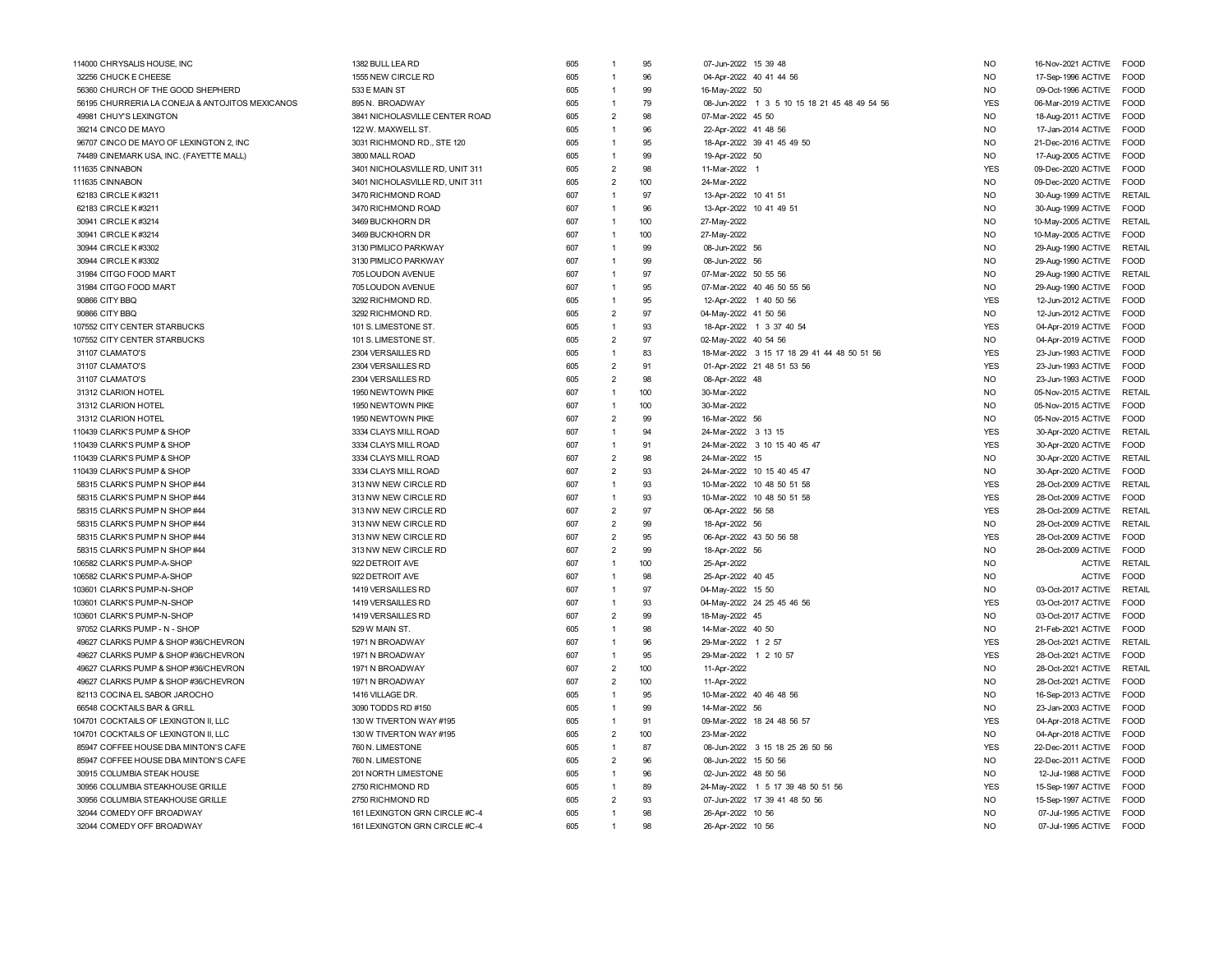| 71992 COMFORT SUITES                               | 3060 FIELDSTONE WAY              | 605 | $\overline{2}$ | 96  | 04-Mar-2022 1 2 37                               | <b>YES</b> | 02-Oct-2018 ACTIVE | <b>FOOD</b>   |
|----------------------------------------------------|----------------------------------|-----|----------------|-----|--------------------------------------------------|------------|--------------------|---------------|
| 71992 COMFORT SUITES                               | 3060 FIELDSTONE WAY              | 605 | $\overline{2}$ | 97  | 11-Mar-2022<br>1 <sub>2</sub>                    | <b>YES</b> | 02-Oct-2018 ACTIVE | <b>FOOD</b>   |
| 71992 COMFORT SUITES                               | 3060 FIELDSTONE WAY              | 605 | $\overline{2}$ | 100 | 18-Mar-2022                                      | <b>NO</b>  | 02-Oct-2018 ACTIVE | <b>FOOD</b>   |
| 54921 COMMON GROUNDS                               | 1100 S LIMESTONE ST.             | 605 | 1              | 96  | 12-Apr-2022 40 41 44 46                          | <b>NO</b>  | 01-Nov-2019 ACTIVE | <b>FOOD</b>   |
| 80965 COMMON GROUNDS                               | 4772 HARTLAND PARKWAY #128       | 605 | $\mathbf{1}$   | 95  | 18-Apr-2022 10 37 46 50 56                       | <b>NO</b>  | 29-Apr-2016 ACTIVE | FOOD          |
| 96334 COMMON GROUNDS                               | 2901 RICHMOND RD, STE 160        | 605 | $\mathbf{1}$   | 94  | 24-Mar-2022 10 45 48 50 56                       | <b>NO</b>  | 08-Nov-2018 ACTIVE | <b>FOOD</b>   |
| 109033 COMMON GROUNDS                              | 620 S. LIMESTONE ST.             | 605 | $\mathbf{1}$   | 93  | 16-Mar-2022 1 41 44 48 56                        | <b>YES</b> | 19-Aug-2019 ACTIVE | FOOD          |
| 109033 COMMON GROUNDS                              | 620 S. LIMESTONE ST.             | 605 | $\overline{2}$ | 99  | 06-Apr-2022 40                                   | <b>NO</b>  | 19-Aug-2019 ACTIVE | <b>FOOD</b>   |
| 113822 COMMON GROUNDS                              | 3100 OLD TODDS RD. #100          | 605 | $\mathbf{1}$   | 100 | 06-Jun-2022                                      | <b>NO</b>  | 19-Oct-2021 ACTIVE | <b>FOOD</b>   |
| 69336 COMMONWEALTH BAPTIST COLLEGE                 | 3440 VERSAILLES ROAD             | 605 | 1              | 97  | 04-Mar-2022 48 56                                | <b>NO</b>  | 11-Mar-2003 ACTIVE | <b>FOOD</b>   |
| 30925 COMMUNITY ACTION COUNCIL                     | 913 GEORGETOWN RD                | 605 | 1              | 100 | 13-Apr-2022                                      | <b>NO</b>  | 12-Jul-1988 ACTIVE | <b>FOOD</b>   |
| 113249 CONDADO TACOS 34, LLC                       | 114 SUMMIT AT FRITZ FARM STE 110 | 605 | $\overline{2}$ | 97  | 02-Mar-2022 40 43 56                             | NO.        | 11-Aug-2021 ACTIVE | FOOD          |
| 32300 COOKOUT                                      | 855 S BROADWAY                   | 605 | 1              | 93  | 09-Mar-2022 18 34 48 56                          | <b>YES</b> | 15-Aug-2014 ACTIVE | <b>FOOD</b>   |
| 32300 COOKOUT                                      | 855 S BROADWAY                   | 605 | $\overline{2}$ | 96  | 09-Mar-2022 34 48 56                             | <b>NO</b>  | 15-Aug-2014 ACTIVE | <b>FOOD</b>   |
| 102696 CORELIFE EATERY                             | 4040 FINN WAY, STE 110           | 605 | $\mathbf{1}$   | 86  | 18-Apr-2022 10 24 29 38 40 45 46 47 50 56 57     | <b>YES</b> | 13-Jun-2017 ACTIVE | <b>FOOD</b>   |
| 102696 CORELIFE EATERY                             | 4040 FINN WAY, STE 110           | 605 | $\overline{2}$ | 81  | 02-May-2022 1 6 10 24 25 29 40 44 45 50 52 56 57 | <b>YES</b> | 13-Jun-2017 ACTIVE | <b>FOOD</b>   |
| 102696 CORELIFE EATERY                             | 4040 FINN WAY, STE 110           | 605 | $\overline{2}$ | 95  | 10-May-2022 45 50 51 56 57                       | <b>NO</b>  | 13-Jun-2017 ACTIVE | <b>FOOD</b>   |
| 110155 CORNERSTONE COFFEE. LLC DBA HIGH BAR COFFEE | 428 SOUTHLAND DR                 | 605 | 1              | 96  | 25-Mar-2022 18 56                                | <b>YES</b> | 18-Feb-2020 ACTIVE | <b>FOOD</b>   |
| 110155 CORNERSTONE COFFEE. LLC DBA HIGH BAR COFFEE | 428 SOUTHLAND DR                 | 605 | $\overline{2}$ | 99  | 08-Apr-2022 56                                   | <b>NO</b>  | 18-Feb-2020 ACTIVE | <b>FOOD</b>   |
| 44228 CORPORATE BOX                                | 4201 VERSAILLES RD               | 605 | $\mathbf{1}$   | 100 | 14-Apr-2022                                      | <b>NO</b>  | 16-Apr-1991 ACTIVE | FOOD          |
| 98354 CORTO LIMA                                   | 101 W SHORT ST.                  | 605 | $\mathbf{1}$   | 88  | 03-Jun-2022 5 6 21 45 46 48 56                   | <b>YES</b> | 17-Jan-2017 ACTIVE | FOOD          |
| 94033 COSTCO WHOLESALE #1156                       | 1500 FITZGERALD CT.              | 607 | 1              | 100 | 05-May-2022                                      | <b>NO</b>  | 11-Oct-2013 ACTIVE | RETAIL        |
| 94033 COSTCO WHOLESALE #1156                       | 1500 FITZGERALD CT.              | 607 | $\mathbf{1}$   | 100 | 05-May-2022                                      | <b>NO</b>  | 11-Oct-2013 ACTIVE | <b>FOOD</b>   |
| 97512 COURTYARD DELI, THE                          | 351 CHURCH ST                    | 605 | 1              | 92  | 02-Mar-2022 17 39 41 42 45 46 50 56              | <b>NO</b>  | 29-May-2015 ACTIVE | <b>FOOD</b>   |
| 30960 COURTYARD LEXINGTON NORTH                    | 775 NEWTOWN CT                   | 607 | 1              | 100 | 31-Mar-2022                                      | <b>NO</b>  | 20-Oct-2017 ACTIVE | <b>RETAIL</b> |
| 30960 COURTYARD LEXINGTON NORTH                    | 775 NEWTOWN CT                   | 607 | 1              | 95  | 31-Mar-2022 40 41 49 50 56                       | <b>NO</b>  | 20-Oct-2017 ACTIVE | <b>FOOD</b>   |
| 100587 COVENTRY OAK ELEMENTARY                     | 2441 HUNTLY                      | 605 | 1              | 99  | 16-Mar-2022 55                                   | <b>NO</b>  | 01-Aug-2016 ACTIVE | <b>FOOD</b>   |
| 84101 COVERED ARENA DINER                          | 4089 IRON WORKS PIKE             | 605 | 1              | 99  | 28-Apr-2022 46                                   | <b>NO</b>  | 17-Jul-2009 ACTIVE | <b>FOOD</b>   |
| 30961 COWBOY'S                                     | 1515 RUSSELL CAVE RD             | 605 | $\overline{1}$ | 99  | 07-Mar-2022 50                                   | <b>NO</b>  | 12-Jul-1988 ACTIVE | <b>FOOD</b>   |
| 30963 CRACKER BARREL OLD COUNTRY STORE #19         | 1927 STANTON WAY                 | 607 | $\mathbf{1}$   | 100 | 24-May-2022                                      | <b>NO</b>  | 12-Jul-1988 ACTIVE | <b>RETAIL</b> |
| 30963 CRACKER BARREL OLD COUNTRY STORE #19         | 1927 STANTON WAY                 | 607 | $\overline{1}$ | 88  | 24-May-2022 10 13 17 40 45 48 50 51 55 56        | <b>YES</b> | 12-Jul-1988 ACTIVE | <b>FOOD</b>   |
| 30963 CRACKER BARREL OLD COUNTRY STORE #19         | 1927 STANTON WAY                 | 607 | $\overline{2}$ | 100 | 24-May-2022                                      | <b>NO</b>  | 12-Jul-1988 ACTIVE | <b>RETAIL</b> |
| 30963 CRACKER BARREL OLD COUNTRY STORE #19         | 1927 STANTON WAY                 | 607 | $\overline{2}$ | 90  | 24-May-2022 10 17 40 45 48 50 51 55 56           | <b>NO</b>  | 12-Jul-1988 ACTIVE | <b>FOOD</b>   |
| 81252 CRANK & BOOM ICE                             | 3101 CLAYS MILL RD STE 301       | 607 | $\mathbf{1}$   | 100 | 20-Apr-2022                                      | <b>NO</b>  | 02-Jul-2020 ACTIVE | <b>RETAIL</b> |
| 81252 CRANK & BOOM ICE                             | 3101 CLAYS MILL RD STE 301       | 607 | $\mathbf{1}$   | 100 | 20-Apr-2022                                      | <b>NO</b>  | 02-Jul-2020 ACTIVE | FOOD          |
| 30965 CRAWFORD MIDDLE SCHOOL                       | 1813 CHARLESTON DR               | 605 | $\mathbf{1}$   | 100 | 16-Mar-2022                                      | NO.        | 12-Jul-1988 ACTIVE | FOOD          |
| 87126 CREAUX                                       | 310 W SHORT ST                   | 605 | 1              | 88  | 02-Jun-2022 1 6 8 10 40 46 50 56                 | <b>YES</b> | 25-Oct-2017 ACTIVE | <b>FOOD</b>   |
| 67307 CREOLE CAFE                                  | 833 GEORGETOWN ROAD              | 605 | 1              | 93  | 05-May-2022 10 15 36 52 56                       | <b>YES</b> | 22-Jan-2019 ACTIVE | <b>FOOD</b>   |
| 67307 CREOLE CAFE                                  | 833 GEORGETOWN ROAD              | 605 | $\overline{2}$ | 100 | 27-May-2022                                      | <b>NO</b>  | 22-Jan-2019 ACTIVE | <b>FOOD</b>   |
| 30966 CRESTWOOD CHRISTIAN CHILDCARE CENTER         | 1882 BELLEFONTE DR               | 605 | $\overline{2}$ | 93  | 09-Mar-2022 48 50 56 57 58                       | <b>YES</b> | 12-Jul-1988 ACTIVE | <b>FOOD</b>   |
| 30966 CRESTWOOD CHRISTIAN CHILDCARE CENTER         | 1882 BELLEFONTE DR               | 605 | $\overline{2}$ | 98  | 16-Mar-2022 48                                   | <b>NO</b>  | 12-Jul-1988 ACTIVE | <b>FOOD</b>   |
| 110344 CROSSROADS IGA - STORE #68291 @ SUBWAY      | 1803 GEORGETOWN RD               | 607 | $\mathbf{1}$   | 97  | 07-Apr-2022 42 50 56                             | <b>NO</b>  | 06-Apr-2020 ACTIVE | <b>RETAIL</b> |
| 110344 CROSSROADS IGA - STORE #68291 @ SUBWAY      | 1803 GEORGETOWN RD.              | 607 | $\overline{1}$ | 98  | 07-Apr-2022 10 50                                | <b>NO</b>  | 06-Apr-2020 ACTIVE | <b>FOOD</b>   |
| 107056 CROSSROADS IGA - STORE #761                 | 2656 ABIGAIL WAY                 | 607 | $\mathbf{1}$   | 99  | 15-Mar-2022 56                                   | <b>NO</b>  | 25-Jan-2019 ACTIVE | <b>RETAIL</b> |
| 107056 CROSSROADS IGA - STORE #761                 | 2656 ABIGAIL WAY                 | 607 | $\mathbf{1}$   | 99  | 15-Mar-2022 56                                   | <b>NO</b>  | 25-Jan-2019 ACTIVE | <b>FOOD</b>   |
| 107056 CROSSROADS IGA - STORE #761                 | 2656 ABIGAIL WAY                 | 607 | 1              | 96  | 01-Mar-2022 50 56 58                             | <b>YES</b> | 25-Jan-2019 ACTIVE | <b>RETAIL</b> |
| 107056 CROSSROADS IGA - STORE #761                 | 2656 ABIGAIL WAY                 | 607 | 1              | 93  | 01-Mar-2022 10 48 50 56 58                       | <b>YES</b> | 25-Jan-2019 ACTIVE | <b>FOOD</b>   |
| 75632 CULVER'S RESTAURANT                          | 2161 PAUL JONES WAY              | 605 | 1              | 98  | 25-Apr-2022 50 56                                | <b>NO</b>  | 16-Feb-2006 ACTIVE | <b>FOOD</b>   |
| 99107 D'S CAFE                                     | 1818 BRYAN STATION RD            | 605 | 1              | 95  | 13-May-2022 40 48 50 56                          | NO.        | 21-Jan-2016 ACTIVE | FOOD          |
| 115088 DAHLHAS FUDGE                               | 962 DELAWARE AVE.                | 605 | 1              | 100 | 29-Apr-2022                                      | <b>NO</b>  | 25-Apr-2022 ACTIVE | <b>FOOD</b>   |
| 30978 DAIRY QUEEN                                  | 3509 LANSDOWNE DRIVE             | 605 | 1              | 97  | 30-Mar-2022 48 56                                | <b>NO</b>  | 13-Jul-1988 ACTIVE | <b>FOOD</b>   |
| 31021 DAIRY QUEEN                                  | 2300 PALUMBO DRIVE               | 605 | 1              | 97  | 08-Jun-2022 10 50 56                             | <b>NO</b>  | 10-Aug-1988 ACTIVE | <b>FOOD</b>   |
| 63584 DAIRY QUEEN                                  | 464 W NEW CIRCLE RD              | 605 | $\overline{1}$ | 89  | 11-May-2022 1 21 46 48 50 56 57                  | <b>YES</b> | 08-Aug-2005 ACTIVE | FOOD          |
| 63584 DAIRY QUEEN                                  | 464 W NEW CIRCLE RD              | 605 | $\overline{2}$ | 96  | 25-May-2022 46 50 56 57                          | <b>NO</b>  | 08-Aug-2005 ACTIVE | <b>FOOD</b>   |
| 63275 DAIRY QUEEN #309                             | 350 VIRGINIA AVE                 | 605 | $\mathbf{1}$   | 92  | 06-Jun-2022 37 39 41 46 48 50 56                 | <b>NO</b>  | 02-Dec-1999 ACTIVE | <b>FOOD</b>   |
| 75722 DARAE & FRIENDS                              | 3459 BUCKHORN DR., #140          | 605 | $\overline{1}$ | 97  | 06-Apr-2022 41 50 56                             | <b>NO</b>  | 15-Mar-2006 ACTIVE | <b>FOOD</b>   |
| 62056 DEPOT DELICATESSEN                           | 5751 BRIAR HILL ROAD, BLD 226    | 605 | $\mathbf{1}$   | 97  | 25-May-2022 48 56                                | <b>NO</b>  | 20-Mar-1999 ACTIVE | <b>FOOD</b>   |
| 87131 DISTILLED                                    | 157 JEFFERSON STREET             | 605 | 1              | 86  | 29-Apr-2022 3 5 6 10 21 41 48 56                 | <b>YES</b> | 15-Sep-2020 ACTIVE | <b>FOOD</b>   |
| 87131 DISTILLED                                    | 157 JEFFERSON STREET             | 605 | $\mathcal{P}$  | 99  | 13-May-2022 56                                   | <b>NO</b>  | 15-Sep-2020 ACTIVE | <b>FOOD</b>   |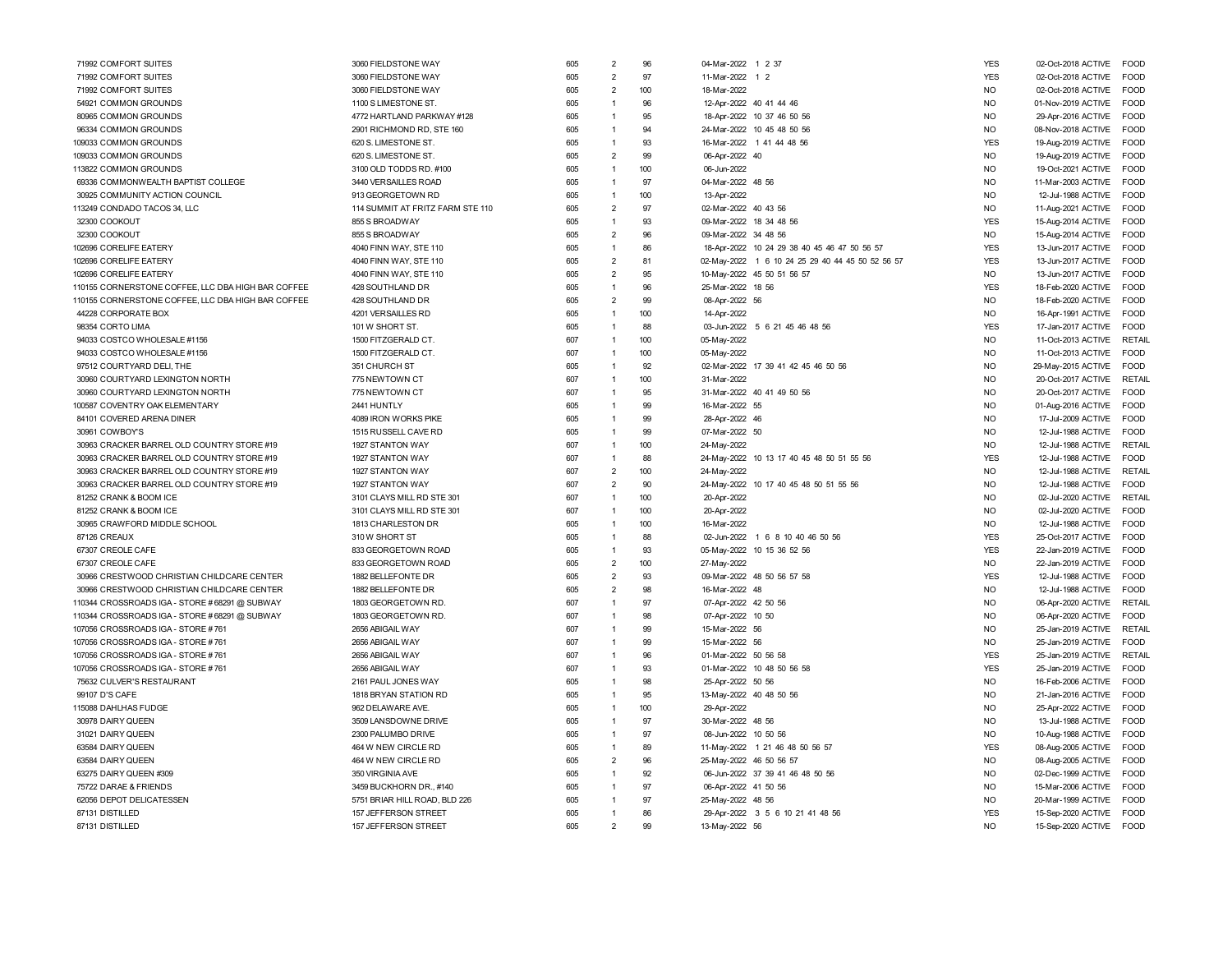| 69642 DIVA'S                                    | 1318 RUSSELL CAVE RD.               | 605 | $\overline{1}$                   | 96  | 23-May-2022 50 56 58                               | <b>YES</b>     | 12-May-2003 ACTIVE | <b>FOOD</b>   |
|-------------------------------------------------|-------------------------------------|-----|----------------------------------|-----|----------------------------------------------------|----------------|--------------------|---------------|
| 69642 DIVA'S                                    | 1318 RUSSELL CAVE RD.               | 605 | $\overline{2}$                   | 97  | 06-Jun-2022 56 58                                  | <b>YES</b>     | 12-May-2003 ACTIVE | <b>FOOD</b>   |
| 62841 DOMINO'S                                  | 3090 HELMSDALE #300                 | 605 | $\overline{1}$                   | 97  | 02-May-2022 1 45                                   | <b>YES</b>     | 25-Oct-1999 ACTIVE | <b>FOOD</b>   |
| 62841 DOMINO'S                                  | 3090 HELMSDALE #300                 | 605 | $\overline{2}$                   | 99  | 02-May-2022 45                                     | <b>NO</b>      | 25-Oct-1999 ACTIVE | <b>FOOD</b>   |
| 31016 DOMINO'S PIZZA                            | 801 EUCLID AVE                      | 605 | $\overline{1}$                   | 99  | 03-Mar-2022 56                                     | N <sub>O</sub> | 07-Sep-2016 ACTIVE | FOOD          |
| 66585 DOMINO'S PIZZA # 1406                     | 130 TIVERTON WAY-WEST               | 605 | $\overline{1}$                   | 92  | 09-Mar-2022 10 40 41 45 48 54 56                   | <b>NO</b>      | 12-Sep-2001 ACTIVE | <b>FOOD</b>   |
| 64029 DOMINO'S PIZZA #180                       | 524 WEST NEW CIRCLE RD              | 605 | $\overline{1}$                   | 91  | 02-May-2022 3 6 40 41 45 50 56                     | <b>YES</b>     | 15-May-2000 ACTIVE | FOOD          |
| 64029 DOMINO'S PIZZA #180                       | 524 WEST NEW CIRCLE RD              | 605 | $\overline{2}$                   | 95  | 02-May-2022 40 41 45 50 56                         | <b>NO</b>      | 15-May-2000 ACTIVE | <b>FOOD</b>   |
| 96559 DOMINO'S PIZZA #1405                      | 3120 PIMLICO PARKWAY #116           | 605 | $\overline{2}$                   | 93  | 25-Mar-2022 1 2 40 43 49 56                        | <b>YES</b>     | 19-Nov-2014 ACTIVE | FOOD          |
| 96559 DOMINO'S PIZZA #1405                      | 3120 PIMLICO PARKWAY #116           | 605 | $\overline{1}$                   | 87  | 11-Mar-2022 1 2 5 8 9 44 49 56                     | <b>YES</b>     | 19-Nov-2014 ACTIVE | <b>FOOD</b>   |
| 96559 DOMINO'S PIZZA #1405                      | 3120 PIMLICO PARKWAY #116           | 605 | $\overline{2}$                   | 98  | 31-Mar-2022 50 56                                  | <b>NO</b>      | 19-Nov-2014 ACTIVE | <b>FOOD</b>   |
|                                                 |                                     | 605 | $\overline{1}$                   | 92  | 26-Apr-2022 39 40 41 48 50 51 56                   | <b>NO</b>      |                    | FOOD          |
| 31018 DONUT DAYS                                | 185 SOUTHLAND DRIVE                 |     |                                  |     |                                                    |                | 13-Jul-1988 ACTIVE |               |
| 69332 DOODLES                                   | 262 NORTH LIMESTONE                 | 605 | $\overline{1}$<br>$\overline{1}$ | 98  | 21-Apr-2022 48                                     | N <sub>O</sub> | 23-Mar-2003 ACTIVE | <b>FOOD</b>   |
| 101568 DOODLES BREAKFAST AND LUNCH STATE MOBILE | 262 N LIMESTONE                     | 605 |                                  | 100 | 21-Apr-2022                                        | <b>NO</b>      | 13-Jan-2017 ACTIVE | <b>FOOD</b>   |
| 103206 DOUBLE DOGS                              | 1916 JUSTICE DRIVE, STE 130         | 605 | $\overline{1}$                   | 87  | 15-Mar-2022 10 13 20 29 45 48 50 51 56             | <b>YES</b>     | 31-Aug-2017 ACTIVE | FOOD          |
| 103206 DOUBLE DOGS                              | 1916 JUSTICE DRIVE, STE 130         | 605 | $\overline{2}$                   | 94  | 28-Mar-2022 43 45 48 51 56                         | <b>NO</b>      | 31-Aug-2017 ACTIVE | <b>FOOD</b>   |
| 72277 DOUBLE H BBQ                              | 1244 VERSAILLES RD                  | 605 | $\overline{1}$                   | 96  | 12-May-2022 15 46 56                               | N <sub>O</sub> | 27-May-2012 ACTIVE | <b>FOOD</b>   |
| 37356 DOUBLE TREE GUEST SUITES                  | 2601 RICHMOND ROAD                  | 605 | $\overline{1}$                   | 98  | 11-Mar-2022 50 56                                  | N <sub>O</sub> | 14-Apr-1998 ACTIVE | <b>FOOD</b>   |
| 84961 DUDLEY'S RESTAURANT                       | 259 W SHORT ST                      | 605 | $\overline{1}$                   | 95  | 17-Mar-2022 6 39 48                                | <b>YES</b>     | 01-Apr-2010 ACTIVE | <b>FOOD</b>   |
| 84961 DUDLEY'S RESTAURANT                       | 259 W SHORT ST                      | 605 | $\overline{2}$                   | 97  | 17-Mar-2022 39 48                                  | <b>NO</b>      | 01-Apr-2010 ACTIVE | FOOD          |
| 65669 DUNBAR BASEBALL CONCESSION                | 1600 MAN-0-WAR                      | 605 | $\overline{1}$                   | 100 | 25-Mar-2022                                        | <b>NO</b>      | 01-Oct-2002 ACTIVE | FOOD          |
| 67302 DUNBAR FOOTBALL CONCESSION                | 1600 MAN O'WAR BLVD.                | 605 | $\overline{1}$                   | 100 | 22-Apr-2022                                        | <b>NO</b>      | 01-Oct-2002 ACTIVE | FOOD          |
| 67302 DUNBAR FOOTBALL CONCESSION                | 1600 MAN O'WAR BLVD.                | 605 | $\overline{1}$                   | 98  | 25-Apr-2022 50 56                                  | <b>NO</b>      | 01-Oct-2002 ACTIVE | <b>FOOD</b>   |
| 68558 DUNBAR HIGH SCHOOL SOFTBALL               | 1600 MAN-O-WAR BLVD.                | 605 | $\overline{1}$                   | 100 | 22-Apr-2022                                        | N <sub>O</sub> | 01-Oct-2005 ACTIVE | <b>FOOD</b>   |
| 68558 DUNBAR HIGH SCHOOL SOFTBALL               | 1600 MAN-O-WAR BLVD.                | 605 | $\overline{1}$                   | 97  | 25-Apr-2022 37 58                                  | <b>YES</b>     | 01-Oct-2005 ACTIVE | <b>FOOD</b>   |
| 68558 DUNBAR HIGH SCHOOL SOFTBALL               | 1600 MAN-O-WAR BLVD.                | 605 | $\overline{2}$                   | 99  | 10-May-2022 37                                     | <b>NO</b>      | 01-Oct-2005 ACTIVE | <b>FOOD</b>   |
| 30755 DUNKIN DONUTS                             | 316 E NEW CIRCLE RD                 | 607 | $\overline{1}$                   | 100 | 07-Mar-2022                                        | <b>NO</b>      | 20-Jun-2018 ACTIVE | <b>RETAIL</b> |
| 30755 DUNKIN DONUTS                             | 316 E NEW CIRCLE RD                 | 607 | $\overline{1}$                   | 97  | 07-Mar-2022 2 50 56                                | <b>NO</b>      | 20-Jun-2018 ACTIVE | <b>FOOD</b>   |
| 113799 DUNKIN DONUTS                            | 2213 VERSAILLES RD                  | 605 | $\overline{1}$                   | 97  | 18-Apr-2022 13 40                                  | <b>YES</b>     | 14-Oct-2021 ACTIVE | FOOD          |
| 113799 DUNKIN DONUTS                            | 2213 VERSAILLES RD.                 | 605 | $\overline{2}$                   | 99  | 18-Apr-2022 40                                     | <b>NO</b>      | 14-Oct-2021 ACTIVE | <b>FOOD</b>   |
| 31599 DUPREE CATERING & EVENTS                  | 201 E MAIN ST 15TH FL               | 605 | $\overline{1}$                   | 92  | 19-May-2022 6 25 29 41 45                          | <b>YES</b>     | 27-Nov-2017 ACTIVE | <b>EOOD</b>   |
| 31599 DUPREE CATERING & EVENTS                  | 201 E MAIN ST 15TH FL               | 605 | $\overline{2}$                   | 98  | 19-May-2022 41 45                                  | <b>NO</b>      | 27-Nov-2017 ACTIVE | FOOD          |
| 32022 DURANGO'S MEXICAN RESTAURANT              | 2121 RICHMOND ROAD, SUITE 150       | 605 | $\overline{1}$                   | 89  | 23-May-2022 1 2 39 41 50 51 56 57 58               | <b>YES</b>     | 26-Jun-1992 ACTIVE | FOOD          |
| 32022 DURANGO'S MEXICAN RESTAURANT              | 2121 RICHMOND ROAD, SUITE 150       | 605 | $\overline{2}$                   | 99  | 06-Jun-2022 56                                     | <b>NO</b>      | 26-Jun-1992 ACTIVE | FOOD          |
| 113233 DV8 KITCHEN #2 LLC                       | 592 E. THIRD ST, STE 100            | 605 | $\overline{1}$                   | 98  | 03-Mar-2022 10 41                                  | <b>NO</b>      | 06-Aug-2021 ACTIVE | <b>FOOD</b>   |
| 30899 EARLY LEARNING CENTER                     | 736 W MAIN ST                       | 605 | $\overline{1}$                   | 92  | 11-Apr-2022 18 40 41 46 50 56                      | <b>YES</b>     | 12-Jul-1988 ACTIVE | <b>FOOD</b>   |
| 30899 EARLY LEARNING CENTER                     | 736 W MAIN ST                       | 605 | $\overline{2}$                   | 98  | 26-Apr-2022 40 50                                  | <b>NO</b>      | 12-Jul-1988 ACTIVE | <b>FOOD</b>   |
| 31631 EAST 3                                    | 430 WEST VINE STREET                | 605 | $\overline{1}$                   | 100 | 17-Mar-2022                                        | <b>NO</b>      | 25-Aug-1995 ACTIVE | <b>FOOD</b>   |
| 31623 EAST 4                                    | 430 WEST VINE STREET                | 605 | $\overline{1}$                   | 98  | 17-Mar-2022 48                                     | <b>NO</b>      | 28-Oct-1997 ACTIVE | <b>FOOD</b>   |
| 80513 EAST END TAP AND TABLE                    | 333 E. MAIN ST., STE 180            | 605 | $\overline{1}$                   | 93  | 02-Mar-2022 18 38 41 44 56                         | <b>YES</b>     | 09-Sep-2019 ACTIVE | FOOD          |
| 80513 EAST END TAP AND TABLE                    | 333 E. MAIN ST., STE 180            | 605 | $\overline{2}$                   | 96  | 02-Mar-2022 38 41 44 56                            | <b>NO</b>      | 09-Sep-2019 ACTIVE | <b>FOOD</b>   |
| 93827 EASTERN STATE HOSPITAL - KITCHEN          | 1350 BULL LEA LANE                  | 605 | $\overline{1}$                   | 97  | 16-May-2022 25 45                                  | <b>YES</b>     | 08-Sep-2013 ACTIVE | <b>FOOD</b>   |
| 93827 EASTERN STATE HOSPITAL - KITCHEN          | 1350 BULL LEA LANE                  | 605 | $\overline{2}$                   | 99  | 16-May-2022 45                                     | <b>NO</b>      | 08-Sep-2013 ACTIVE | FOOD          |
| 31044 EDUCARE LEARNING CENTER                   | 2832 SNOW ROAD                      | 605 | $\overline{1}$                   | 100 | 22-Apr-2022                                        | <b>NO</b>      | 13-Jul-1988 ACTIVE | FOOD          |
| 113409 EL AZTECA MEXICAN GRILL                  | 1060 CHINOE RD. SUITE #104          | 605 | $\overline{1}$                   | 98  | 01-Apr-2022 41 56                                  | <b>NO</b>      | 26-Aug-2021 ACTIVE | FOOD          |
| 110251 EL CAFE                                  | 1801 ALEXANDRIA DR, STE. 164        | 605 | $\overline{1}$                   | 99  | 07-Apr-2022 54                                     | <b>NO</b>      | 27-Feb-2020 ACTIVE | FOOD          |
| 111279 EL CAMIONCITO TACOS                      | 1889 LOST TRAIL LANE                | 605 | $\overline{1}$                   | 96  | 16-Mar-2022 46 48 56                               | N <sub>O</sub> | 01-Oct-2020 ACTIVE | <b>FOOD</b>   |
| 76884 EL CHARRO AUTHENTIC MEXICAN CUISINE       | 4371 OLD HARRODSBURG RD STE 180/190 | 605 | $\overline{1}$                   | 95  | 10-Mar-2022 17 40 48 56                            | <b>NO</b>      | 27-Jun-2012 ACTIVE | <b>FOOD</b>   |
| 78680 EL CID                                    | 304 S LIMESTONE                     | 605 | $\overline{1}$                   | 88  | 08-Jun-2022 3 15 40 45 48 49 51 56 57              | <b>YES</b>     | 10-Jan-2020 ACTIVE | <b>FOOD</b>   |
|                                                 | 701 NATIONAL AVE.                   | 605 | $\overline{1}$                   | 95  |                                                    | <b>YES</b>     |                    | FOOD          |
| 98142 EL CID                                    |                                     | 605 | $\overline{1}$                   | 99  | 26-May-2022 41 44 52 56<br>31-May-2022 56          | <b>NO</b>      | 20-Aug-2015 ACTIVE | <b>FOOD</b>   |
| 98142 EL CID                                    | 701 NATIONAL AVE.                   |     |                                  |     |                                                    |                | 20-Aug-2015 ACTIVE |               |
| 74801 EL GRAN TAKO                              | 340 E. NEW CIRCLE ROAD STE.100      | 605 | $\overline{1}$                   | 91  | 13-Apr-2022 2 5 41 48 49 50 56                     | <b>YES</b>     | 17-Jan-2019 ACTIVE | <b>FOOD</b>   |
| 74801 EL GRAN TAKO                              | 340 E. NEW CIRCLE ROAD STE.100      | 605 | $\overline{2}$                   | 94  | 02-May-2022 41 48 50 56 57                         | <b>NO</b>      | 17-Jan-2019 ACTIVE | <b>EOOD</b>   |
| 86918 EL GRAN TAKO #2                           | 1801 ALEXANDRIA DR. #156            | 605 | $\overline{1}$                   | 81  | 01-Mar-2022 10 15 17 18 21 22 34 39 44 48 56       | <b>YES</b>     | 27-Jan-2011 ACTIVE | <b>FOOD</b>   |
| 86918 EL GRAN TAKO #2                           | 1801 ALEXANDRIA DR. #156            | 605 | $\overline{2}$                   | 93  | 15-Mar-2022 15 34 37 48 56                         | <b>NO</b>      | 27-Jan-2011 ACTIVE | <b>FOOD</b>   |
| 67893 EL HUARACHE                               | 1316 RUSSELL CAVE RD.               | 605 | $\overline{1}$                   | 94  | 07-Mar-2022 17 40 50 51 55 56                      | <b>NO</b>      | 10-Jun-2006 ACTIVE | <b>FOOD</b>   |
| 101061 EL MALECON RESTAURANT                    | 481 W NEW CIRCLE RD STE 170         | 605 | $\overline{1}$                   | 83  | 12-May-2022 15 17 24 25 36 38 39 40 44 48 50 56 57 | <b>YES</b>     | 17-Oct-2016 ACTIVE | <b>FOOD</b>   |
| 101061 EL MALECON RESTAURANT                    | 481 W NEW CIRCLE RD STE 170         | 605 | $\overline{2}$                   | 84  | 26-May-2022 15 17 21 24 36 39 40 44 48 56 57       | <b>YES</b>     | 17-Oct-2016 ACTIVE | <b>FOOD</b>   |
| 101061 EL MALECON RESTAURANT                    | 481 W NEW CIRCLE RD STE 170         | 605 | $\mathcal{P}$                    | 96  | 02-Jun-2022 48 56 57                               | NO.            | 17-Oct-2016 ACTIVE | <b>FOOD</b>   |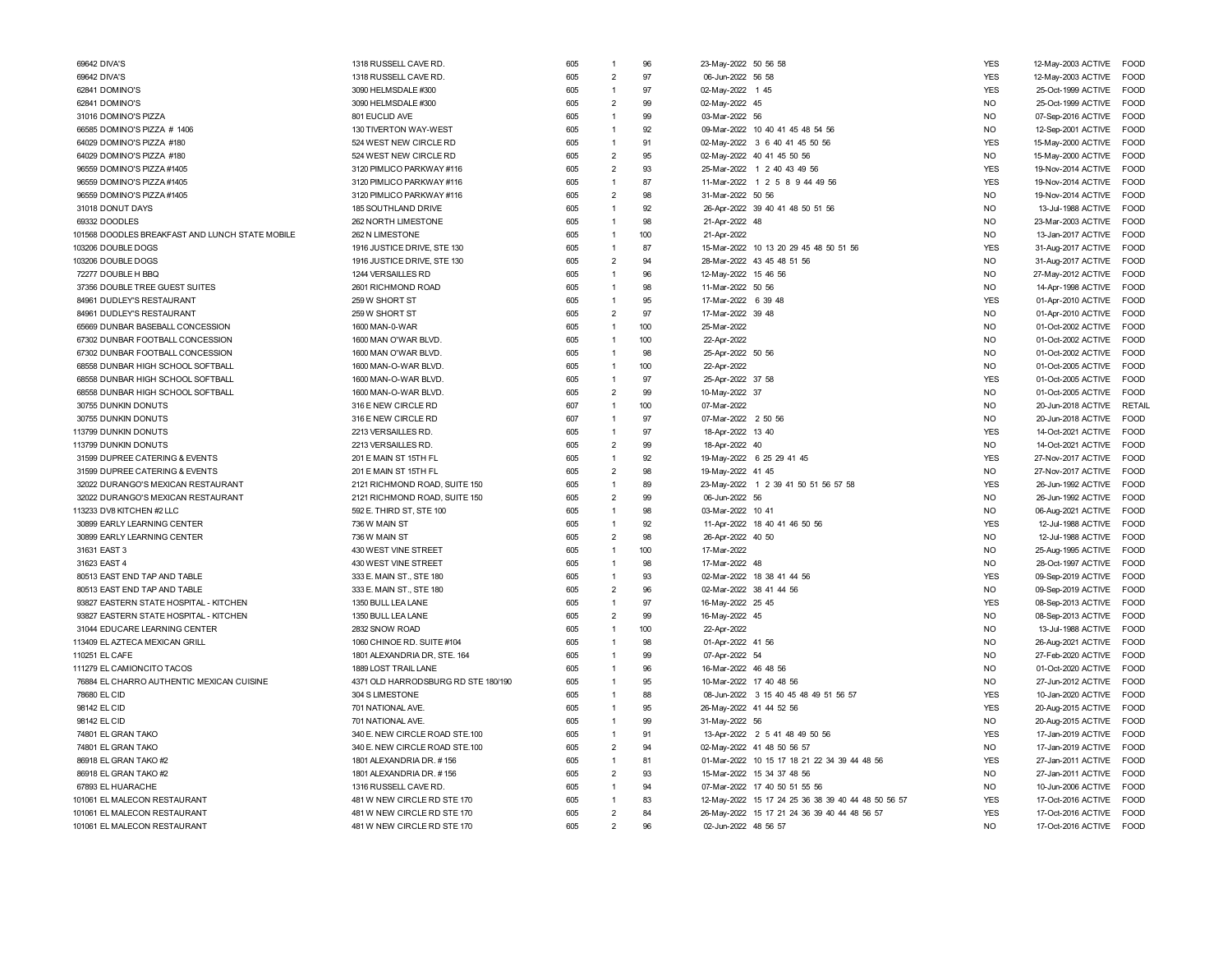| 97621 EL MANGO NIEVERIA & SNACKS                | 1414 VILLAGE DR                  | 605 | $\overline{1}$ | 90        | 16-Mar-2022 5 10 15 17 40 48 56                    | <b>YES</b>     | 02-Jun-2015 ACTIVE<br><b>FOOD</b>   |  |
|-------------------------------------------------|----------------------------------|-----|----------------|-----------|----------------------------------------------------|----------------|-------------------------------------|--|
| 97621 EL MANGO NIEVERIA & SNACKS                | 1414 VILLAGE DR                  | 605 | $\overline{2}$ | 98        | 30-Mar-2022 48                                     | <b>NO</b>      | FOOD<br>02-Jun-2015 ACTIVE          |  |
| 81712 EL MARIACHI MEXICAN RESTAURANT            | 125 TOWNE CENTER DR STE 115      | 605 | $\overline{1}$ | 85        | 19-Apr-2022 6 17 23 25 36 48 50 53 56              | <b>NO</b>      | FOOD<br>25-Jul-2008 ACTIVE          |  |
| 81712 EL MARIACHI MEXICAN RESTAURANT            | 125 TOWNE CENTER DR STE 115      | 605 | $\overline{2}$ | 89        | 03-May-2022 6 22 47 48 50 56                       | <b>YES</b>     | 25-Jul-2008 ACTIVE<br><b>FOOD</b>   |  |
| 81712 EL MARIACHI MEXICAN RESTAURANT            | 125 TOWNE CENTER DR STE 115      | 605 | $\overline{2}$ | 96        | 03-May-2022 48 50 56                               | <b>NO</b>      | 25-Jul-2008 ACTIVE<br><b>FOOD</b>   |  |
| 67778 EL MILAGRO DOS                            | 1545 ALEXANDRIA DRIVE #1         | 607 | $\overline{1}$ | 97        | 25-May-2022 53 56                                  | <b>YES</b>     | RETAIL                              |  |
|                                                 |                                  |     |                |           |                                                    |                | 11-Feb-2005 ACTIVE                  |  |
| 67778 EL MILAGRO DOS                            | 1545 ALEXANDRIA DRIVE #1         | 607 | $\overline{1}$ | 82<br>94  | 25-May-2022 6 8 10 15 38 39 40 44 48 53 54 56      | <b>YES</b>     | FOOD<br>11-Feb-2005 ACTIVE          |  |
| 69603 EL RANCHO TAPATIO                         | 144 BURT ROAD                    | 605 | $\overline{1}$ |           | 24-Mar-2022 44 48 49 50 56                         | <b>NO</b>      | <b>FOOD</b><br>26-Oct-2020 ACTIVE   |  |
| 74015 EL REY DE-LOS POLLOS & EL REY DE MARISCOS | 1485-1 ALEXANDRIA DR.            | 605 | $\overline{1}$ | 79        | 06-Apr-2022 15 18 23 25 29 34 37 39 48 50 51 54 56 | <b>YES</b>     | <b>FOOD</b><br>05-Aug-2013 ACTIVE   |  |
| 74015 EL REY DE-LOS POLLOS & EL REY DE MARISCOS | 1485-1 ALEXANDRIA DR.            | 605 | $\overline{2}$ | 90        | 20-Apr-2022 18 23 48 51 56                         | <b>YES</b>     | <b>FOOD</b><br>05-Aug-2013 ACTIVE   |  |
| 74015 EL REY DE-LOS POLLOS & EL REY DE MARISCOS | 1485-1 ALEXANDRIA DR.            | 605 | $\overline{2}$ | 90        | 27-Apr-2022 18 23 48 51 56                         | <b>YES</b>     | 05-Aug-2013 ACTIVE<br><b>FOOD</b>   |  |
| 74015 EL REY DE-LOS POLLOS & EL REY DE MARISCOS | 1485-1 ALEXANDRIA DR.            | 605 | $\overline{2}$ | 97        | 16-May-2022 48 56                                  | <b>NO</b>      | 05-Aug-2013 ACTIVE<br><b>FOOD</b>   |  |
| 31012 EL SABOR DE MEXICO RESTAURANT & TAYUENA   | 1505 RUSSELL CAVE RD.            | 605 | $\overline{1}$ | 84        | 10-May-2022 5 6 18 21 34 44 46 48 56               | <b>YES</b>     | <b>FOOD</b><br>12-Nov-2012 ACTIVE   |  |
| 31012 EL SABOR DE MEXICO RESTAURANT & TAYUENA   | 1505 RUSSELL CAVE RD.            | 605 | $\overline{2}$ | 91        | 24-May-2022 5 18 21 34                             | <b>YES</b>     | <b>FOOD</b><br>12-Nov-2012 ACTIVE   |  |
| 31012 EL SABOR DE MEXICO RESTAURANT & TAYUENA   | 1505 RUSSELL CAVE RD.            | 605 | $\overline{2}$ | 99        | 31-May-2022 34                                     | <b>NO</b>      | 12-Nov-2012 ACTIVE<br><b>FOOD</b>   |  |
| 114695 EL SABOR OAXAQUENO                       | 2218 OVERLAND CT                 | 605 | $\overline{1}$ | 98        | 15-Mar-2022 49 50                                  | N <sub>O</sub> | 15-Mar-2022 ACTIVE<br><b>FOOD</b>   |  |
| 96866 EL SABROSO                                | 1445 VILLAGE DR                  | 605 | $\overline{1}$ | 88        | 01-Mar-2022 21 25 34 41 45 48 54 56                | <b>YES</b>     | FOOD<br>02-Feb-2015 ACTIVE          |  |
| 96866 EL SABROSO                                | 1445 VILLAGE DR                  | 605 | $\overline{2}$ | 98        | 15-Mar-2022 45 56                                  | <b>NO</b>      | 02-Feb-2015 ACTIVE<br>FOOD          |  |
| 110431 ELIXIR DOWNTOWN                          | 249 W. SHORT ST., SUITE 101      | 607 | $\overline{1}$ | 100       | 14-Apr-2022                                        | N <sub>O</sub> | RETAIL<br>30-Apr-2020 ACTIVE        |  |
| 110431 ELIXIR DOWNTOWN                          | 249 W. SHORT ST., SUITE 101      | 607 | $\overline{1}$ | 97        | 14-Apr-2022 48 50                                  | N <sub>O</sub> | <b>FOOD</b><br>30-Apr-2020 ACTIVE   |  |
| 31309 EMBASSY SUITES BY HILTON LEXINGTON GREEN  | 245 LEXINGTON GREEN CIRCLE       | 605 | $\overline{1}$ | 97        | 07-Mar-2022 40 45 50                               | N <sub>O</sub> | <b>FOOD</b><br>09-Jun-2016 ACTIVE   |  |
| 96350 EMPYREAL ARTISAN ALES                     | 1224 MANCHESTER ST               | 605 | $\overline{1}$ | 100       | 30-Mar-2022                                        | <b>NO</b>      | FOOD<br>12-Nov-2014 ACTIVE          |  |
| 111043 ENCORE ADHC                              | 2432 REGENCY ES #200             | 605 | $\overline{1}$ | 95        | 28-Mar-2022 18 39 50                               | <b>YES</b>     | 24-Aug-2020 ACTIVE<br>FOOD          |  |
| 111043 ENCORE ADHC                              | 2432 REGENCY ES #200             | 605 | $\overline{2}$ | 100       | 20-Apr-2022                                        | N <sub>O</sub> | 24-Aug-2020 ACTIVE<br><b>FOOD</b>   |  |
| 58718 ENTERTAINMENT CENTER                      | 4201 VERSAILLES RD               | 605 | $\overline{1}$ | 99        | 13-May-2022 56                                     | N <sub>O</sub> | 19-Sep-1997 ACTIVE<br><b>FOOD</b>   |  |
| 94120 EPPINGS ON EAST SIDE                      | 264 WALTON AVE.                  | 605 | $\overline{1}$ | 97        | 11-May-2022 41 48                                  | <b>NO</b>      | FOOD<br><b>ACTIVE</b>               |  |
| 86708 EQUESTRIAN ROOM                           | 4201 VERSAILLES RD               | 605 | $\overline{1}$ | 98        | 14-Apr-2022                                        | <b>YES</b>     | 02-Sep-2010 ACTIVE<br><b>FOOD</b>   |  |
| 86708 EQUESTRIAN ROOM                           | 4201 VERSAILLES RD               | 605 | $\overline{1}$ | 99        | 14-Apr-2022 56                                     | <b>NO</b>      | 02-Sep-2010 ACTIVE<br><b>FOOD</b>   |  |
| 110054 ESTEPP'S FRIENDLY SHELL, INC             | 3197 CLAY MILLS RD               | 607 | $\overline{1}$ | 98        | 20-Apr-2022 38 56                                  | <b>NO</b>      | RETAIL<br>28-Jan-2020 ACTIVE        |  |
|                                                 | 3197 CLAY MILLS RD               | 607 | $\overline{1}$ | 87        |                                                    | <b>YES</b>     | <b>EOOD</b>                         |  |
| 110054 ESTEPP'S FRIENDLY SHELL, INC             | 3197 CLAY MILLS RD               | 607 | $\overline{2}$ | 100       | 20-Apr-2022 1 2 3 15 22 34 40 56                   | N <sub>O</sub> | 28-Jan-2020 ACTIVE<br>RFTAIL        |  |
| 110054 ESTEPP'S FRIENDLY SHELL, INC             |                                  |     | $\overline{2}$ |           | 11-May-2022                                        |                | 28-Jan-2020 ACTIVE                  |  |
| 110054 ESTEPP'S FRIENDLY SHELL, INC             | 3197 CLAY MILLS RD               | 607 |                | 99        | 11-May-2022 40                                     | <b>NO</b>      | <b>FOOD</b><br>28-Jan-2020 ACTIVE   |  |
| 111502 ESTEPP'S FRIENDLY SHELL, INC             | 1445 NEWTOWN CENTER WAY, STE 120 | 607 | $\overline{1}$ | 100       | 15-Apr-2022                                        | N <sub>O</sub> | RETAIL<br>12-Nov-2020 ACTIVE        |  |
| 111502 ESTEPP'S FRIENDLY SHELL, INC             | 1445 NEWTOWN CENTER WAY, STE 120 | 607 | $\overline{1}$ | 99        | 15-Apr-2022 40                                     | N <sub>O</sub> | <b>FOOD</b><br>12-Nov-2020 ACTIVE   |  |
| 111863 ETHEREAL CORNERSTONE                     | 405 S. LIMESTONE, STALL 7        | 605 | $\overline{1}$ | 99        | 08-Mar-2022 49                                     | N <sub>O</sub> | 08-Feb-2021 ACTIVE<br><b>FOOD</b>   |  |
| 31624 EXPRESS 11                                | 430 WEST VINE STREET             | 605 | $\overline{1}$ | 100       | 17-Mar-2022                                        | N <sub>O</sub> | 22-Dec-2008 ACTIVE<br><b>FOOD</b>   |  |
| 31625 EXPRESS 28                                | 430 W VINE STREET                | 605 | $\overline{1}$ | 98        | 17-Mar-2022 46 51                                  | <b>NO</b>      | FOOD<br>25-Aug-1995 ACTIVE          |  |
| 87760 EXPRESS 34                                | 430 W VINE ST.                   | 605 | $\overline{1}$ | 98        | 17-Mar-2022 29                                     | N <sub>O</sub> | <b>FOOD</b><br>09-Mar-2011 ACTIVE   |  |
| 87760 EXPRESS 34                                | 430 W VINE ST.                   | 605 | $\overline{2}$ | 100       | 17-Mar-2022                                        | N <sub>O</sub> | 09-Mar-2011 ACTIVE<br><b>FOOD</b>   |  |
| 106132 FAIRFIELD INN & SUITES                   | 2211 ELKHORN RD                  | 607 | $\overline{1}$ | 100       | 25-Apr-2022                                        | N <sub>O</sub> | 20-Sep-2018 ACTIVE<br>RETAIL        |  |
| 106132 FAIRFIELD INN & SUITES                   | 2211 ELKHORN RD                  | 607 | $\overline{1}$ | 99        | 25-Apr-2022 40                                     | <b>NO</b>      | 20-Sep-2018 ACTIVE<br><b>FOOD</b>   |  |
| 42875 FAITH LUTHERAN CHILD CARE MINISTRIES      | 1000 TATES CREEK RD              | 605 | $\overline{1}$ | 100       | 18-May-2022                                        | N <sub>O</sub> | 24-Dec-1997 ACTIVE<br><b>EOOD</b>   |  |
| 90818 FAMILY CARE CENTER (LFUCG)                | 1135 HARRY SYKES WAY             | 605 | $\overline{1}$ | 97        | 11-Mar-2022 48 50                                  | N <sub>O</sub> | <b>FOOD</b><br>05-Jun-2012 ACTIVE   |  |
| 60888 FARM MARKET                               | 1079 E NEW CIRCLE RD             | 607 | $\overline{1}$ | 100       | 30-Mar-2022                                        | <b>NO</b>      | <b>RETAIL</b><br>09-Aug-2010 ACTIVE |  |
| 60888 FARM MARKET                               | 1079 E NEW CIRCLE RD             | 607 | $\overline{1}$ | 100       | 30-Mar-2022                                        | N <sub>O</sub> | <b>FOOD</b><br>09-Aug-2010 ACTIVE   |  |
| 31073 FASIG-TIPTON BAR                          | 2400 NEWTOWN PIKE                | 605 | $\overline{1}$ | 98        | 18-May-2022 46 56                                  | <b>NO</b>      | FOOD<br>13-Jul-1988 ACTIVE          |  |
| 31072 FASIG-TIPTON COFFEE SHOP                  | 2400 NEWTOWN PIKE                | 605 | $\overline{1}$ | 98        | 18-May-2022 58                                     | <b>YES</b>     | FOOD<br>13-Jul-1988 ACTIVE          |  |
| 31072 FASIG-TIPTON COFFEE SHOP                  | 2400 NEWTOWN PIKE                | 605 | $\overline{2}$ | 100       | 01-Jun-2022                                        | <b>NO</b>      | FOOD<br>13-Jul-1988 ACTIVE          |  |
| 31070 FASIG-TIPTON MAIN DINING                  | 2400 NEWTOWN PIKE                | 605 | $\overline{1}$ | 95        | 18-May-2022 18 50 51                               | <b>YES</b>     | 13-Jul-1988 ACTIVE<br><b>FOOD</b>   |  |
| 31070 FASIG-TIPTON MAIN DINING                  | 2400 NEWTOWN PIKE                | 605 | $\overline{2}$ | 98        | 18-May-2022 50 51                                  | <b>NO</b>      | <b>FOOD</b><br>13-Jul-1988 ACTIVE   |  |
| 110584 FAVOR                                    | 574 N. LIMESTONE                 | 605 | $\overline{1}$ | 100       | 24-Mar-2022                                        | <b>NO</b>      | FOOD<br>05-Jun-2020 ACTIVE          |  |
| 46590 FAZOLI'S #1624                            | 2200 NICHOLASVILLE RD.           | 605 | $\overline{1}$ | 95        | 24-Mar-2022 45 48 50 56                            | <b>NO</b>      | FOOD<br>19-May-1992 ACTIVE          |  |
| 59209 FAZOLI'S #1785                            | 1840 ALYSHEBA WAY                | 605 | $\overline{1}$ | 95        | 06-May-2022 40 48 50 56                            | N <sub>O</sub> | 10-Dec-1997 ACTIVE<br><b>FOOD</b>   |  |
| 79784 FEED THE HUNGRY                           | 811 BRYAN AVENUE                 | 605 | $\overline{1}$ | 100       | 31-Mar-2022                                        | N <sub>O</sub> | <b>FOOD</b><br>28-Jan-2008 ACTIVE   |  |
| 101063 FEEL GOOD NUTRITION LLC                  | 2681 OLD ROSEBUD RD              | 605 | $\overline{1}$ | 100       | 19-May-2022                                        | N <sub>O</sub> | <b>FOOD</b><br>09-Jun-2021 ACTIVE   |  |
| 95814 FIREHOUSE SUBS                            | 101 SAND LAKE DR, SUITE 150      | 605 | $\overline{1}$ | 98        | 11-May-2022 40 56                                  | <b>NO</b>      | <b>EOOD</b><br>29-Jul-2014 ACTIVE   |  |
|                                                 |                                  | 605 | $\overline{1}$ | 100       |                                                    | <b>NO</b>      | <b>FOOD</b>                         |  |
| 54104 FIRST CHOICE CHILD CARE CENTER            | 505 KINGSTON RD                  |     |                |           | 17-Mar-2022                                        | N <sub>O</sub> | 04-Oct-1995 ACTIVE<br><b>FOOD</b>   |  |
| 69007 FIRST UNITED METHODIST CHURCH             | 200 WEST HIGH STREET             | 605 | $\overline{1}$ | 100<br>99 | 07-Mar-2022                                        | N <sub>O</sub> | 08-Jan-2003 ACTIVE                  |  |
| 107362 FIRST WATCH                              | 2894 RICHMOND RD                 | 605 |                |           | 29-Mar-2022 10                                     |                | <b>FOOD</b><br>09-Apr-2019 ACTIVE   |  |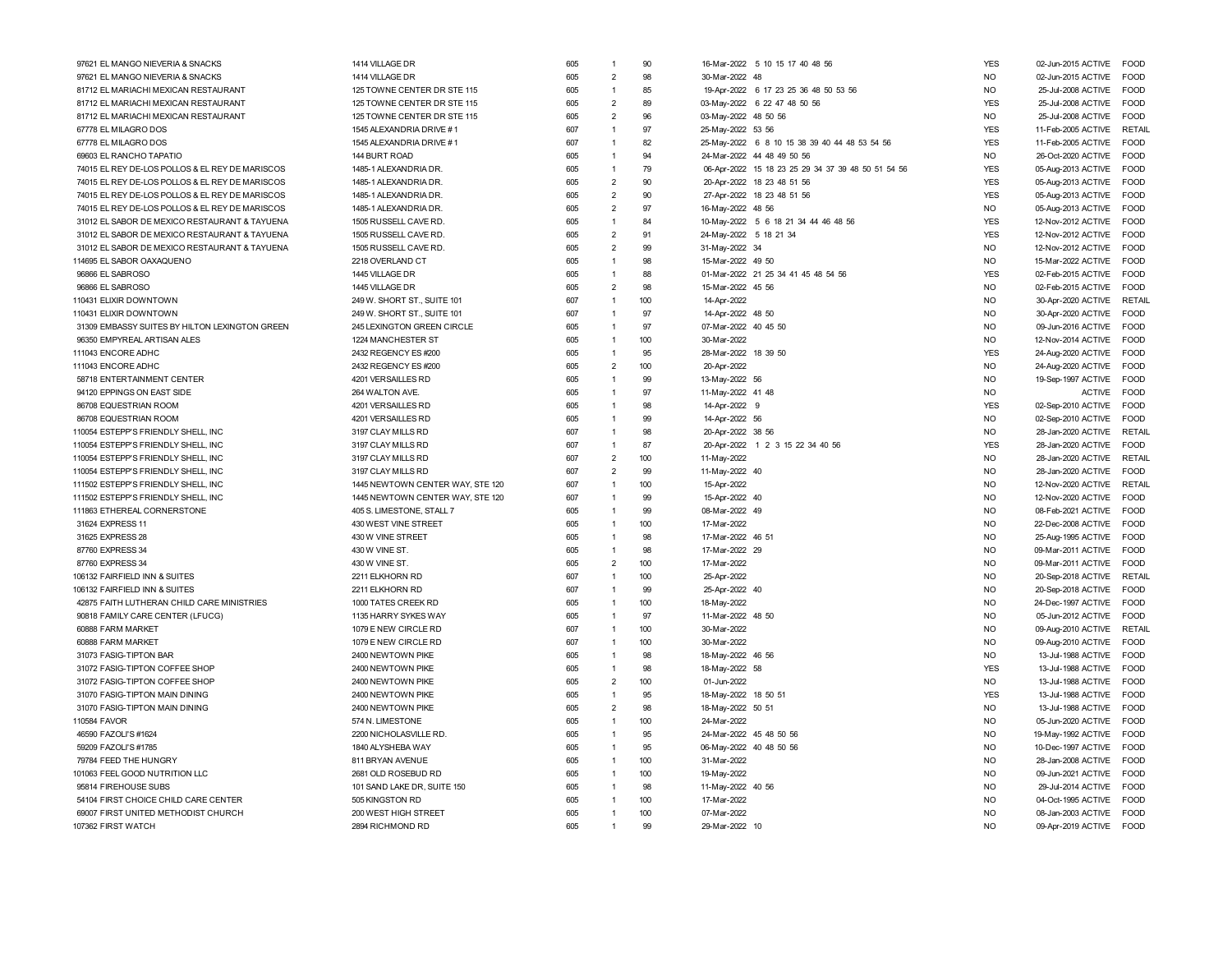| 106766 FIRST WATCH - NICHOLASVILLE RD          | 119 W. REYNOLDS RD              | 605 |                | 100               | 11-Mar-2022                                      | <b>NO</b>      | 16-Jan-2019 ACTIVE        | FOOD          |
|------------------------------------------------|---------------------------------|-----|----------------|-------------------|--------------------------------------------------|----------------|---------------------------|---------------|
| 95028 FIRST WATCH RESTAURANT                   | 2251 WAR ADMIRAL WAY STE 130    | 605 | $\overline{1}$ | 100               | 09-May-2022                                      | <b>NO</b>      | 04-Apr-2014 ACTIVE        | FOOD          |
| 93629 FIRST WATCH SIMPSON CENTER               | 1080 S BROADWAY, STE 301        | 605 | $\overline{1}$ | 99                | 09-May-2022 10                                   | <b>NO</b>      | 02-Aug-2013 ACTIVE        | <b>FOOD</b>   |
| 59137 FIVE GUYS                                | 2467 NICHOLASVILLE RD STE 120   | 605 | $\overline{1}$ | 99                | 20-Apr-2022 41                                   | <b>NO</b>      | 13-May-2009 ACTIVE        | <b>FOOD</b>   |
| 90334 FIVE GUYS BURGERS & FRIES                | 3090 HELMSDALE PLACE STE. 370   | 605 | $\overline{1}$ | 100               | 04-May-2022                                      | <b>NO</b>      | 06-Apr-2012 ACTIVE        | <b>FOOD</b>   |
| 103449 FOOD CHAIN INC                          | 501 W 6TH ST                    | 605 | $\overline{1}$ | 95                | 03-Mar-2022 15 48 56                             | <b>NO</b>      | 05-Oct-2017 ACTIVE        | <b>FOOD</b>   |
| 112772 FRANK AND DINO'S                        | 271 W. SHORT ST                 | 605 | $\overline{1}$ | 93                | 17-Mar-2022 1 3 40 41 56                         | <b>YES</b>     | 15-Jun-2021 ACTIVE        | <b>FOOD</b>   |
| 112772 FRANK AND DINO'S                        | 271 W. SHORT ST                 | 605 | $\overline{2}$ | 97                | 01-Apr-2022 36 48                                | <b>NO</b>      | 15-Jun-2021 ACTIVE        | <b>FOOD</b>   |
| 109788 FRANK'S DONUTS                          | 549 E. THIRD STREET             | 605 | $\overline{1}$ | 97                | 08-Jun-2022 10 54 56                             | <b>NO</b>      | 05-Dec-2019 ACTIVE        | <b>FOOD</b>   |
| 30821 FREDDY'S FROZEN CUSTARD & STEAKBURGERS   | 2217 NICHOLASVILLE RD           | 605 | $\overline{1}$ | 98                | 27-Apr-2022 45 57                                | N <sub>O</sub> | 07-Jun-2021 ACTIVE        | <b>FOOD</b>   |
| 104469 FREDERICK DOUGLASS HS INDOOR CONCESSION | 2000 WINCHESTER RD              | 605 | $\overline{2}$ | 98                | 01-Mar-2022 49 50                                | <b>NO</b>      | 05-Mar-2018 ACTIVE        | <b>FOOD</b>   |
| 100516 FREE FISH AND SALADS                    | 1474 ANNISTON DRIVE, A1         | 605 | $\overline{1}$ | 97                | 18-Mar-2022 48 56                                | <b>NO</b>      | 01-Dec-2020 ACTIVE        | <b>FOOD</b>   |
| 98342 FRESH FOOD COMPANY                       | 400 HILLTOP AVE                 | 605 | $\overline{1}$ | 97                | 08-Apr-2022 40 45 56                             | <b>NO</b>      | 20-Aug-2015 ACTIVE        | FOOD          |
| 76794 FRESH MARKET, THE                        | 3387 TATES CREEK ROAD           | 607 | $\overline{1}$ | 99                | 30-Mar-2022 56                                   | <b>NO</b>      | 07-Sep-2006 ACTIVE        | RETAIL        |
| 76794 FRESH MARKET, THE                        | 3387 TATES CREEK ROAD           | 607 | $\overline{1}$ | 98                | 30-Mar-2022 45 56                                | N <sub>O</sub> | 07-Sep-2006 ACTIVE        | <b>FOOD</b>   |
| 67396 FRESHIE'S ICE CREAM LLC                  | 3851 KENESAW DRIVE-SUITE 120    | 605 | $\overline{1}$ | 91                | 10-Jun-2022 1 10 38 39 41 44 49 51               | <b>YES</b>     | 26-Oct-2020 ACTIVE        | <b>FOOD</b>   |
| 100473 FRESHII                                 | 680 ROSE ST                     | 605 | $\overline{1}$ | 98                | 16-Mar-2022 45 56                                | <b>NO</b>      | 08-Aug-2016 ACTIVE        | <b>FOOD</b>   |
| 31101 FRISCH'S #148                            | 1927 HARRODSBURG RD             | 605 | $\overline{1}$ | 80                | 03-May-2022 3 6 13 18 29 44 48 49 50 51 56 58    | <b>YES</b>     | 13-Jul-1988 ACTIVE        | <b>FOOD</b>   |
| 31101 FRISCH'S #148                            | 1927 HARRODSBURG RD             | 605 | $\overline{2}$ | 94                | 16-May-2022 44 48 50 54 56                       | N <sub>O</sub> | 13-Jul-1988 ACTIVE        | <b>FOOD</b>   |
| 106104 FUJISAN FRANCHISING CORP.               | 1063 E NEW CIRCLE RD            | 605 | $\overline{1}$ | 100               | 14-Apr-2022                                      | N <sub>O</sub> | 16-Feb-2022 ACTIVE        | <b>FOOD</b>   |
| 31613 FUSION @ ERICKSON HALL                   | 135 GRAHAM AVE                  | 605 | $\overline{1}$ | 98                | 31-Mar-2022 39 56                                | <b>NO</b>      | 27-Sep-1995 ACTIVE        | <b>FOOD</b>   |
| 102964 GALLOPS INC                             | 5355 ATHENS BOONESBORO RD       | 607 | $\overline{1}$ | 91                | 13-Apr-2022 3 25 37 48 50 55                     | <b>YES</b>     | 04-Aug-2017 ACTIVE        | <b>RETAIL</b> |
| 102964 GALLOPS INC                             | 5355 ATHENS BOONESBORO RD       | 607 | $\overline{1}$ | 89                | 13-Apr-2022 3 25 29 38 40 50 55 56               | <b>YES</b>     | 04-Aug-2017 ACTIVE        | FOOD          |
| 102964 GALLOPS INC                             | 5355 ATHENS BOONESBORO RD       | 607 | $\overline{2}$ | 95                | 13-Apr-2022 37 48 50 55                          | <b>NO</b>      | 04-Aug-2017 ACTIVE        | RETAIL        |
| 102964 GALLOPS INC                             | 5355 ATHENS BOONESBORO RD       | 607 | $\overline{2}$ | 95                | 13-Apr-2022 38 40 50 55 56                       | <b>NO</b>      | 04-Aug-2017 ACTIVE        | <b>FOOD</b>   |
| 31129 GARDEN SPRINGS ELEMENTARY SCHOOL         | 2151 GARDEN SPRINGS DR          | 605 | $\overline{1}$ | 99                | 10-Mar-2022 51                                   | <b>NO</b>      | 13-Jul-1988 ACTIVE        | <b>FOOD</b>   |
| 100580 GARRETT MORGAN ELEMENTARY               | 1150 PASSAGE MOUND WAY          | 605 | $\overline{1}$ | 100               | 10-Mar-2022                                      | <b>NO</b>      | 27-Jul-2016 ACTIVE        | <b>FOOD</b>   |
| 64667 GATTI TOWN                               | 2524 NICHOLASVILLE RD           | 605 | $\overline{1}$ | 96                | 16-May-2022 41 48 51                             | N <sub>O</sub> | 01-Sep-2000 ACTIVE        | <b>FOOD</b>   |
| 109549 GENESIS COFFEE HOUSE AND EATERY         | 1403 N. FORBES RD, SUITE130     | 605 | $\overline{1}$ | 97                | 01-Apr-2022 18                                   | <b>YES</b>     | 24-Oct-2019 ACTIVE        | <b>FOOD</b>   |
| 109549 GENESIS COFFEE HOUSE AND EATERY         | 1403 N. FORBES RD, SUITE130     | 605 | $\overline{2}$ | 100               | 01-Apr-2022                                      | <b>NO</b>      | 24-Oct-2019 ACTIVE        | FOOD          |
| 102652 GENJI, LLC - SUSHI BAR                  | 4059 FINN WAY                   | 605 | $\overline{1}$ | 99                | 07-Mar-2022 41                                   | <b>NO</b>      | 22-Jun-2017 ACTIVE        | <b>FOOD</b>   |
| 78803 GEORGE PRIVETT RECOVERY CENTER           | 250 LOUDON AVENUE               | 605 | $\overline{2}$ | 93                | 04-Mar-2022 29 40 43 45 49 56                    | <b>YES</b>     | 13-May-2008 ACTIVE        | <b>FOOD</b>   |
| 78803 GEORGE PRIVETT RECOVERY CENTER           | 250 LOUDON AVENUE               | 605 | $\overline{2}$ | 96                | 16-Mar-2022 40 43 45 56                          | N <sub>O</sub> | 13-May-2008 ACTIVE        | <b>FOOD</b>   |
| 114140 GEORGETOWN CAFE 1                       | 417 GEORGETOWN ST. SUITE #130   | 605 | $\overline{1}$ | 87                | 22-Apr-2022 6 15 17 29 34 48 50 56 57            | <b>YES</b>     | 09-Dec-2021 ACTIVE        | <b>FOOD</b>   |
| 114140 GEORGETOWN CAFE 1                       | 417 GEORGETOWN ST. SUITE #130   | 605 | $\overline{2}$ | 91                | 22-Apr-2022 15 17 34 48 50 56 57                 | <b>NO</b>      | 09-Dec-2021 ACTIVE        | <b>FOOD</b>   |
| 93651 GINGER WASABI SUSHI & GRILL              | 103 W MAXWELL ST                | 605 | $\overline{1}$ | 85                | 03-Mar-2022 10 18 24 38 41 43 44 46 48 50 56     | <b>YES</b>     | 09-Aug-2013 ACTIVE        | FOOD          |
| 93651 GINGER WASABI SUSHI & GRILL              | 103 W MAXWELL ST                | 605 | $\overline{2}$ | 98                | 17-Mar-2022 48                                   | <b>NO</b>      | 09-Aug-2013 ACTIVE        | FOOD          |
| 48510 GIOVANNI'S PIZZA                         | 4214 SARON DR                   | 605 | $\overline{1}$ | 89                | 18-Apr-2022 25 29 45 48 50 54 56 57              | <b>YES</b>     | 21-Oct-2014 ACTIVE        | FOOD          |
| 48510 GIOVANNI'S PIZZA                         | 4214 SARON DR                   | 605 | $\overline{2}$ | 93                | 18-Apr-2022 45 48 50 54 56 57                    | N <sub>O</sub> | 21-Oct-2014 ACTIVE        | <b>FOOD</b>   |
| 31652 GIRLS RISE CAFE                          | 2420 SPURR ROAD                 | 605 | $\overline{1}$ | 100               | 09-May-2022                                      | NO.            | 23-Mar-2022 ACTIVE        | <b>FOOD</b>   |
| 97173 GIRLSGIRLSGIRLS BURRITOS                 | 395 S LIMESTONE                 | 605 | $\overline{1}$ | 90                | 02-Mar-2022 3 5 18 25 56                         | <b>YES</b>     | 25-Apr-2018 ACTIVE        | FOOD          |
| 97173 GIRLSGIRLSGIRLS BURRITOS                 | 395 S LIMESTONE                 | 605 | $\overline{2}$ | 99                | 16-Mar-2022 56                                   | <b>NO</b>      | 25-Apr-2018 ACTIVE        | FOOD          |
| 106724 GLO LEXINGTON NORTH                     | 1935 STANTON WAY                | 607 | $\overline{1}$ | 100               | 20-Apr-2022                                      | N <sub>O</sub> | 11-Jan-2019 ACTIVE        | RETAIL        |
| 106724 GLO LEXINGTON NORTH                     | 1935 STANTON WAY                | 607 | $\overline{1}$ | 100               | 20-Apr-2022                                      | N <sub>O</sub> | 11-Jan-2019 ACTIVE        | <b>FOOD</b>   |
| 94895 GLUTEN FREE MIRACLES                     | 145 BURT RD #20                 | 607 | $\overline{1}$ | 100               | 07-Mar-2022                                      | <b>NO</b>      | 20-Mar-2014 ACTIVE RETAIL |               |
| 94895 GLUTEN FREE MIRACLES                     | 145 BURT RD #20                 | 607 | $\overline{1}$ | 100               | 07-Mar-2022                                      | N <sub>O</sub> | 20-Mar-2014 ACTIVE        | <b>FOOD</b>   |
| 100139 GO GO BURGER (STATE MOBILE)             | 3805 BROOKDALE CIRCLE           | 605 | $\overline{1}$ | 100               | 19-Apr-2022                                      | <b>NO</b>      | 13-Jun-2016 ACTIVE        | <b>FOOD</b>   |
| 59210 GOLDEN BUFFET                            | 2907 RICHMOND RD                | 605 | $\overline{1}$ | 97                | 31-Mar-2022 49 50 56                             | <b>NO</b>      | 23-Jul-2020 ACTIVE        | <b>FOOD</b>   |
| 66606 GOLDEN CORRAL                            | 185 E NEW CIRCLE RD             | 605 | $\overline{1}$ | 90                | 30-Mar-2022 40 48 49 50 51 56 57 58              | <b>YES</b>     | 26-Jan-2017 ACTIVE        | FOOD          |
| 66606 GOLDEN CORRAL                            | 185 E NEW CIRCLE RD             | 605 | $\overline{2}$ | 94                | 12-Apr-2022 40 48 50 56 57                       | <b>NO</b>      | 26-Jan-2017 ACTIVE        | <b>FOOD</b>   |
| 48160 GOLDEN WOK                               | 3101 RICHMOND ROAD #302         | 605 | $\overline{1}$ | 96                | 05-May-2022 36 39 50 56                          | N <sub>O</sub> | 05-Feb-1993 ACTIVE        | <b>FOOD</b>   |
| 100342 GOODWOOD                                | 200 LEXINGTON GREEN CIRCLE #110 | 605 | $\overline{1}$ | 99                | 04-May-2022 50                                   | <b>NO</b>      | 24-Nov-2020 ACTIVE        | <b>FOOD</b>   |
| 32962 GOOSE LEXINGTON                          | 170 JEFFERSON ST                | 605 | $\overline{1}$ | 79                | 02-Jun-2022 6 8 10 13 15 24 29 40 41 45 48 50 56 | <b>YES</b>     | 23-Apr-2021 ACTIVE        | <b>FOOD</b>   |
| 70989 GORDON FOOD SERVICE STORE                | 1856 PLAUDIT PLACE              | 607 | $\overline{1}$ | 99                | 15-Mar-2022 57                                   | <b>NO</b>      | 19-Oct-2006 ACTIVE        | RETAIL        |
| 70989 GORDON FOOD SERVICE STORE                | 1856 PLAUDIT PLACE              | 607 | $\overline{1}$ | 99                | 15-Mar-2022 50                                   | N <sub>O</sub> | 19-Oct-2006 ACTIVE        | <b>FOOD</b>   |
| 90207 GRAETER'S ICE CREAM                      | 836 EUCLID AVE                  | 605 | $\overline{1}$ | 99                | 03-Jun-2022 56                                   | N <sub>O</sub> | 26-Sep-2018 ACTIVE        | <b>FOOD</b>   |
| 92948 GRAETER'S ICE CREAM                      | 1925 JUSTICE DR. SUITE 180      | 605 | $\overline{1}$ | 100               | 24-Mar-2022                                      | N <sub>O</sub> | 03-Oct-2018 ACTIVE        | <b>FOOD</b>   |
| 97492 GRAND RESERVE                            | 903 MANCHESTER ST #190          | 605 | $\overline{1}$ | 93                | 07-Apr-2022 10 37 46 48 50 56                    | <b>NO</b>      | 13-May-2015 ACTIVE        | <b>FOOD</b>   |
| 32459 GREAT BAGEL                              | 396 WOODLAND AVENUE             | 605 | $\overline{1}$ | $Q_{\mathcal{A}}$ | 28-Apr-2022 24 29 41 56                          | <b>YES</b>     | 28-Jul-2011 ACTIVE        | <b>FOOD</b>   |
|                                                |                                 |     |                |                   |                                                  |                |                           |               |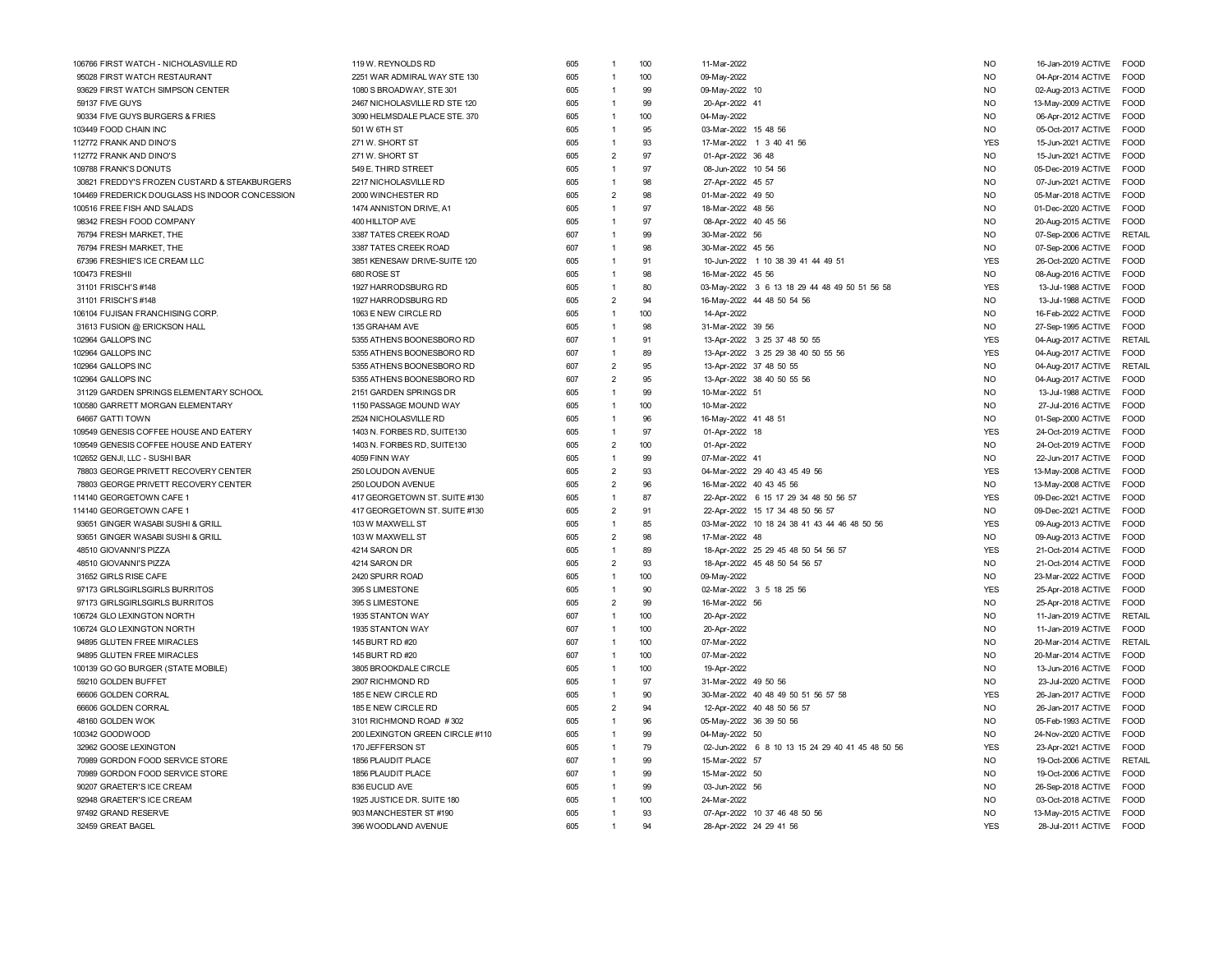| 32459 GREAT BAGEL                    | 396 WOODLAND AVENUE                  | 605 | 98<br>$\overline{2}$  | 28-Apr-2022 41 56                            | <b>NO</b>      | 28-Jul-2011 ACTIVE | <b>FOOD</b>   |
|--------------------------------------|--------------------------------------|-----|-----------------------|----------------------------------------------|----------------|--------------------|---------------|
| 13298 GREAT BAGEL & BAKERY           | 550 SOUTH LIMESTONE                  | 605 | 97<br>$\mathbf{1}$    | 05-Apr-2022 48 50                            | <b>NO</b>      | 17-Aug-2021 ACTIVE | <b>FOOD</b>   |
| 64695 GREEN'S CAFE                   | 630 E NEW CIRCLE RD                  | 605 | 100<br>1              | 16-May-2022                                  | <b>NO</b>      | 02-Feb-2012 ACTIVE | FOOD          |
| 31187 GREENBRIER COUNTRY CLUB        | 2179 BAHAMA ROAD                     | 605 | 99<br>$\mathbf{1}$    | 28-Apr-2022 50                               | <b>NO</b>      | 13-Jul-1988 ACTIVE | FOOD          |
| 102520 GRIMALDI'S PIZZERIA           | 118 MARION, STE 110                  | 605 | 99<br>1               | 29-Mar-2022 45                               | N <sub>O</sub> | 27-Jul-2017 ACTIVE | <b>FOOD</b>   |
| 75216 GRIME'S RESTAURANT             | 325 ROOSEVELT BLVD                   | 605 | 93<br>1               | 11-May-2022 10 41 44 48 50 56                | N <sub>O</sub> | 09-Jun-2010 ACTIVE | <b>FOOD</b>   |
| 33185 GROWING TOGETHER PRE-SCHOOL    | 599 LIMA DRIVE                       | 605 | 96<br>$\overline{1}$  | 20-May-2022 6 29                             | <b>YES</b>     | 22-Oct-1992 ACTIVE | <b>FOOD</b>   |
| 33185 GROWING TOGETHER PRE-SCHOOL    | 599 LIMA DRIVE                       | 605 | $\overline{2}$<br>100 | 20-May-2022                                  | <b>NO</b>      | 22-Oct-1992 ACTIVE | FOOD          |
| 114814 GRUB AND GO                   | 3801 MALL RD. STE #135               | 605 | $\overline{1}$<br>100 | 04-May-2022                                  | N <sub>O</sub> | 25-Mar-2022 ACTIVE | <b>FOOD</b>   |
| 88877 GUESTHOUSE INN & SUITES        | 2261 ELKHORN ROAD                    | 605 | $\overline{1}$<br>100 | 01-Mar-2022                                  | N <sub>O</sub> | 14-Dec-2017 ACTIVE | <b>FOOD</b>   |
| 55660 GYROZ EATERY                   | 393 WALLER AVE #16                   | 605 | 99<br>$\overline{1}$  | 11-Apr-2022 38                               | N <sub>O</sub> | 13-Jan-2017 ACTIVE | FOOD          |
| 113551 HABIBIS SWEETS AND PASTRIES   | 101 W. LOUDON AVE.                   | 605 | 96<br>$\overline{1}$  | 01-Apr-2022 15 48                            | N <sub>O</sub> | 14-Sep-2021 ACTIVE | <b>FOOD</b>   |
| 64988 HALLIS SCHOOL                  | 915 MURRAY DR. SUITE 342-351         | 605 | 98<br>$\overline{1}$  | 05-Apr-2022<br>48                            | <b>NO</b>      | 08-Nov-2000 ACTIVE | FOOD          |
| 88808 HAMPTON INN                    | 2251 ELKHORN RD.                     | 607 | 100<br>$\mathbf{1}$   | 13-May-2022                                  | N <sub>O</sub> | 20-Jul-2011 ACTIVE | <b>RETAIL</b> |
| 88808 HAMPTON INN                    | 2251 ELKHORN RD.                     | 607 | 99<br>1               | 13-May-2022 56                               | <b>NO</b>      | 20-Jul-2011 ACTIVE | <b>FOOD</b>   |
| 87249 HAPPY PANDA                    | 117 TOWN CENTER DR                   | 605 | 85<br>1               | 20-Apr-2022 10 15 24 25 37 39 44 45 46 48 56 | <b>YES</b>     | 21-Nov-2010 ACTIVE | <b>FOOD</b>   |
| 87249 HAPPY PANDA                    | 117 TOWN CENTER DR                   | 605 | $\overline{2}$<br>95  | 04-May-2022 15 45 48                         | N <sub>O</sub> | 21-Nov-2010 ACTIVE | <b>FOOD</b>   |
| 00626 HAPPY SUSHI                    | 130 W TIVERTON WAY #175              | 605 | 98<br>1               | 31-Mar-2022 38 50                            | <b>NO</b>      | 13-Sep-2016 ACTIVE | <b>FOOD</b>   |
| 31197 HARDEE'S                       | 2990 RICHMOND RD                     | 605 | 89<br>1               | 21-Apr-2022 10 21 40 48 50 52 56             | <b>YES</b>     | 13-Jul-1988 ACTIVE | <b>FOOD</b>   |
| 31197 HARDEE'S                       | 2990 RICHMOND RD                     | 605 | $\overline{2}$<br>96  | 05-May-2022 40 48 56                         | N <sub>O</sub> | 13-Jul-1988 ACTIVE | <b>FOOD</b>   |
| 31284 HARDEE'S                       | 202 NEW CIRCLE RD                    | 605 | 95<br>$\overline{1}$  | 08-Apr-2022 38 48 50 56                      | N <sub>O</sub> | 14-Jul-1988 ACTIVE | <b>FOOD</b>   |
| 64432 HARTLAND HILLS                 | 1005 TANBARK ROAD                    | 605 | 98<br>$\overline{1}$  | 12-Apr-2022 50 56                            | N <sub>O</sub> | 12-Jun-2020 ACTIVE | <b>FOOD</b>   |
| 31770 HARVEY'S                       | 200 W MAIN ST                        | 605 | 100<br>$\mathbf{1}$   | 28-Apr-2022                                  | N <sub>O</sub> | 20-Jul-2005 ACTIVE | <b>FOOD</b>   |
| 114514 HEALTHY HABITS LEX            | 3165 BEAUMONT CENTER CIRCLE UNIT 160 | 607 | 100<br>1              | 23-Mar-2022                                  | <b>NO</b>      | 22-Feb-2022 ACTIVE | <b>RETAIL</b> |
| 114514 HEALTHY HABITS LEX            | 3165 BEAUMONT CENTER CIRCLE UNIT 160 | 607 | 99<br>1               | 23-Mar-2022 45                               | N <sub>O</sub> | 22-Feb-2022 ACTIVE | <b>EOOD</b>   |
| 91842 HENRY CLAY BASEBALL BOOSTER'S  | 2100 FONTAINE RD                     | 605 | 97<br>1               | 14-Mar-2022 10 43 51                         | <b>NO</b>      | 23-Oct-2012 ACTIVE | <b>FOOD</b>   |
| 91842 HENRY CLAY BASEBALL BOOSTER'S  | 2100 FONTAINE RD                     | 605 | 99<br>1               | 18-Mar-2022 43                               | N <sub>O</sub> | 23-Oct-2012 ACTIVE | <b>EOOD</b>   |
| 91112 HENRY CLAY FOOTBALL CONCESSION | 2100 FONTAINE RD                     | 605 | 97<br>$\mathbf{1}$    | 14-Mar-2022 49 52                            | <b>YES</b>     | 26-Jul-2012 ACTIVE | FOOD          |
| 91112 HENRY CLAY FOOTBALL CONCESSION | 2100 FONTAINE RD                     | 605 | $\overline{2}$<br>98  |                                              | <b>YES</b>     | 26-Jul-2012 ACTIVE | <b>FOOD</b>   |
| 91112 HENRY CLAY FOOTBALL CONCESSION |                                      | 605 | $\overline{2}$<br>99  | 04-Apr-2022 52<br>28-Apr-2022 49             | <b>NO</b>      | 26-Jul-2012 ACTIVE | <b>FOOD</b>   |
| 31295 HENRY CLAY HIGH SCHOOL         | 2100 FONTAINE RD<br>2100 FONTAINE RD | 605 | 100<br>1              | 14-Mar-2022                                  | N <sub>O</sub> | 01-Apr-1998 ACTIVE | <b>FOOD</b>   |
| 101889 HENRY CLAY SOFTBALL BOOSTERS  | 2100 FONTAINE RD                     | 605 | 100<br>$\overline{1}$ | 14-Mar-2022                                  | N <sub>O</sub> | 09-Mar-2017 ACTIVE | <b>EOOD</b>   |
| 90782 HENRY CLAYS PUBLIC HOUSE       | 112 N UPPER ST.                      | 605 | 97<br>$\overline{1}$  | 07-Apr-2022 48 51                            | <b>NO</b>      | 18-Jun-2012 ACTIVE | FOOD          |
|                                      |                                      |     |                       |                                              |                |                    |               |
| 45453 HIBACHI BUFFET, INC            | 180 EAST NEW CIRCLE RD               | 605 | 94<br>1               | 11-Apr-2022 17 41 48 50 56                   | N <sub>O</sub> | 17-Dec-2018 ACTIVE | <b>FOOD</b>   |
| 94973 HIBACHI EXPRESS                | 565 S LIMESTONE                      | 605 | $\mathbf{1}$<br>99    | 05-Apr-2022 56                               | N <sub>O</sub> | 31-Mar-2014 ACTIVE | <b>FOOD</b>   |
| 101972 HIGHGROVE AT TATES CREEK      | 4251 SARON DR                        | 605 | 89<br>$\overline{1}$  | 15-Mar-2022 1 3 40 41 44 48 50 56            | <b>YES</b>     | 20-Apr-2017 ACTIVE | FOOD          |
| 101972 HIGHGROVE AT TATES CREEK      | 4251 SARON DR                        | 605 | $\overline{2}$<br>95  | 29-Mar-2022 41 43 45 49 56                   | <b>NO</b>      | 20-Apr-2017 ACTIVE | FOOD          |
| 62083 HILTON GARDEN INN              | 1973 PLAUDIT PLACE                   | 605 | 98<br>$\mathbf{1}$    | 17-Mar-2022 1                                | <b>YES</b>     | 11-Oct-2013 ACTIVE | <b>FOOD</b>   |
| 62083 HILTON GARDEN INN              | 1973 PLAUDIT PLACE                   | 605 | $\overline{2}$<br>100 | 17-Mar-2022                                  | <b>NO</b>      | 11-Oct-2013 ACTIVE | <b>FOOD</b>   |
| 32196 HILTON LEXINGTON DOWNTOWN      | 369 W. VINE STREET                   | 605 | 94<br>1               | 12-Apr-2022 37 40 41 50 51 56                | <b>NO</b>      | 14-Apr-1998 ACTIVE | <b>FOOD</b>   |
| 89410 HOLA HAVANA CUBAN RESTAURANT   | 115 N. LOCUST HILL DR, SUITE 109     | 605 | 97                    | 03-May-2022 36 39 41                         | <b>NO</b>      | 10-Nov-2021 ACTIVE | <b>FOOD</b>   |
| 79638 HOLIDAY INN EXPRESS            | 1000 EXPORT ST.                      | 607 | 100<br>1              | 03-Mar-2022                                  | N <sub>O</sub> | 26-Jan-2008 ACTIVE | <b>RETAIL</b> |
| 79638 HOLIDAY INN EXPRESS            | 1000 EXPORT ST.                      | 607 | 98<br>1               | 03-Mar-2022 48                               | <b>NO</b>      | 26-Jan-2008 ACTIVE | FOOD          |
| 81432 HOLIDAY INN EXPRESS            | 1780 SHARKEY WAY                     | 605 | 99<br>1               | 22-Apr-2022 49                               | <b>NO</b>      | 03-Jan-2008 ACTIVE | <b>FOOD</b>   |
| 97441 HOLIDAY INN EXPRESS & SUITES   | 2255 BUENA VISTA RD                  | 607 | 100<br>1              | 04-Apr-2022                                  | N <sub>O</sub> | 21-May-2015 ACTIVE | RETAIL        |
| 97441 HOLIDAY INN EXPRESS & SUITES   | 2255 BUENA VISTA RD                  | 607 | $\overline{1}$<br>100 | 04-Apr-2022                                  | N <sub>O</sub> | 21-May-2015 ACTIVE | <b>FOOD</b>   |
| 111541 HOME 2 SUITES                 | 1750 PLEASANT RIDGE DRIVE            | 607 | 100<br>$\overline{1}$ | 19-May-2022                                  | N <sub>O</sub> | 18-Nov-2020 ACTIVE | RETAIL        |
| 111541 HOME 2 SUITES                 | 1750 PLEASANT RIDGE DRIVE            | 607 | 98<br>$\overline{1}$  | 19-May-2022 10 49                            | N <sub>O</sub> | 18-Nov-2020 ACTIVE | FOOD          |
| 31350 HOMESTEAD NURSING HOME         | 1608 VERSAILLES RD                   | 605 | 90<br>1               | 05-Apr-2022 18 25 45 46 48 56                | <b>YES</b>     | 14-Jul-1988 ACTIVE | <b>FOOD</b>   |
| 31350 HOMESTEAD NURSING HOME         | 1608 VERSAILLES RD                   | 605 | $\overline{2}$<br>97  | 19-Apr-2022 46 48                            | <b>NO</b>      | 14-Jul-1988 ACTIVE | <b>FOOD</b>   |
| 36806 HONEY BAKED HAM COMPANY, THE   | 2600 NICHOLASVILLE RD                | 607 | 97<br>1               | 04-Apr-2022 48 56                            | <b>NO</b>      | 29-Aug-1990 ACTIVE | RETAIL        |
| 36806 HONEY BAKED HAM COMPANY, THE   | 2600 NICHOLASVILLE RD                | 607 | 97                    | 04-Apr-2022 48 56                            | <b>NO</b>      | 29-Aug-1990 ACTIVE | <b>FOOD</b>   |
| 45280 HOOTER'S                       | 3101 RICHMOND ROAD STE 15            | 605 | 95<br>1               | 24-Mar-2022 38 39 41 50 56                   | <b>NO</b>      | 25-Aug-2014 ACTIVE | FOOD          |
| 65316 HOPE CENTER FOR WOMEN          | 1524 VERSAILLES ROAD                 | 605 | 96<br>1               | 07-Apr-2022 45 46 49 56                      | <b>NO</b>      | 17-Jan-2001 ACTIVE | <b>FOOD</b>   |
| 111809 HORIZON ADULT HEALTH CARE     | 2433 REGENCY ROAD                    | 607 | 100<br>1              | 11-May-2022                                  | N <sub>O</sub> | 26-Jan-2021 ACTIVE | RETAIL        |
| 111809 HORIZON ADULT HEALTH CARE     | 2433 REGENCY ROAD                    | 607 | 100<br>$\overline{1}$ | 11-May-2022                                  | N <sub>O</sub> | 26-Jan-2021 ACTIVE | <b>FOOD</b>   |
| 30893 HORSE & JOCKEY PUB & KITCHEN   | 131 CHEAPSIDE                        | 605 | $\overline{1}$<br>98  | 17-Mar-2022 6                                | <b>YES</b>     | 15-Jan-2020 ACTIVE | <b>EOOD</b>   |
| 30893 HORSE & JOCKEY PUB & KITCHEN   | 131 CHEAPSIDE                        | 605 | $\overline{2}$<br>100 | 17-Mar-2022                                  | N <sub>O</sub> | 15-Jan-2020 ACTIVE | FOOD          |
| 95369 HORSEPARK BP                   | 4538 GEORGETOWN RD                   | 607 | 93<br>$\mathbf{1}$    | 13-Apr-2022 3 48 50 56 57                    | <b>YES</b>     | 21-May-2014 ACTIVE | RETAIL        |
|                                      |                                      |     |                       |                                              |                |                    |               |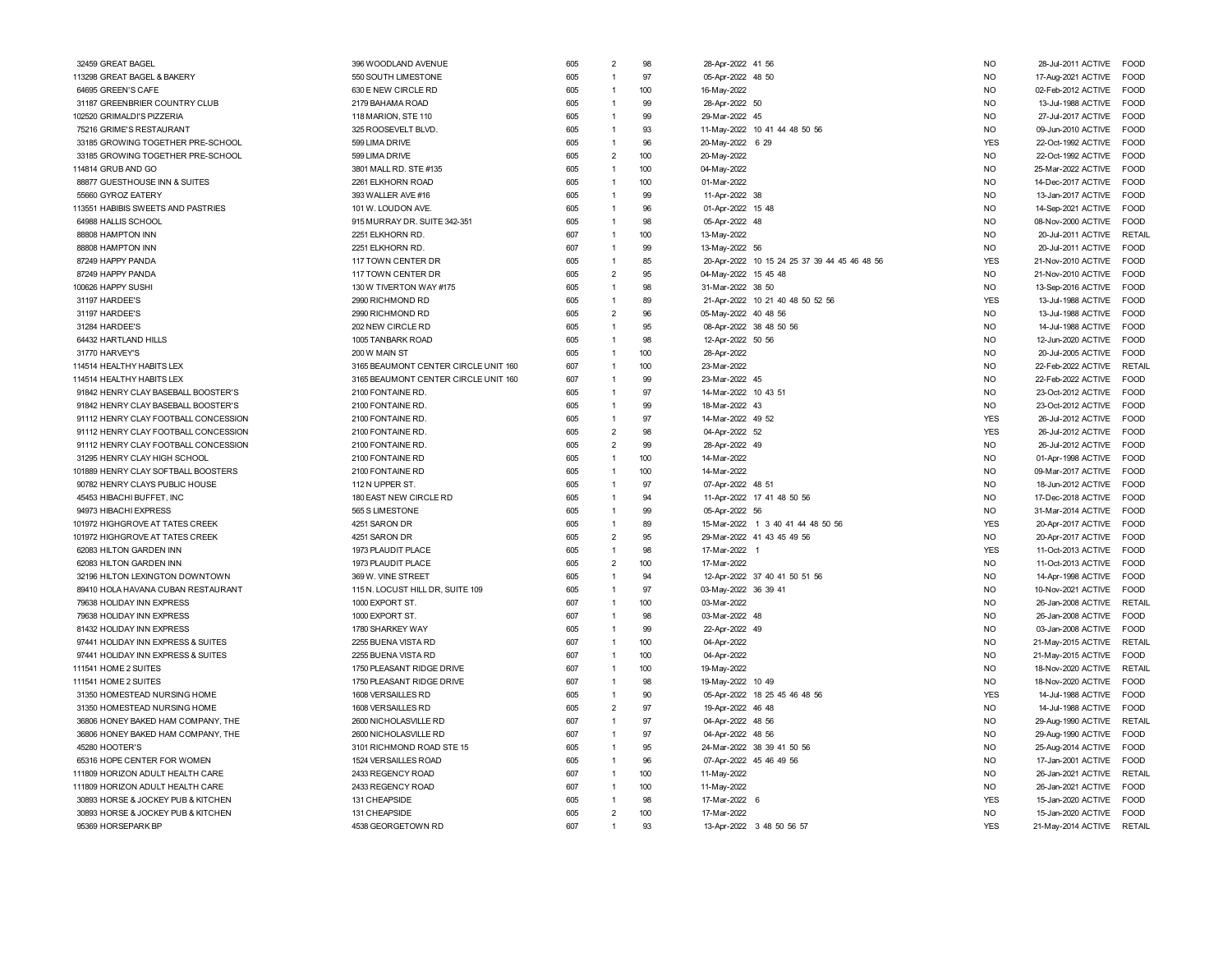| 95369 HORSEPARK BP                        | 4538 GEORGETOWN RD                 | 607 | 1              | 87  | 13-Apr-2022 1 2 3 39 40 44 48 50 56 57    | <b>YES</b>     | 21-May-2014 ACTIVE FOOD                  |               |
|-------------------------------------------|------------------------------------|-----|----------------|-----|-------------------------------------------|----------------|------------------------------------------|---------------|
| 95369 HORSEPARK BP                        | 4538 GEORGETOWN RD                 | 607 | $\overline{2}$ | 97  | 28-Apr-2022 48 56                         | <b>NO</b>      | 21-May-2014 ACTIVE                       | <b>RETAIL</b> |
| 95369 HORSEPARK BP                        | 4538 GEORGETOWN RD                 | 607 | $\overline{2}$ | 95  | 28-Apr-2022 38 43 48 56                   | <b>NO</b>      | 21-May-2014 ACTIVE                       | <b>FOOD</b>   |
| 112251 HOT HEAD BURRITOS                  | 1445 NEWTOWN CENTER WAY, SUITE 110 | 605 | $\overline{1}$ | 91  | 22-Apr-2022 3 8 40 44 45 46               | <b>YES</b>     | 19-Apr-2021 ACTIVE                       | <b>FOOD</b>   |
| 112251 HOT HEAD BURRITOS                  | 1445 NEWTOWN CENTER WAY, SUITE 110 | 605 | $\overline{2}$ | 96  | 22-Apr-2022 40 44 45 46                   | <b>NO</b>      | 19-Apr-2021 ACTIVE                       | <b>FOOD</b>   |
| 31369 HYATT REGENCY/MAIN KITCHEN          | 401 W HIGH ST                      | 605 | $\overline{1}$ | 96  | 02-Mar-2022 48 49 56                      | <b>NO</b>      | 04-Dec-2014 ACTIVE                       | <b>FOOD</b>   |
| 102349 IHOP #3596                         | 2380 NORMAN LANE SUITE 110         | 605 | $\overline{1}$ | 98  | 08-Apr-2022 40 46                         | <b>NO</b>      | 03-May-2017 ACTIVE                       | <b>FOOD</b>   |
| 75988 IHOP RESTAURANT                     | 1505 E NEW CIRCLE ROAD             | 605 | 1              | 96  | 02-May-2022 40 45 48                      | <b>NO</b>      | 02-May-2006 ACTIVE                       | <b>FOOD</b>   |
| 38744 INDI'S FAST FOOD                    | 670 NORTH BROADWAY                 | 605 | $\mathbf{1}$   | 92  | 26-Apr-2022 10 40 41 48 50 54 56          | <b>NO</b>      | 06-Jan-1997 ACTIVE                       | <b>FOOD</b>   |
| 49479 INTERMEZZO CAFE                     | 120 PATTERSON DRIVE                | 605 | $\mathbf{1}$   | 100 | 23-Mar-2022                               | <b>NO</b>      | 15-Sep-1993 ACTIVE                       | FOOD          |
| 114550 IPALAPAS CATERING                  | 1765 ALEXANDRIA DR.                | 605 | $\overline{1}$ | 100 | 03-Mar-2022                               | N <sub>O</sub> | 25-Feb-2022 ACTIVE                       | <b>FOOD</b>   |
| 31476 IROQUOIS HUNT CLUB                  | 7496 GRIMES MILL ROAD              | 605 | $\overline{1}$ | 100 | 03-May-2022                               | <b>NO</b>      | 10-Aug-1988 ACTIVE                       | <b>FOOD</b>   |
| 110682 ITALX                              | 160 W. MAIN ST                     | 605 | $\overline{1}$ | 99  | 18-Apr-2022 56                            | <b>NO</b>      | 26-Jun-2020 ACTIVE                       | <b>FOOD</b>   |
| 67206 J. RENDER'S SOUTHERN TABLE & BAR    | 3191 BEAUMONT CTR CIR STE 110      | 605 | $\overline{1}$ | 90  | 04-Apr-2022 18 37 45 48 49 50 56          | <b>YES</b>     | 19-May-2016 ACTIVE                       | <b>FOOD</b>   |
| 67206 J. RENDER'S SOUTHERN TABLE & BAR    | 3191 BEAUMONT CTR CIR STE 110      | 605 | $\overline{2}$ | 93  | 04-Apr-2022 37 45 48 49 50 56             | N <sub>O</sub> | 19-May-2016 ACTIVE                       | <b>FOOD</b>   |
| 101263 J2C ASIAN BISTRO                   | 561 S BROADWAY SUITE #140          | 605 | $\overline{1}$ | 95  | 05-Apr-2022 15 40 44 46                   | N <sub>O</sub> | 17-Nov-2016 ACTIVE                       | <b>FOOD</b>   |
| 107323 JACKED - NUTRITION LLC             | 962 DELAWARE AVE                   | 605 | $\overline{1}$ | 100 | 31-Mar-2022                               | N <sub>O</sub> |                                          | <b>FOOD</b>   |
| 54852 JALAPENO'S RESTAURANT               | 1030 S. BROADWAY, SUITE 200        | 605 | $\overline{1}$ | 94  |                                           | <b>NO</b>      | 02-Apr-2019 ACTIVE<br>21-Feb-1996 ACTIVE | <b>FOOD</b>   |
|                                           |                                    |     | $\overline{1}$ | 91  | 04-May-2022 17 34 39 41 44 56             | <b>YES</b>     |                                          |               |
| 58004 JAP GASOLINE, LLC                   | 2001 VERSAILLES ROAD               | 607 |                |     | 31-May-2022 8 25 37 50 56 57              |                | 02-Mar-2020 ACTIVE                       | RETAIL        |
| 58004 JAP GASOLINE, LLC                   | 2001 VERSAILLES ROAD               | 607 | $\overline{2}$ | 96  | 04-Mar-2022 37 50 56 57                   | <b>NO</b>      | 02-Mar-2020 ACTIVE                       | RETAIL        |
| 99139 JASMINE RICE STATE MOBILE           | 911 WINCHESTER RD                  | 605 | $\overline{1}$ | 99  | 28-Apr-2022 49                            | <b>NO</b>      | 15-Mar-2016 ACTIVE                       | <b>FOOD</b>   |
| 55701 JASMINE RICE THAI RESTAURANT        | 911 WINCHESTER RD                  | 605 | $\overline{1}$ | 82  | 28-Apr-2022 3 8 17 18 23 24 37 48 56      | <b>YES</b>     | 14-Feb-2012 ACTIVE                       | <b>FOOD</b>   |
| 55701 JASMINE RICE THAI RESTAURANT        | 911 WINCHESTER RD                  | 605 | $\overline{2}$ | 95  | 28-Apr-2022 17 37 48 56                   | NO.            | 14-Feb-2012 ACTIVE                       | <b>FOOD</b>   |
| 103630 JASON'S DELI                       | 134 MALABU DR                      | 605 | $\overline{2}$ | 96  | 02-Mar-2022 40 45 50 56                   | <b>NO</b>      | 30-Oct-2017 ACTIVE                       | FOOD          |
| 107093 JEFF RUBY STEAKHOUSE               | 101 WEST VINE STREET               | 605 | $\overline{1}$ | 98  | 07-Apr-2022 45 56                         | <b>NO</b>      | 05-Mar-2019 ACTIVE                       | <b>FOOD</b>   |
| 110187 JEFFERSON STREET COFFEE            | 471 JEFFERSON ST                   | 605 | 1              | 99  | 15-Apr-2022 10                            | N <sub>O</sub> | 25-Feb-2020 ACTIVE                       | <b>FOOD</b>   |
| 103479 JERSEY MIKE'S SUBS                 | 2200 WAR ADMIRAL WAY SUITE 175     | 605 | $\overline{1}$ | 100 | 01-Mar-2022                               | N <sub>O</sub> | 25-Sep-2017 ACTIVE                       | <b>FOOD</b>   |
| 98977 JERSEY MIKES SUBS                   | 867 S BROADWAY, SUITE 120          | 605 | $\overline{1}$ | 100 | 19-Apr-2022                               | <b>NO</b>      | 28-Jan-2016 ACTIVE                       | <b>FOOD</b>   |
| 105568 JERSEY MIKES SUBS/ RR LEX, LLC     | 2901 RICHMOND RD STE 130           | 605 | $\overline{1}$ | 97  | 12-Apr-2022 50 54 56                      | <b>NO</b>      | 19-Jul-2018 ACTIVE                       | FOOD          |
| 31499 JESSIE CLARK MIDDLE SCHOOL          | 3341 CLAYS MILL RD                 | 605 | $\overline{1}$ | 100 | 02-Mar-2022                               | N <sub>O</sub> | 14-Jul-1988 ACTIVE FOOD                  |               |
| 94938 JET'S PIZZA                         | 101 SAND LAKE DR STE 110           | 605 | $\overline{1}$ | 99  | 12-Apr-2022 56                            | <b>NO</b>      | 30-Jan-2015 ACTIVE                       | <b>EOOD</b>   |
| 74601 JET'S PIZZA KY 10                   | 1030 S BROADWAY, #8                | 605 | $\overline{1}$ | 96  | 14-Mar-2022 29 56 57                      | <b>YES</b>     | 30-Jan-2015 ACTIVE                       | <b>FOOD</b>   |
| 74601 JET'S PIZZA KY 10                   | 1030 S BROADWAY, #8                | 605 | $\overline{2}$ | 98  | 14-Mar-2022 56 57                         | <b>NO</b>      | 30-Jan-2015 ACTIVE                       | FOOD          |
| 64873 JIMMY JOHN'S                        | 3130 MAPLELEAF DRIVE               | 605 | $\mathbf{1}$   | 93  | 29-Apr-2022 1 39 40 41 44 56              | <b>YES</b>     | 28-Sep-2007 ACTIVE                       | FOOD          |
| 64873 JIMMY JOHN'S                        | 3130 MAPLELEAF DRIVE               | 605 | $\overline{2}$ | 98  | 16-May-2022 40 56                         | <b>NO</b>      | 28-Sep-2007 ACTIVE                       | <b>FOOD</b>   |
| 87515 JIMMY JOHN'S                        | 3735 PALOMAR CTR DR #20            | 605 | $\overline{2}$ | 97  | 09-Mar-2022 40 48                         | N <sub>O</sub> | 20-Jan-2011 ACTIVE                       | <b>FOOD</b>   |
| 89773 JIMMY JOHN'S                        | 2535 NICHOLASVILLE STE #130        | 605 | $\overline{1}$ | 99  | 03-Mar-2022 50                            | <b>NO</b>      | 27-Dec-2011 ACTIVE                       | <b>FOOD</b>   |
| 103325 JIMMY JOHN'S                       | 427 REDDING RD                     | 605 | $\overline{1}$ | 94  | 18-May-2022 1 2 5 50                      | <b>YES</b>     | 28-Aug-2017 ACTIVE                       | FOOD          |
| 103325 JIMMY JOHN'S                       | 427 REDDING RD                     | 605 | $\overline{2}$ | 99  | 03-Jun-2022 50                            | <b>NO</b>      | 28-Aug-2017 ACTIVE                       | FOOD          |
| 104115 JIMMY JOHN'S                       | 105 N MILL ST                      | 605 | $\overline{1}$ | 95  | 16-Mar-2022 40 44 48 50                   | N <sub>O</sub> | 04-Jan-2018 ACTIVE                       | <b>FOOD</b>   |
| 38962 JOE BOLOGNA RESTAURANT              | 120 W MAXWELL ST                   | 605 | $\overline{1}$ | 89  | 17-Mar-2022 10 38 40 41 44 48 49 50 56 57 | N <sub>O</sub> | 17-Aug-1989 ACTIVE                       | <b>FOOD</b>   |
| 100468 JOE CRAFT FOOTBALL TRAINING CENTER | 1540 UNIVERSITY DR                 | 605 | $\overline{1}$ | 98  | 23-Mar-2022 45 50                         | N <sub>O</sub> | 22-Jul-2016 ACTIVE                       | <b>FOOD</b>   |
| 44731 JOE'S MARKET                        | 215 E. SEVENTH STREET              | 607 | $\overline{1}$ | 99  | 31-Mar-2022 56                            | <b>NO</b>      | 06-Jul-2021 ACTIVE                       | <b>RETAIL</b> |
| 44731 JOE'S MARKET                        | 215 E. SEVENTH STREET              | 607 | $\overline{1}$ | 97  | 31-Mar-2022 48 56                         | N <sub>O</sub> | 06-Jul-2021 ACTIVE                       | FOOD          |
| 102274 JOELLA'S HOT CHICKEN               | 2305 SIR BARTON WAY                | 605 | 1              | 98  | 04-Apr-2022 34 50                         | <b>NO</b>      | 09-Nov-2020 ACTIVE                       | FOOD          |
| 68737 JOHNNY CARINO'S #901                | 2333 SIR BARTON WAY                | 605 | $\overline{1}$ | 94  | 17-Mar-2022 45 48 50 56 57                | N <sub>O</sub> | 06-Jun-2005 ACTIVE                       | <b>FOOD</b>   |
| 99906 JOJO GYROS                          | 3401 NICHOLASVILLE RD, STE 303     | 605 | $\overline{1}$ | 99  | 04-Apr-2022 50                            | N <sub>O</sub> | 27-Jul-2021 ACTIVE                       | <b>FOOD</b>   |
| 103893 JOSANNE'S                          | 3449 BUCKHORN DR                   | 605 | 1              | 95  | 27-May-2022 38 40 41 49 56                | N <sub>O</sub> | 21-Nov-2017 ACTIVE                       | <b>FOOD</b>   |
| 32267 JOSIE'S GRAB N GO                   | 821 CHEVY CHASE PLACE              | 605 | 1              | 99  | 20-May-2022 57                            | N <sub>O</sub> | 20-Feb-2009 ACTIVE                       | <b>FOOD</b>   |
| 33537 JOT EM DOWN                         | 3299 RUSSELL CAVE RD               | 607 | $\overline{1}$ | 100 | 06-May-2022                               | N <sub>O</sub> | 03-Jul-2017 ACTIVE                       | RETAIL        |
| 33537 JOT EM DOWN                         | 3299 RUSSELL CAVE RD               | 607 | $\overline{1}$ | 99  | 06-May-2022 56                            | N <sub>O</sub> | 03-Jul-2017 ACTIVE                       | <b>FOOD</b>   |
| 78254 JUMP START                          | 535 S. UPPER ST., STE. 125         | 605 | $\overline{1}$ | 95  | 10-Mar-2022 40 48 50 56                   | <b>NO</b>      | 29-Sep-2015 ACTIVE                       | FOOD          |
| 111811 JUSTINS' HOUSE OF BOURBON          | 601 WEST MAIN ST                   | 605 | $\overline{1}$ | 100 | 16-Mar-2022                               | <b>NO</b>      | 26-Jan-2021 ACTIVE                       | <b>EOOD</b>   |
| 55114 JY KITCHEN                          | 1006 DELAWARE AVE                  | 605 | $\overline{1}$ | 99  | 04-Mar-2022 56                            | <b>NO</b>      | 25-Jan-2018 ACTIVE                       | FOOD          |
| 114965 KANGOO CLUB KY                     | 1388 ALEXANDRA DR 5-6              | 605 | $\overline{1}$ | 87  | 03-May-2022 1 2 25 29 46 48 49 54 56      | <b>YES</b>     | 14-Apr-2022 ACTIVE                       | <b>FOOD</b>   |
| 114965 KANGOO CLUB KY                     | 1388 ALEXANDRA DR 5-6              | 605 | $\overline{2}$ | 100 | 06-May-2022                               | <b>NO</b>      | 14-Apr-2022 ACTIVE                       | <b>FOOD</b>   |
| 110922 KAPPA ALPHA THETA                  | 408 PENNSYLVANIA CT                | 605 | $\overline{1}$ | 99  | 11-Mar-2022 56                            | N <sub>O</sub> | 03-Aug-2020 ACTIVE                       | <b>FOOD</b>   |
| 76416 KARE BEARS                          | 3155 CUSTER DRIVE, SUITE A         | 605 | 1              | 99  | 10-May-2022 56                            | <b>NO</b>      | 07-Jul-2006 ACTIVE                       | <b>FOOD</b>   |
| 93864 KARE BEARS                          | 1697 PEABODY WAY                   | 605 | 1              | 99  | 07-Mar-2022 50                            | <b>NO</b>      | 09-Jun-2013 ACTIVE                       | <b>FOOD</b>   |
|                                           |                                    |     |                |     |                                           |                |                                          |               |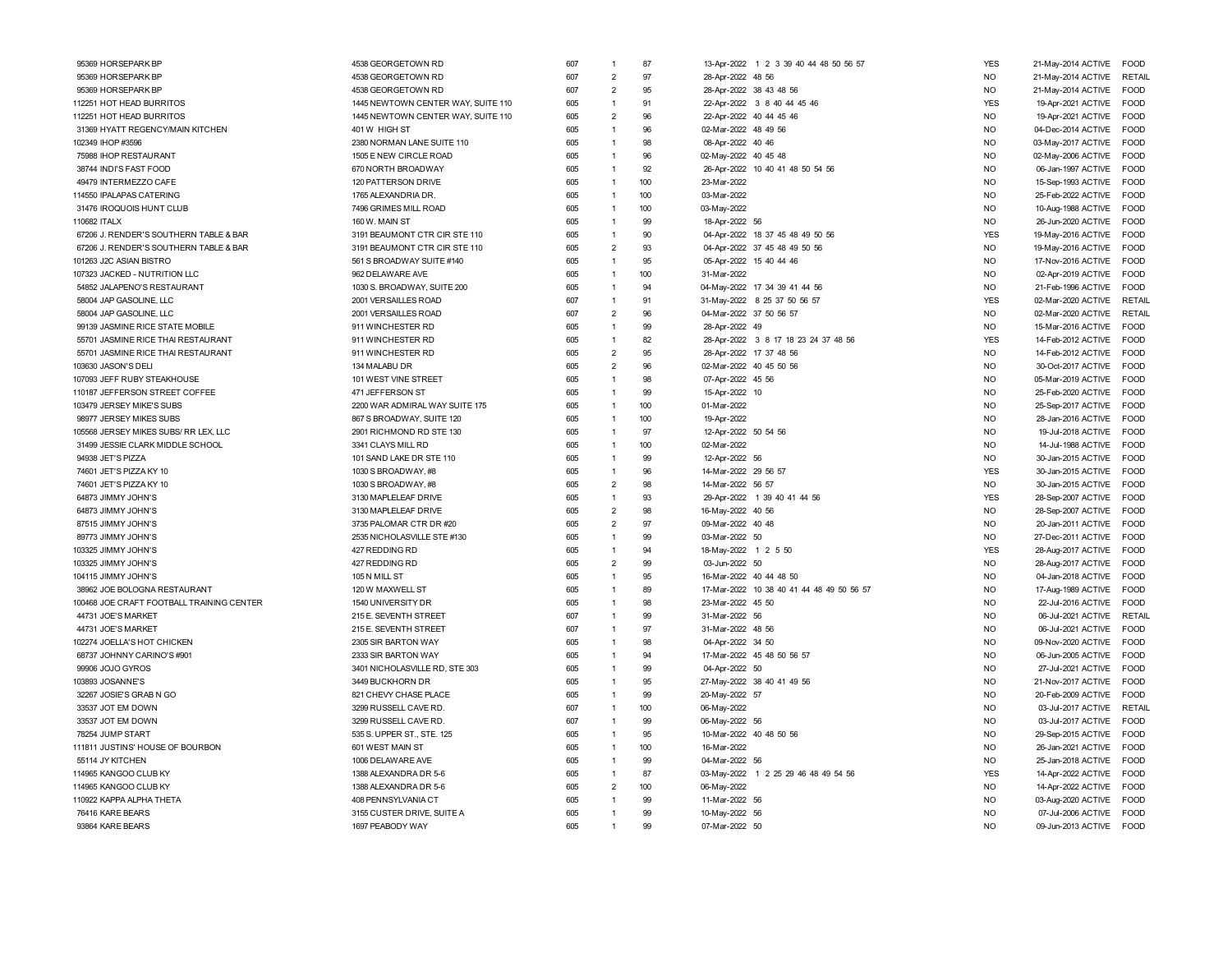| 115094 KENTUCKY 6                          | 4222 SARON DR.              | 605 | $\mathbf{1}$            | 98    | 27-Apr-2022 10 45                          | <b>NO</b>  | 25-Apr-2022 ACTIVE<br><b>FOOD</b>   |  |
|--------------------------------------------|-----------------------------|-----|-------------------------|-------|--------------------------------------------|------------|-------------------------------------|--|
| 65435 KENTUCKY ALE TAP ROOM                | 207 LEGENDS LANE            | 605 | $\mathbf{1}$            | 90    | 27-Apr-2022 15 18 45 48 50 56              | <b>YES</b> | 11-Mar-2016 ACTIVE<br>FOOD          |  |
| 65435 KENTUCKY ALE TAP ROOM                | 207 LEGENDS LANE            | 605 | $\overline{2}$          | 93    | 27-Apr-2022 15 45 48 50 56                 | <b>NO</b>  | 11-Mar-2016 ACTIVE<br>FOOD          |  |
| 31549 KENTUCKY FRIED CHICKEN               | 1494 BOARDWALK              | 605 | $\mathbf{1}$            | 92    | 05-May-2022 18 40 46 50 51 56              | <b>YES</b> | 15-Oct-1990 ACTIVE<br><b>FOOD</b>   |  |
| 31549 KENTUCKY FRIED CHICKEN               | 1494 BOARDWALK              | 605 | $\overline{2}$          | 95    | 05-May-2022 40 46 50 51 56                 | <b>NO</b>  | 15-Oct-1990 ACTIVE<br><b>EOOD</b>   |  |
| 31585 KENTUCKY FRIED CHICKEN               | 3030 RICHMOND ROAD          | 605 | $\mathbf{1}$            | 97    | 21-Apr-2022 10 40 56                       | <b>NO</b>  | FOOD<br>15-Jul-1988 ACTIVE          |  |
| 33170 KENTUCKY FRIED CHICKEN               | 4141 TATES CREEK ROAD       | 605 | $\mathbf{1}$            | 96    | 27-Apr-2022 40 45 50 56                    | <b>NO</b>  | 08-Feb-1990 ACTIVE<br><b>FOOD</b>   |  |
| 96116 KENTUCKY NATIVE CAFE                 | 417 E MAXWELL STREET        | 605 | $\mathbf{1}$            | 100   | 14-Apr-2022                                | <b>NO</b>  | <b>FOOD</b><br>09-Sep-2014 ACTIVE   |  |
| 113566 KENWICK TABLE                       | 201 OWSLEY                  | 605 | $\mathbf{1}$            | 93    | 03-May-2022 1 40 41 46 49 56               | <b>YES</b> | FOOD<br>16-Sep-2021 ACTIVE          |  |
| 113566 KENWICK TABLE                       | 201 OWSLEY                  | 605 | $\overline{2}$          | 98    | 17-May-2022 40 56                          | <b>NO</b>  | 16-Sep-2021 ACTIVE<br><b>FOOD</b>   |  |
| 30775 KETCH, THE                           | 2012 REGENCY RD             | 605 | $\mathbf{1}$            | 96    | 05-May-2022 39 44 50 56                    | <b>NO</b>  | 24-Aug-2020 ACTIVE<br>FOOD          |  |
| 64768 KID'S CAFE                           | SHILOH BAPTIST CHURCH       | 605 | $\mathbf{1}$            | 100   | 02-May-2022                                | <b>NO</b>  | 21-Sep-2000 ACTIVE<br>FOOD          |  |
| 62191 KIDS KARE, INC                       | 2094 HARRODSBURG ROAD       | 605 | $\mathbf{1}$            | 98    | 15-Apr-2022 51 56                          | <b>NO</b>  | 01-May-2007 ACTIVE<br>FOOD          |  |
| 61674 KIDS R KIDS                          | 3271 BEAUMONT CENTRE CIRCLE | 605 | $\mathbf{1}$            | 97    | 25-Apr-2022 46 48                          | <b>NO</b>  | 26-Jan-2007 ACTIVE<br>FOOD          |  |
| 30573 KIDS-N-KAPERS NURSERY                | 1896 COURTLAND              | 605 | $\mathbf{1}$            | 100   | 16-Mar-2022                                | <b>NO</b>  | 29-Sep-1995 ACTIVE<br><b>FOOD</b>   |  |
| 77853 KIDZ KONNECTION CHILD CARE           | 1020 INDUSTRY RD., STE. 26  | 605 | $\mathbf{1}$            | 98    | 15-Mar-2022 48                             | <b>NO</b>  | 27-Mar-2007 ACTIVE<br><b>FOOD</b>   |  |
| 31554 KINDER CARE LEARNING CTR #936        | 2611 WILHITE DR             | 605 | $\mathbf{1}$            | 99    | 03-May-2022 50                             | <b>NO</b>  | 14-Jul-1988 ACTIVE<br><b>FOOD</b>   |  |
| 31553 KINDER CARE LEARNING CTR #963        | 3199 CUSTER DRIVE           | 605 | $\mathbf{1}$            | 98    | 21-Apr-2022 48                             | <b>NO</b>  | 14-Jul-1988 ACTIVE<br>FOOD          |  |
| 52248 KING OF FOOD                         | 208 LEGENDS LANE, STE 105   | 605 | $\mathbf{1}$            | 82    | 12-May-2022 15 18 21 23 24 41 45 48 56     | <b>YES</b> | 03-Jul-2017 ACTIVE<br><b>FOOD</b>   |  |
| 52248 KING OF FOOD                         | 208 LEGENDS LANE, STE 105   | 605 | $\overline{2}$          | 92    | 26-May-2022 10 15 41 45 48 56              | <b>NO</b>  | 03-Jul-2017 ACTIVE<br><b>EOOD</b>   |  |
| 96278 KLAIR II                             | 318 HILLTOP AVENUE          | 605 | $\overline{1}$          | 92    | 08-Apr-2022 18 25 48 50                    | <b>YES</b> | 25-Aug-2014 ACTIVE<br><b>FOOD</b>   |  |
| 96278 KLAIR II                             | 318 HILLTOP AVENUE          | 605 | $\overline{2}$          | 96    | 22-Apr-2022 10 48 56                       | <b>NO</b>  | 25-Aug-2014 ACTIVE<br><b>FOOD</b>   |  |
| 31564 KROGER L-347                         | 4014 TATES CREEK RD         | 607 | $\mathbf{1}$            | 100   | 10-May-2022                                | <b>NO</b>  | <b>RETAIL</b><br>29-Aug-1990 ACTIVE |  |
| 31564 KROGER L-347                         | 4014 TATES CREEK RD         | 607 | $\mathbf{1}$            | 96    | 10-May-2022 45 49 50 56                    | <b>NO</b>  | FOOD<br>29-Aug-1990 ACTIVE          |  |
| 40343 KROGER L-371                         | 3650 BOSTON ROAD            | 607 | $\mathbf{1}$            | 98    | 19-Apr-2022 48                             | <b>NO</b>  | 29-Aug-1990 ACTIVE<br>RETAIL        |  |
| 40343 KROGER L-371                         | 3650 BOSTON ROAD            | 607 |                         | 98    | 19-Apr-2022 50 56                          | <b>NO</b>  | 29-Aug-1990 ACTIVE<br><b>FOOD</b>   |  |
| 33271 KROGER L-407                         | 3101 RICHMOND ROAD          | 607 | $\mathbf{1}$            | 94    | 07-Jun-2022 39 48 50 56 57                 | <b>NO</b>  | 19-May-1995 ACTIVE<br>RETAIL        |  |
| 33271 KROGER L-407                         | 3101 RICHMOND ROAD          | 607 |                         | 97    | 07-Jun-2022 34 50 56                       | <b>NO</b>  | 19-May-1995 ACTIVE<br><b>FOOD</b>   |  |
| 44650 KROGER L-721                         | 4750 HARTLAND PARKWAY       | 607 | $\mathbf{1}$            | 95    | 07-Mar-2022 29 48 56                       | <b>YES</b> | 06-Nov-1995 ACTIVE<br>RETAIL        |  |
| 44650 KROGER L-721                         | 4750 HARTLAND PARKWAY       | 607 | $\overline{1}$          | 94    | 07-Mar-2022 1 50 53 56                     | <b>YES</b> | 06-Nov-1995 ACTIVE<br><b>FOOD</b>   |  |
| 44650 KROGER L-721                         | 4750 HARTLAND PARKWAY       | 607 | $\overline{2}$          | 98    | 23-Mar-2022 48                             | <b>NO</b>  | <b>RETAIL</b><br>06-Nov-1995 ACTIVE |  |
| 44650 KROGER L-721                         | 4750 HARTLAND PARKWAY       | 607 | $\overline{2}$          | 96    | 23-Mar-2022 48 50 56                       | <b>NO</b>  | 06-Nov-1995 ACTIVE<br><b>FOOD</b>   |  |
| 67895 KROGER L-737                         | 1051 CHINOE RD              | 607 | $\mathbf{1}$            | 96    | 22-Apr-2022 15 48                          | <b>NO</b>  | 10-Jun-2002 ACTIVE<br>RETAIL        |  |
| 67895 KROGER L-737                         | 1051 CHINOE RD              | 607 | $\mathbf{1}$            | 94    | 22-Apr-2022 10 15 40 50 51                 | <b>NO</b>  | 10-Jun-2002 ACTIVE<br>FOOD          |  |
| 83293 KROGER L-767                         | 3175 BEAUMONT CENTRE CIRCLE | 607 | $\overline{1}$          | 97    | 23-May-2022 48 56                          | <b>NO</b>  | 09-Apr-2009 ACTIVE<br><b>RETAIL</b> |  |
| 83293 KROGER L-767                         | 3175 BEAUMONT CENTRE CIRCLE | 607 | $\overline{\mathbf{1}}$ | 95    | 23-May-2022 10 45 50 51 56                 | <b>NO</b>  | 09-Apr-2009 ACTIVE<br><b>FOOD</b>   |  |
| 79572 KROGER L-768                         | 1600 LEESTOWN RD. SUITE 150 | 607 | $\mathbf{1}$            | 94    | 13-Apr-2022 37 39 48 50 56                 | <b>NO</b>  | 17-Dec-2007 ACTIVE<br><b>RETAIL</b> |  |
| 79572 KROGER L-768                         | 1600 LEESTOWN RD. SUITE 150 | 607 | $\mathbf{1}$            | 92    | 13-Apr-2022 10 36 46 48 50 51 56           | <b>NO</b>  | <b>FOOD</b><br>17-Dec-2007 ACTIVE   |  |
| 31561 KROGER L-784                         | 704 EUCLID AVE              | 607 | $\mathbf{1}$            | 93    | 07-Jun-2022 13 39 46 48 56                 | <b>YES</b> | <b>RETAIL</b><br>21-Jan-2015 ACTIVE |  |
| 31561 KROGER L-784                         | 704 EUCLID AVE              | 607 | $\mathbf{1}$            | $Q_4$ | 07-Jun-2022 6 10 43 50 51                  | <b>YES</b> | <b>FOOD</b><br>21-Jan-2015 ACTIVE   |  |
| 31561 KROGER L-784                         | 704 EUCLID AVE              | 607 | $\overline{2}$          | 95    | 07-Jun-2022 39 46 48 56                    | <b>NO</b>  | 21-Jan-2015 ACTIVE<br>RETAIL        |  |
| 31561 KROGER L-784                         | 704 EUCLID AVE              | 607 | $\overline{2}$          | 96    | 07-Jun-2022 10 43 50 51                    | <b>NO</b>  | 21-Jan-2015 ACTIVE<br><b>FOOD</b>   |  |
| 110893 KS BAR AND GRILL                    | 1030 S. BROADWAY, STE 1     | 605 | $\overline{1}$          | 97    | 13-Apr-2022 48 50                          | <b>NO</b>  | 22-Jul-2020 ACTIVE<br><b>FOOD</b>   |  |
| 31361 KY GRILL & HORSESHOE SALOON          | 1983 NORTH BROADWAY         | 605 | $\mathbf{1}$            | 82    | 18-Apr-2022 1 6 22 25 29 36 40 41 48 50 54 | <b>NO</b>  | 14-Jul-1988 ACTIVE<br><b>FOOD</b>   |  |
| 31361 KY GRILL & HORSESHOE SALOON          | 1983 NORTH BROADWAY         | 605 | $\overline{2}$          | 94    | 04-May-2022 17 48 49 50 56                 | <b>NO</b>  | 14-Jul-1988 ACTIVE<br>FOOD          |  |
| 92999 KY HORSE PARK ALLTECH #1             | 4089 IRONWORKS PIKE         | 605 | $\mathbf{1}$            | 100   | 24-Mar-2022                                | <b>NO</b>  | <b>FOOD</b><br>23-Apr-2013 ACTIVE   |  |
| 92998 KY HORSE PARK ALLTECH #2             | 4089 IRONWORKS PIKE         | 605 | $\mathbf{1}$            | 99    | 24-Mar-2022 56                             | <b>NO</b>  | 23-Apr-2013 ACTIVE<br><b>FOOD</b>   |  |
| 84099 KY HORSE PARK ALLTECH #3             | 4089 IRON WORKS PIKE        | 605 | $\mathbf{1}$            | 97    | 24-Mar-2022 43 51 56                       | <b>NO</b>  | 17-Jul-2009 ACTIVE<br>FOOD          |  |
| 84100 KY HORSE PARK ALLTECH #4             | 4089 IRON WORKS PIKE        | 605 | $\mathbf{1}$            | 97    | 24-Mar-2022 41 48                          | <b>NO</b>  | 17-Jul-2009 ACTIVE<br><b>FOOD</b>   |  |
| 92997 KY HORSE PARK ALLTECH #5             | 4089 IRONWORKS PIKE         | 605 | $\mathbf{1}$            | 100   | 09-Mar-2022                                | <b>NO</b>  | 23-Apr-2013 ACTIVE<br><b>FOOD</b>   |  |
| 92997 KY HORSE PARK ALLTECH #5             | 4089 IRONWORKS PIKE         | 605 | $\overline{1}$          | 98    | 24-Mar-2022 37 44                          | <b>NO</b>  | 23-Apr-2013 ACTIVE<br><b>FOOD</b>   |  |
| 84098 KY HORSE PARK ALLTECH COMMISSARY     | 4089 IRON WORKS PIKE        | 605 | $\mathbf{1}$            | 100   | 24-Mar-2022                                | <b>NO</b>  | FOOD<br>17-Jul-2009 ACTIVE          |  |
| 49634 KYIRA SUSHI                          | 1093 S BROADWAY, STE 1150   | 605 | $\mathbf{1}$            | 96    | 19-Apr-2022 46 48 56                       | <b>NO</b>  | 30-Sep-2020 ACTIVE<br><b>FOOD</b>   |  |
| 104109 LA BONNE VIE PERSONAL CHEF SERVICES | 962 DELAWARE AVE            | 605 | $\mathbf{1}$            | 97    | 04-Mar-2022 41 50 56                       | <b>NO</b>  | 04-Jan-2018 ACTIVE<br><b>FOOD</b>   |  |
| 114391 LA FOLIE                            | 111 WOODLAND AVE            | 605 | $\mathbf{1}$            | 98    | 18-Mar-2022 51 56                          | <b>NO</b>  | <b>FOOD</b><br>02-Feb-2022 ACTIVE   |  |
| 80974 LA MICHOACANA DE LEXINGTON           | 1801 ALEXANDRIA DR #176     | 605 | $\overline{2}$          | 89    | 04-Mar-2022 1 25 44 48 54 56 58            | <b>YES</b> | 12-Aug-2019 ACTIVE<br>FOOD          |  |
| 80974 LA MICHOACANA DE LEXINGTON           | 1801 ALEXANDRIA DR #176     | 605 | $\overline{2}$          | 92    | 14-Mar-2022 25 44 48 54 58                 | <b>YES</b> | 12-Aug-2019 ACTIVE<br><b>FOOD</b>   |  |
| 80974 LA MICHOACANA DE LEXINGTON           | 1801 ALEXANDRIA DR #176     | 605 | $\overline{2}$          | 99    | 16-Mar-2022 44                             | <b>NO</b>  | 12-Aug-2019 ACTIVE<br><b>FOOD</b>   |  |
| 104025 LA PETITE ACADEMY                   | 148 MALABU DR               | 605 | $\mathbf{1}$            | 99    | 03-May-2022 40                             | <b>NO</b>  | 15-Jan-2018 ACTIVE<br>FOOD          |  |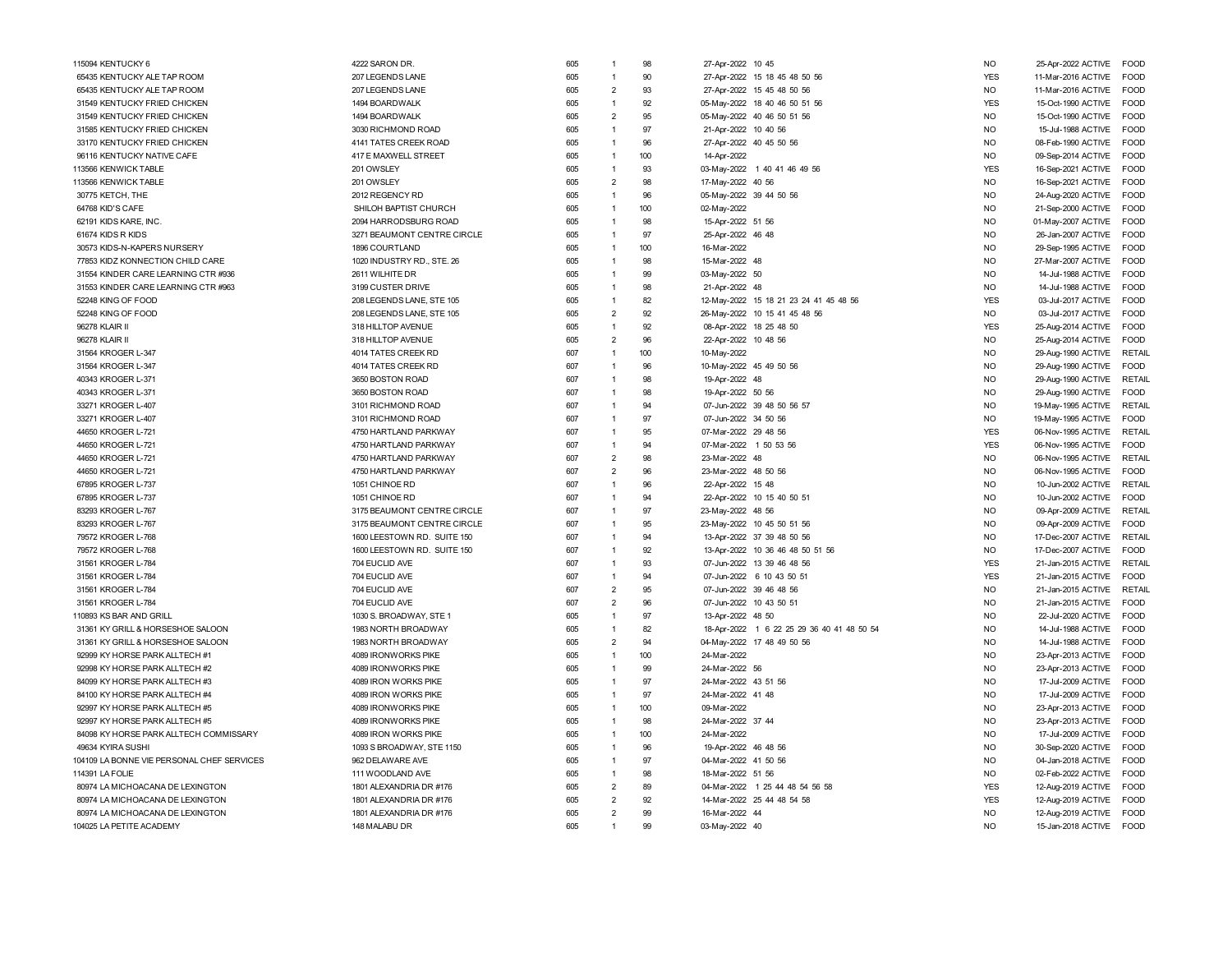| 75308 LA TAQUISA                                         | 130 W. TIVERTON WAY, #190        | 605 | 1              | 97  | 12-Apr-2022 48 56       |                                                   | <b>NO</b>      | 04-Aug-2017 ACTIVE | FOOD          |
|----------------------------------------------------------|----------------------------------|-----|----------------|-----|-------------------------|---------------------------------------------------|----------------|--------------------|---------------|
| 114529 LADY REMOULADE KITCHEN                            | 900 N. BROADWAY                  | 605 | $\overline{1}$ | 100 | 10-Mar-2022             |                                                   | <b>NO</b>      | 22-Feb-2022 ACTIVE | <b>FOOD</b>   |
| 31595 LAFAYETTE AT COUNTRY PLACE                         | 700 MASON HEADLEY ROAD           | 605 | $\overline{1}$ | 93  |                         | 31-Mar-2022 10 41 48 50 56 57                     | <b>NO</b>      | 09-Jul-2020 ACTIVE | <b>EOOD</b>   |
| 31597 LAFAYETTE CHILD CARE                               | 1836 CLAYS MILL ROAD             | 605 | $\overline{1}$ | 99  | 11-Mar-2022 57          |                                                   | <b>NO</b>      | 15-Jul-1988 ACTIVE | <b>FOOD</b>   |
| 31600 LAFAYETTE HIGH SCHOOL                              | 400 REED LN                      | 605 | $\overline{1}$ | 100 | 15-Mar-2022             |                                                   | <b>NO</b>      | 15-Jul-1988 ACTIVE | <b>FOOD</b>   |
| 105800 LAFAYETTE HIGH SCHOOL ATHLETICS                   | FOOTBALL, SOCCER, TRACK & FIELD  | 605 | $\overline{1}$ | 99  | 14-Apr-2022 56          |                                                   | <b>NO</b>      | 06-Aug-2018 ACTIVE | <b>FOOD</b>   |
| 104360 LAFAYETTE HS BASEBALL BOOSTERS CONCESSION         | 401 REED LANE                    | 605 | $\overline{1}$ | 100 | 14-Apr-2022             |                                                   | <b>NO</b>      | 27-Apr-2018 ACTIVE | <b>FOOD</b>   |
| 90689 LAFAYETTE HS SOFTBALL CONCESSION                   | 401 REED LANE                    | 605 | $\overline{1}$ | 100 | 14-Apr-2022             |                                                   | <b>NO</b>      | 17-May-2012 ACTIVE | <b>FOOD</b>   |
| 31602 LAKESIDE GOLF COURSE SNACK BAR                     | 3725 RICHMOND ROAD               | 605 | $\mathbf{1}$   | 98  | 29-Mar-2022 50 56       |                                                   | <b>NO</b>      | 15-Jul-1988 ACTIVE | <b>FOOD</b>   |
| 43186 LANA'S BAKE SHOP                                   | 3401 NICHOLASVILLE ROAD FC-9     | 605 | $\mathbf{1}$   | 94  |                         | 09-May-2022 2 17 40 44 49 50                      | NO             | 10-Nov-2021 ACTIVE | FOOD          |
| 94230 LANTERN AT MORNING POINTE OF LEXINGTON, THE        | 225 RUCCIO WAY                   | 605 | $\overline{1}$ | 100 | 01-Mar-2022             |                                                   | N <sub>O</sub> | 06-Nov-2013 ACTIVE | <b>FOOD</b>   |
| 96992 LAQUINTA INN & SUITES                              | 100 CANEBRAKE DRIVE              | 607 | 1              | 99  | 05-Apr-2022 37          |                                                   | <b>NO</b>      | 04-Mar-2015 ACTIVE | <b>RETAIL</b> |
| 96992 LAQUINTA INN & SUITES                              | 100 CANEBRAKE DRIVE              | 607 | $\overline{1}$ | 98  | 05-Apr-2022 40 45       |                                                   | <b>NO</b>      | 04-Mar-2015 ACTIVE | <b>FOOD</b>   |
| 107846 LAROSA'S PIZZERIA                                 | 2890 RICHMOND RD                 | 605 | $\overline{1}$ | 98  | 29-Mar-2022 39 51       |                                                   | <b>NO</b>      | 26-Apr-2019 ACTIVE | <b>FOOD</b>   |
| 109789 LAROSA'S PIZZERIA                                 | 115 SOUTHLAND DR                 | 605 | 1              | 97  | 11-Mar-2022 40 50 57    |                                                   | N <sub>O</sub> | 04-Dec-2019 ACTIVE | <b>FOOD</b>   |
| 69296 LE DEAUVILLE                                       | 199 NORTH LIMESTONE              | 605 | 1              | 87  |                         | 14-Apr-2022 1 2 3 5 40 48 50 56 57                | <b>YES</b>     | 01-Feb-2006 ACTIVE | <b>FOOD</b>   |
| 69296 LE DEAUVILLE                                       | 199 NORTH LIMESTONE              | 605 | $\overline{2}$ | 95  |                         | 28-Apr-2022 39 48 50 56                           | <b>NO</b>      | 01-Feb-2006 ACTIVE | <b>EOOD</b>   |
| 96973 LEAN FEAST                                         | 220 RUCCIO WAY SUITE 190         | 605 | $\overline{1}$ | 100 | 04-Mar-2022             |                                                   | <b>NO</b>      | 22-Jan-2021 ACTIVE | <b>FOOD</b>   |
|                                                          |                                  |     | $\overline{1}$ | 100 |                         |                                                   | <b>NO</b>      |                    |               |
| 76026 LEARNING EXPERIENCE, THE                           | 2501 SANDERSVILLE ROAD           | 605 |                |     | 15-Apr-2022             |                                                   |                | 16-Feb-2007 ACTIVE | <b>FOOD</b>   |
| 110912 LEESTOWN COFFEE HOUSE                             | 1416 LEESTOWN RD                 | 605 | $\overline{1}$ | 100 | 31-Mar-2022             |                                                   | <b>NO</b>      | 30-Jul-2020 ACTIVE | FOOD          |
| 62889 LEESTOWN GARAGE LLC                                | 3092 LEESTOWN ROAD               | 605 | $\overline{1}$ | 99  | 02-Jun-2022 50          |                                                   | <b>NO</b>      | 04-Sep-2019 ACTIVE | FOOD          |
| 103381 LEGACY RESERVE AT FRITZ FARM                      | 2700 MAN O WAR BLVD              | 605 | $\overline{1}$ | 96  |                         | 19-Apr-2022 38 41 50 56                           | N <sub>O</sub> | 22-Sep-2017 ACTIVE | <b>FOOD</b>   |
| 99386 LEMON TREE, THE                                    | 135 GRAHAM AVENUE                | 605 | 1              | 98  | 31-Mar-2022 38 56       |                                                   | NO.            | 15-Mar-2016 ACTIVE | <b>FOOD</b>   |
| 31534 LEX KY ROOM                                        | 4201 VERSAILLES RD.              | 605 | $\overline{1}$ | 99  | 14-Apr-2022 56          |                                                   | <b>NO</b>      | 14-Jul-1988 ACTIVE | FOOD          |
| 31534 LEX KY ROOM                                        | 4201 VERSAILLES RD.              | 605 | $\overline{1}$ | 96  | 14-Apr-2022 18 56       |                                                   | <b>YES</b>     | 14-Jul-1988 ACTIVE | <b>FOOD</b>   |
| 31534 LEX KY ROOM                                        | 4201 VERSAILLES RD.              | 605 | $\overline{2}$ | 99  | 14-Apr-2022 56          |                                                   | <b>NO</b>      | 14-Jul-1988 ACTIVE | <b>FOOD</b>   |
| 62726 LEXHANWOORI RESTAURANT                             | 371 S. LIMESTONE                 | 605 | $\overline{1}$ | 97  | 02-Mar-2022 26 56       |                                                   | <b>YES</b>     | 29-Jun-2016 ACTIVE | <b>FOOD</b>   |
| 62726 LEXHANWOORI RESTAURANT                             | 371 S. LIMESTONE                 | 605 | $\overline{2}$ | 99  | 02-Mar-2022 56          |                                                   | <b>NO</b>      | 29-Jun-2016 ACTIVE | <b>FOOD</b>   |
| 102895 LEXINGTON BLUE SUSHI, LLC                         | 105 SUMMIT AT FRITZ PARK STE 130 | 605 | $\overline{2}$ | 96  | 02-Mar-2022 15 48       |                                                   | <b>NO</b>      | 14-Aug-2017 ACTIVE | FOOD          |
| 90416 LEXINGTON CATHOLIC H.S. BASEBALL CONCESSION        | 2250 CLAYS MILL RD               | 605 | $\overline{1}$ | 100 | 17-Mar-2022             |                                                   | <b>NO</b>      | 01-May-2012 ACTIVE | <b>FOOD</b>   |
| 91801 LEXINGTON CHRISTIAN ACADEMY O/S CONCESSION         | 450 W. REYNOLDS RD.              | 605 | $\overline{1}$ | 100 | 02-Mar-2022             |                                                   | N <sub>O</sub> | 15-Oct-2012 ACTIVE | <b>FOOD</b>   |
| 68382 LEXINGTON CITY CHURCH COFFEE SHOP                  | 410 SPORTING CT.                 | 605 | $\overline{1}$ | 100 | 02-Mar-2022             |                                                   | <b>NO</b>      | 30-Aug-2008 ACTIVE | <b>FOOD</b>   |
| 31640 LEXINGTON COUNTRY PLACE                            | 700 MASON HEADLEY ROAD           | 605 | $\overline{1}$ | 94  |                         | 31-Mar-2022 41 48 50 51 56                        | <b>NO</b>      | 09-Jul-2020 ACTIVE | <b>FOOD</b>   |
| 90339 LEXINGTON COURTYARD                                | 3100 WALL STREET                 | 607 | $\mathbf{1}$   | 100 | 04-Apr-2022             |                                                   | NO             | 29-May-2015 ACTIVE | RETAIL        |
| 90339 LEXINGTON COURTYARD                                | 3100 WALL STREET                 | 607 | $\overline{1}$ | 92  |                         | 04-Apr-2022 10 18 25 45 50                        | <b>YES</b>     | 29-May-2015 ACTIVE | <b>FOOD</b>   |
| 90339 LEXINGTON COURTYARD                                | 3100 WALL STREET                 | 607 | $\overline{2}$ | 92  |                         | 19-Apr-2022 10 18 25 43 50                        | <b>YES</b>     | 29-May-2015 ACTIVE | <b>FOOD</b>   |
| 90339 LEXINGTON COURTYARD                                | 3100 WALL STREET                 | 607 | $\overline{2}$ | 99  | 26-Apr-2022 50          |                                                   | <b>NO</b>      | 29-May-2015 ACTIVE | <b>FOOD</b>   |
| 30689 LEXINGTON DINER                                    | 841 LANE ALLEN DR                | 605 | 1              | 86  |                         | 30-Mar-2022 10 18 22 25 44 45 46 50 56            | <b>YES</b>     | 14-Dec-2018 ACTIVE | <b>FOOD</b>   |
| 30689 LEXINGTON DINER                                    | 841 LANE ALLEN DR                | 605 | $\overline{2}$ | 96  |                         | 13-Apr-2022 45 46 50 56                           | <b>NO</b>      | 14-Dec-2018 ACTIVE | FOOD          |
| 72011 LEXINGTON FAIRFIELD INN & SUITES                   | 3050 LAKECREST CIRCLE            | 607 | $\overline{2}$ | 100 | 08-Mar-2022             |                                                   | N <sub>O</sub> | 26-Mar-2015 ACTIVE | <b>RETAIL</b> |
| 72011 LEXINGTON FAIRFIELD INN & SUITES                   | 3050 LAKECREST CIRCLE            | 607 | $\overline{2}$ | 100 | 08-Mar-2022             |                                                   | <b>NO</b>      | 26-Mar-2015 ACTIVE | <b>FOOD</b>   |
| 44287 LEXINGTON GRIFFIN GATE MARRIOTT GOLF COURS KITCHEN | 1800 NEWTOWN PIKE                | 605 | $\overline{1}$ | 96  | 11-May-2022 25 46 56    |                                                   | <b>YES</b>     | 19-Nov-2019 ACTIVE | <b>EOOD</b>   |
| 44287 LEXINGTON GRIFFIN GATE MARRIOTT GOLF COURS KITCHEN | 1800 NEWTOWN PIKE                | 605 | $\overline{2}$ | 98  | 11-May-2022 46 56       |                                                   | <b>NO</b>      | 19-Nov-2019 ACTIVE | <b>EOOD</b>   |
| 30691 LEXINGTON GRIFFIN GATE MARRIOTT MAIN KITCHEN       | 1800 NEWTOWN PIKE                | 605 | $\overline{1}$ | 95  | 14-Mar-2022 17 48 50 56 |                                                   | <b>NO</b>      | 19-Nov-2019 ACTIVE | <b>EOOD</b>   |
| 30691 LEXINGTON GRIFFIN GATE MARRIOTT MAIN KITCHEN       | 1800 NEWTOWN PIKE                | 605 | 1              | 81  |                         | 10-May-2022 6 10 15 25 41 45 46 48 50 51 52 56 58 | <b>YES</b>     | 19-Nov-2019 ACTIVE | FOOD          |
| 30691 LEXINGTON GRIFFIN GATE MARRIOTT MAIN KITCHEN       | 1800 NEWTOWN PIKE                | 605 | $\overline{2}$ | 95  | 23-May-2022 10 48 51 56 |                                                   | N <sub>O</sub> | 19-Nov-2019 ACTIVE | <b>FOOD</b>   |
| 98852 LEXINGTON GRIFFIN GATE MARRIOTT RESORT & SPA       | 1800 NEWTOWN PIKE                | 607 | $\overline{1}$ | 100 | 14-Mar-2022             |                                                   | N <sub>O</sub> | 19-Nov-2019 ACTIVE | <b>RETAIL</b> |
| 98852 LEXINGTON GRIFFIN GATE MARRIOTT RESORT & SPA       | 1800 NEWTOWN PIKE                | 607 | 1              | 98  | 14-Mar-2022 38 50       |                                                   | N <sub>O</sub> | 19-Nov-2019 ACTIVE | <b>FOOD</b>   |
| 31641 LEXINGTON ICE CENTER                               | 560 EUREKA SPRINGS DRIVE         | 605 | $\overline{1}$ | 100 | 31-May-2022             |                                                   | <b>NO</b>      | 15-Jul-1988 ACTIVE | FOOD          |
| 109604 LEXINGTON MARRIOTT CITY CENTER                    | 121 W. VINE ST                   | 607 | $\overline{1}$ | 100 | 16-Mar-2022             |                                                   | N <sub>O</sub> | 30-Oct-2019 ACTIVE | RETAIL        |
| 109604 LEXINGTON MARRIOTT CITY CENTER                    | 121 W. VINE ST                   | 607 | $\overline{1}$ | 96  | 16-Mar-2022 6 17 50     |                                                   | <b>YES</b>     | 30-Oct-2019 ACTIVE | <b>FOOD</b>   |
| 109604 LEXINGTON MARRIOTT CITY CENTER                    | 121 W. VINE ST                   | 607 | $\overline{2}$ | 98  | 16-Mar-2022 17 50       |                                                   | <b>NO</b>      | 30-Oct-2019 ACTIVE | <b>FOOD</b>   |
| 114354 LEXINGTON PREMIER NURSING & REHAB, LLC            | 2770 PALUMBO DR                  | 605 | $\overline{1}$ | 89  |                         | 19-May-2022 3 18 45 48 56 58                      | <b>YES</b>     | 28-Jan-2022 ACTIVE | <b>FOOD</b>   |
| 114354 LEXINGTON PREMIER NURSING & REHAB, LLC            | 2770 PALUMBO DR                  | 605 | $\overline{2}$ | 97  | 02-Jun-2022 48 56       |                                                   | <b>NO</b>      | 28-Jan-2022 ACTIVE | FOOD          |
| 31140 LEXINGTON RESCUE MISSION                           | 444 GLEN ARVIN AVE               | 605 | $\overline{1}$ | 100 | 05-Apr-2022             |                                                   | N <sub>O</sub> | 22-Oct-1992 ACTIVE | <b>EOOD</b>   |
| 86108 LEXINGTON RESIDENCE INN                            | 3110 WALL STREET                 | 605 | $\overline{1}$ | 100 | 04-Apr-2022             |                                                   | <b>NO</b>      | 03-Dec-2014 ACTIVE | <b>FOOD</b>   |
| 62513 LEXINGTON ROOSTERS, LLC                            | 124 MARKETPLACE DRIVE            | 605 | $\overline{1}$ | 93  | 03-Mar-2022 18 46 48 57 |                                                   | <b>YES</b>     | 08-Nov-2011 ACTIVE | <b>EOOD</b>   |
| 62513 LEXINGTON ROOSTERS, LLC                            | 124 MARKETPLACE DRIVE            | 605 | $\overline{2}$ | 96  | 03-Mar-2022 45 48 57    |                                                   | <b>NO</b>      | 08-Nov-2011 ACTIVE | <b>EOOD</b>   |
| 31643 LEXINGTON SCHOOL, THE                              | 1050 LANE ALLEN RD               | 605 | 1              | 100 | 14-Mar-2022             |                                                   | <b>NO</b>      | 15-Jul-1988 ACTIVE | <b>FOOD</b>   |